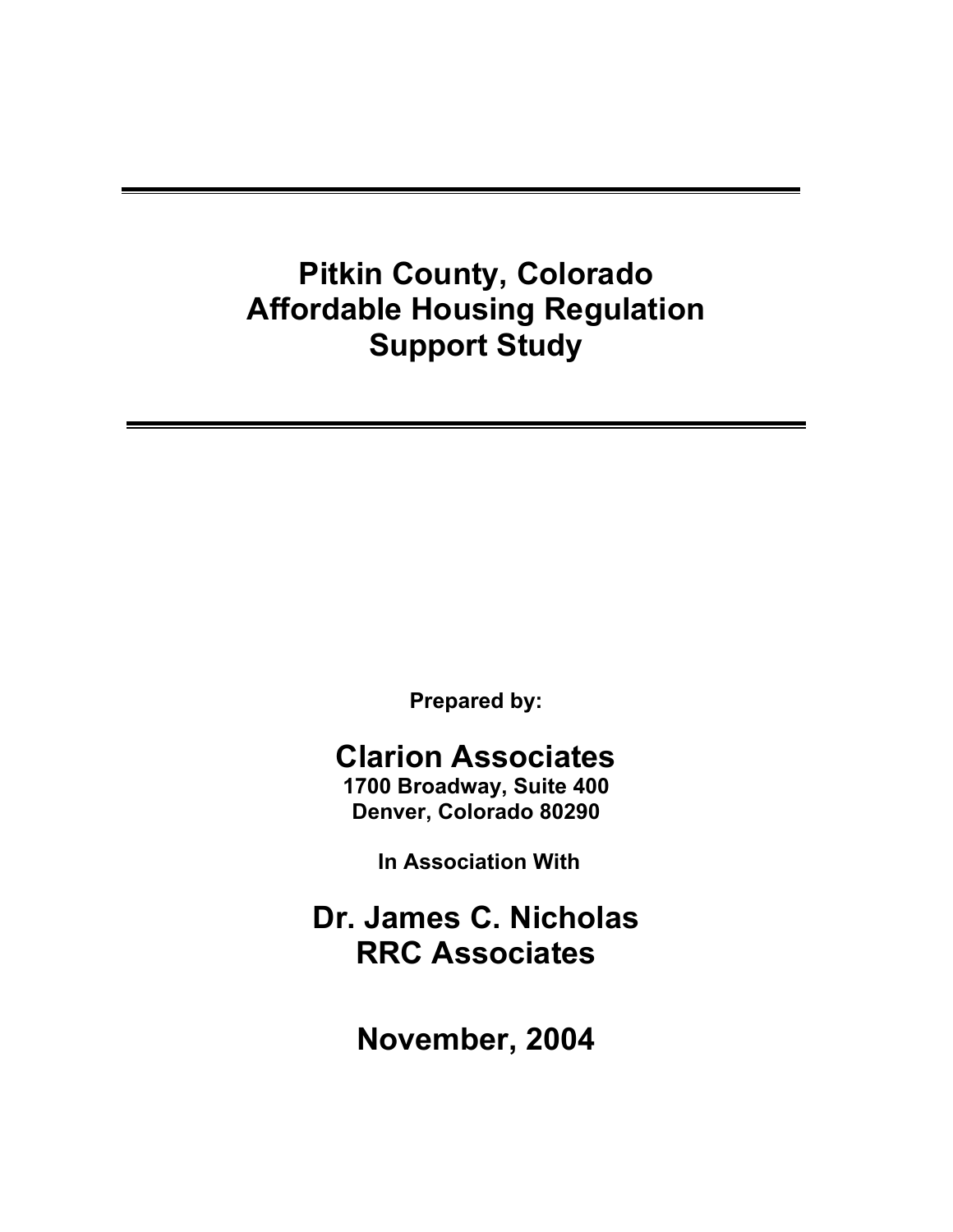### **CONTENTS**

| А. |                                                                                        |  |
|----|----------------------------------------------------------------------------------------|--|
| В. |                                                                                        |  |
| C. | THE NEED FOR AFFORDABLE HOUSING IN PITKIN COUNTY 6                                     |  |
| D. | 1)<br>2)<br>Affordable Housing Units Expected to be Constructed by Housing<br>3)<br>4) |  |
| Е. | <b>MITIGATING THE DEMAND FOR AFFORDABLE HOUSING CREATED BY</b><br>1)<br>2)<br>3)       |  |
| F. | AFFECT OF ALTERNATIVE AFFORDABLE HOUSING TARGETS  28                                   |  |
|    |                                                                                        |  |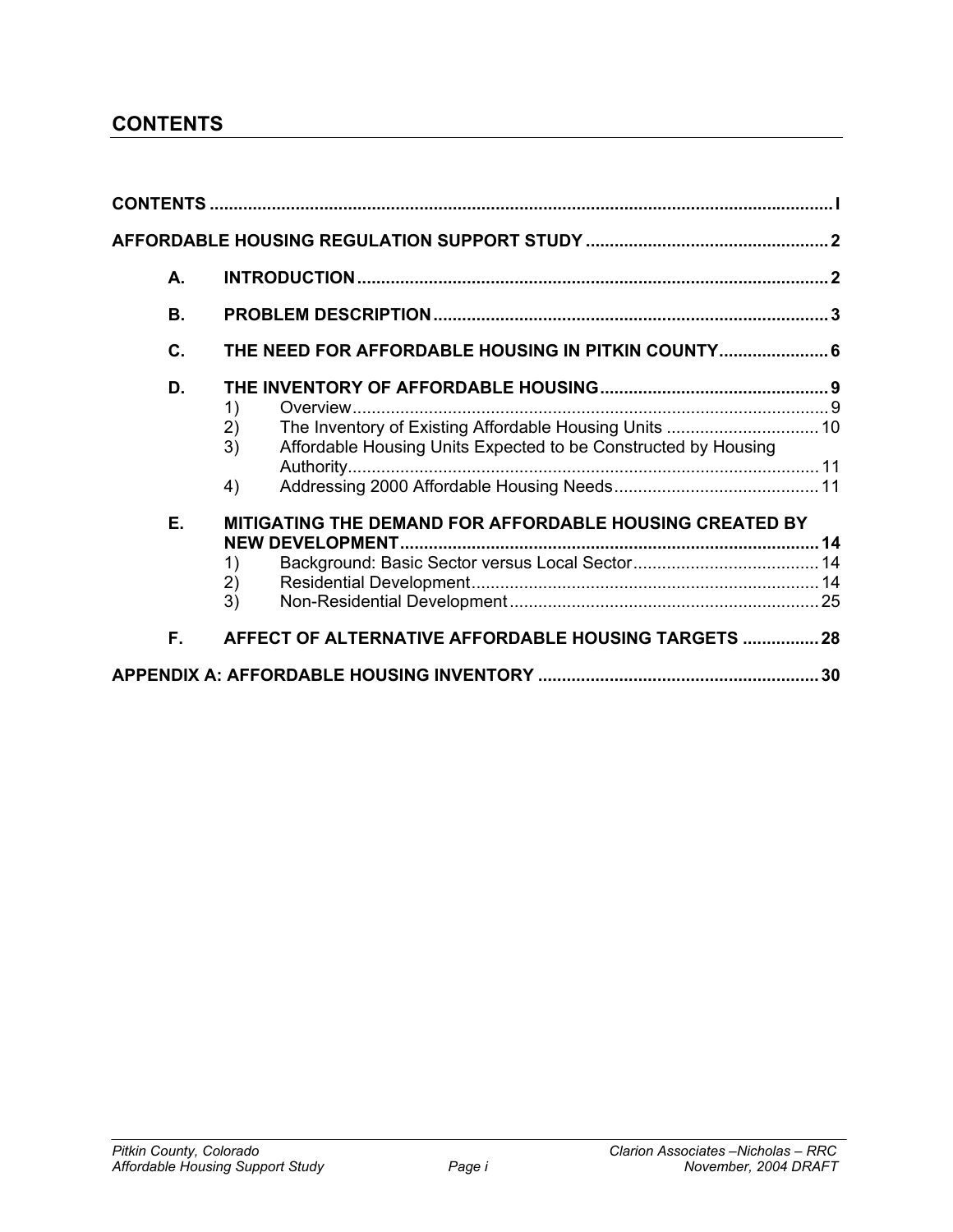## **AFFORDABLE HOUSING REGULATION SUPPORT STUDY**

#### **A. INTRODUCTION**

There is little debate that there is a housing affordability problem in Pitkin County and Aspen. In response to this problem, both the county and City of Aspen developed an affordable housing program that, in the 1970s when it was originally conceived, was one of the most aggressive programs in the country.

In 2000, the county began exploring the possible use of an affordable housing mitigation fee that documented needs for affordable housing created by both non-residential and residential development in the county. A draft study was produced by Clarion Associates and Dr. James Nicholas documenting the demand for affordable housing created by both types of development. No affordable housing mitigation fee was adopted by the Board of County Commissioners at that time. Recently, the county requested that the data used in support of the 2000 study be reviewed and updated in order to provide the foundation for further discussion of a proposed mitigation fee. This Affordable Housing Support Study ("the Study) contains that updated data.

This Support Study contains five sections. After this introduction, the second section describes the housing affordability problem in Pitkin County (Part B: "Problem Description"). It shows that while employment in Pitkin County has grown over the past decade, wages have tended to be stagnant while housing offerings at prices that the large majority of the local employment base can afford have declined. One of the most dramatic results is that the county's workforce is relocating to places where housing prices are more affordable. In 1985, 73 percent of all Pitkin County employees lived in the county. This percentage declined to 46 percent in 2000. Employment projections indicate that the local portion of total employment will continue to decline to 38 percent by 2020 unless additional housing is provided in the county within the prices ranges that are affordable to local employees. This out-migration of the Pitkin County work force has placed increasing stress on the capacity of the local community to maintain a viable work force. If these trends continue, an essential component of the county's community character will be damaged, since most of the county's work force and their families will no longer reside in the community, attend schools in the county, participate in local civic organizations, worship in the community, or express their ideas at the ballot box.

Based upon the problem description, the Study next explores both the existing and future affordable housing needs of Pitkin County. (Part C: "The Need for Affordable Housing in Pitkin County"). To perform the analysis, an assumption needs to be made as to the percentage of employees that are to be provided housing through the mitigation fee. In the course of the 2000 study, Clarion Associates and county staff jointly determined that it was unreasonable to calculate fees for 100% of county employees, because not all employees desire to live in Pitkin County, and because the resulting fees would be extremely high. Instead, a baseline assumption was made that the county might want to provide housing for 75% of the employees in the county. We also provided a supplemental memorandum indicating how the calculated impact fees would change if alternative goals were used instead.

Since the year 2000, all indications are that there have been significant increases in land and housing construction costs in Pitkin County. As a result, we have chosen to perform the baseline analysis in 2004 using an assumed affordable housing target of 60 percent -- i.e., that affordable housing needs to be provided for 60 percent of employees in the county and their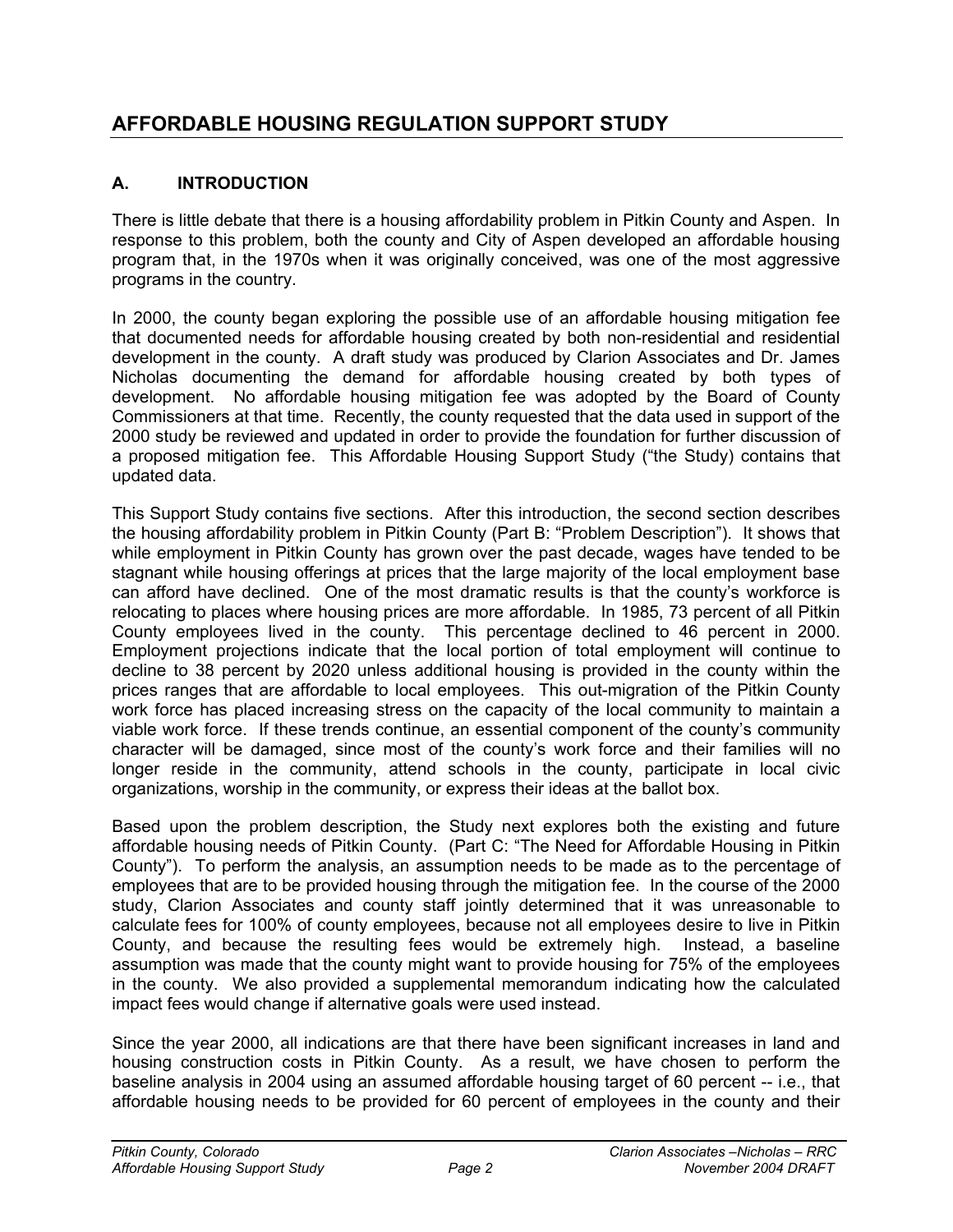families. We again provide analyses of how the calculated fee would change if different goals were adopted. We understand that Pitkin County has not adopted a 60 percent affordable housing goal, and that an alternative goal may be chosen. The analysis in this section shows that, based on this general goal of providing affordable housing to 60 percent of the work force, the year 2004 affordable housing needs of the county total 6,092 units. At present, 4,481 units are being provided by the market and the public sector, leaving an existing need of 1,611 units.

This general analysis of need is followed by a review of the existing inventory of affordable units in the county, as well as an evaluation of how many additional affordable units will be provided by public sources and the market by 2010 (Part D: "The Inventory of Affordable Housing"). This analysis demonstrates that, after accounting for those affordable housing units currently under construction, those that the Aspen/Pitkin County Housing Office believes it will build in the next 10 years, and those that may be supplied by turnover in the private market, the county will face a deficit of 913 affordable housing units. The county will need to find alternative sources of funds to provide these units – which represent accumulated deficit from past (as opposed to future) growth, and will need to ensure that affordable housing mitigation requirements are not used to meet this current deficit.

The concluding section (Part E: "The Demand for Affordable Housing Created by Development; Mitigation") outlines that it will be necessary for all new residential, commercial and tourist accommodation development to mitigate for the affordable housing needs of its employees if 60 percent of all those employed in the county are to be housed in the county. It outlines the most appropriate ways to measure the impacts on affordable housing from residential, commercial and tourist accommodation development, and outlines four types of mitigation. The **first** is payment of a fee/subsidy for the difference between the cost of housing in the county for the employee(s) serving the development and what the employee(s) can reasonably afford. A **second** is the construction of affordable housing units for the employee. A **third** is the dedication of land for affordable housing that is of equal value to the fee/subsidy amount needed. A final and **fourth** option is the conversion of existing market units to affordable units. Proposed formulas and fee schedules are outlined for the fee/subsidy, and relevant parameters are outlined for implementation of the three other forms of mitigation.

#### **B. PROBLEM DESCRIPTION**

There is no dispute that the price of housing is expensive in Pitkin County. The high price of housing presents a distinct set of problems for each community where it occurs. One is that local employees suffer economic stress as housing prices tend to outstrip wage and salary incomes. In many instances this phenomena encourages employees to move out of the community, substituting an alternative location where housing is more affordable. In Pitkin County this has occurred with local employees moving down valley into Garfield and Eagle counties. The inevitable consequences are increased commuting, diminished real incomes due to increased commuting costs, increased traffic congestion, higher road construction and maintenance costs, and deterioration in the social, economic and political fabric created by the general sense of community that occurs when persons and families that work in the community also live in the community.

These trends are exacerbated by the growing boom in second home construction – not only nationally but particularly in Colorado's mountain resort counties. Earlier this year, the Northwest Colorado Council of Governments concluded a study titled "Second Homes and the Amenity Based Economy". Among its findings were the following: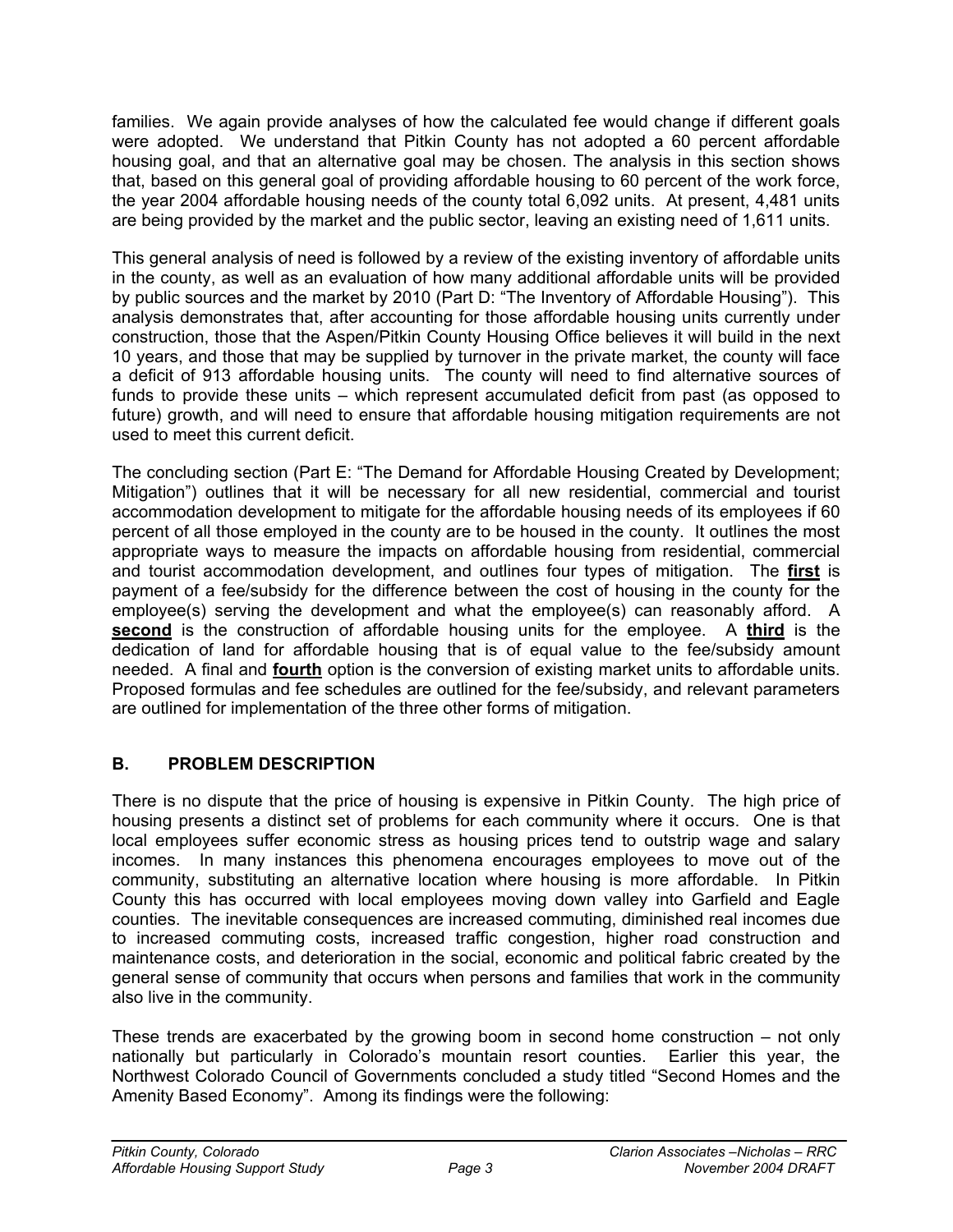- 55% of homes in Pitkin County are second homes (which is higher than the 49% figure for neighboring Eagle County);
- 43% of all single family homes in Pitkin County are second homes;
- 67% of all condos and multi-family units in Pitkin County are second homes;
- Second homes are the largest economic driver in the five-county NWCOG study area;
- Second homes cause job growth and the need for more workers;
- Second homeowners are in competition with the local workers for both the existing housing market and the limited supply of developable land for future housing; and
- This driver is crowding out all other users in the competition for land use.

Clearly, if second home construction is crowding out market rate first home construction, then it is also crowding out those in need of more affordable housing.

Collectively these phenomena reduce the supply of labor, denying the community a critical component needed to ensure the long-term sustainability of the local economy. In addition, they result in a general loss of community character and identity. For these reasons, communities experiencing housing affordability problems commonly undertake programs to increase the supply of such housing at prices that local employees and their families can afford.

Housing affordability, however, is a relative concept – when inquiring about affordability, it is necessary to ask the question: "Affordable with respect to what?" Normally, housing affordability is assessed by comparing the price of housing to prevailing wage and salary incomes. Table 1 summarizes changes in employment and earnings by employment sector in Pitkin County from 1998 to 2001.

| Table 1: Non-Agricultural Employment and Earnings, Pitkin County, 1998 - 2001                                                                                |                           |                                                       |                           |                                                       |                                                |                                                           |  |
|--------------------------------------------------------------------------------------------------------------------------------------------------------------|---------------------------|-------------------------------------------------------|---------------------------|-------------------------------------------------------|------------------------------------------------|-----------------------------------------------------------|--|
|                                                                                                                                                              | <b>Employment</b><br>1998 | <b>Annual</b><br><b>Earnings</b><br>(in<br>Thousands) | <b>Employment</b><br>2001 | <b>Annual</b><br><b>Earnings</b><br>(in<br>Thousands) | Average<br>Annual<br>Growth<br>Rate in<br>Jobs | Annual<br>Average<br>Growth<br>Rate in<br><b>Earnings</b> |  |
| Total                                                                                                                                                        | 16,543                    | \$401,314                                             | 16,280                    | \$529,233                                             | $-0.53%$                                       | 9.65%                                                     |  |
| Ag Services                                                                                                                                                  | 30                        | \$589                                                 | 33                        | \$755                                                 | 3.22%                                          | 8.64%                                                     |  |
| Mining                                                                                                                                                       | 10                        | \$317                                                 | 16                        | \$718                                                 | 16.94%                                         | 31.23%                                                    |  |
| <b>Utilities</b>                                                                                                                                             | 22                        | \$1,001                                               | 21                        | \$951                                                 | $-1.54%$                                       | $-1.68%$                                                  |  |
| Const.                                                                                                                                                       | 1,017                     | \$41,929                                              | 1,215                     | \$61,152                                              | 6.10%                                          | 13.39%                                                    |  |
| Manufacturing                                                                                                                                                | 289                       | \$8,861                                               | 237                       | \$9,998                                               | $-6.39%$                                       | 4.10%                                                     |  |
| Wholesale                                                                                                                                                    | 208                       | \$9,313                                               | 185                       | \$13,028                                              | $-3.83%$                                       | 11.83%                                                    |  |
| Retail                                                                                                                                                       | 2,094                     | \$48,190                                              | 2,069                     | \$56,334                                              | $-0.40%$                                       | 5.34%                                                     |  |
| T.C.U.                                                                                                                                                       | 249                       | \$4,626                                               | 225                       | \$5,066                                               | $-3.32%$                                       | 3.07%                                                     |  |
| Information                                                                                                                                                  | 309                       | \$9,791                                               | 172                       | \$8,628                                               | $-17.72%$                                      | $-4.12%$                                                  |  |
| Finance & ins.                                                                                                                                               | 283                       | \$15,171                                              | 300                       | \$30,726                                              | 1.96%                                          | 26.49%                                                    |  |
| Real estate                                                                                                                                                  | 711                       | \$23,438                                              | 793                       | \$32,203                                              | 3.70%                                          | 11.16%                                                    |  |
| <b>Services</b>                                                                                                                                              | 11,303                    | \$237,459                                             | 11,000                    | \$309,290                                             | $-0.90%$                                       | 9.20%                                                     |  |
| Unclassified                                                                                                                                                 | 9                         | \$289                                                 | 14                        | \$382                                                 | 15.85%                                         | 9.82%                                                     |  |
| Source: Bureau of the Census, County Business Patterns, website www.census.gov.<br>Note: All annual earning are adjusted to constant prices as of July 2004. |                           |                                                       |                           |                                                       |                                                |                                                           |  |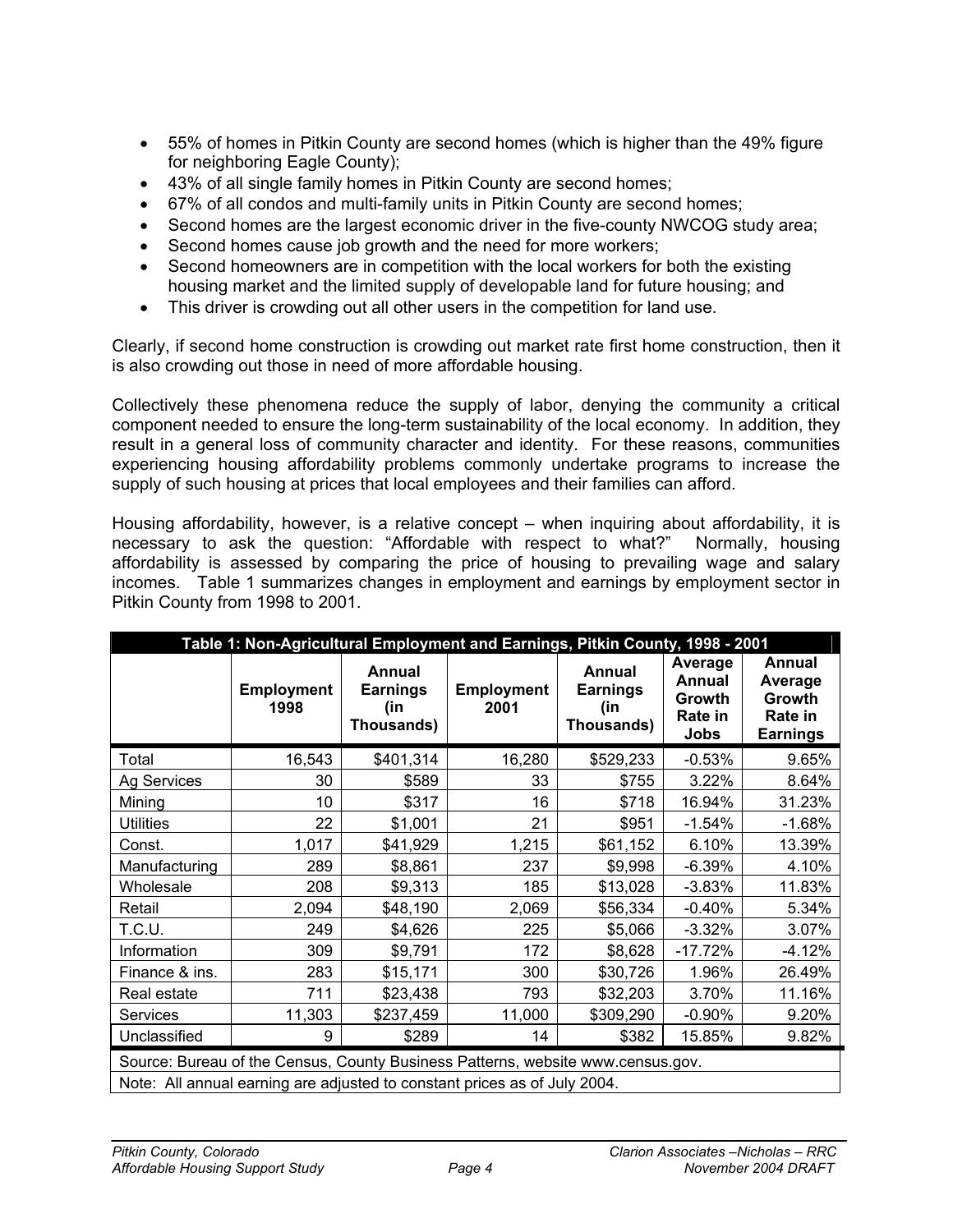| Table 2: Change in Non-Agricultural Employment and Earnings |                 |                                               |                |                 |                                               |  |  |  |
|-------------------------------------------------------------|-----------------|-----------------------------------------------|----------------|-----------------|-----------------------------------------------|--|--|--|
| Category                                                    | <b>New Jobs</b> | <b>Additional</b><br><b>Earnings</b><br>(000) | Category       | <b>New Jobs</b> | <b>Additional</b><br><b>Earnings</b><br>(000) |  |  |  |
| Total                                                       | $-263$          | \$127,919                                     | Retail         | $-25$           | \$8,145                                       |  |  |  |
| Ag Services                                                 | 3               | \$166                                         | <b>T.C.U.</b>  | $-24$           | \$440                                         |  |  |  |
| Mining                                                      | 6               | \$401                                         | Information    | $-137$          | $-$1,163$                                     |  |  |  |
| <b>Utilities</b>                                            | $-1$            | $-$ \$50                                      | Finance & ins. | 17              | \$15,555                                      |  |  |  |
| Const.                                                      | 198             | \$19,223                                      | Real estate    | 82              | \$8,765                                       |  |  |  |
| Manufacturing                                               | $-52$           | \$1,137                                       | Services       | $-303$          | \$71,830                                      |  |  |  |
| Wholesale                                                   | $-23$           | \$3,715                                       | Unclassified   | 5               | \$94                                          |  |  |  |
| Source: Table 1                                             |                 |                                               |                |                 |                                               |  |  |  |

Table 2 summarizes the changes reflected in Table 1 over the same period.

What is most striking about Tables 1 and 2 is the very slow job growth in most categories, and the overall loss of jobs in Pitkin County over the period. In fact, the only categories to add significant numbers of jobs were construction, real estate, and finance and insurance, which shows the growing dominance of the real estate economy in the county. The wage increases in these sectors were relatively modest. Overall, wages in Pitkin County grew by an average annual rate of 9.65% over the time period.

In August 2002, the Colorado Department of Local Affairs produced a study titled "What is Affordable Housing in Your Area". Table 3 below summarizes the portion of that analysis applicable to Pitkin County.

| Table 3: Colorado DOLA Analysis of Affordability in Pitkin County |                                                    |                                              |                                |                                                   |                                                                  |                                        |                                                              |                                 |
|-------------------------------------------------------------------|----------------------------------------------------|----------------------------------------------|--------------------------------|---------------------------------------------------|------------------------------------------------------------------|----------------------------------------|--------------------------------------------------------------|---------------------------------|
| <b>County</b>                                                     | 3-Person<br>Area<br><b>Median</b><br><b>Income</b> | <b>Affordable</b><br>Payment                 | Average<br><b>Rent</b><br>2/02 | Affordable Median<br><b>Sales</b><br><b>Price</b> | <b>Sales</b><br><b>Price</b>                                     | Bench-<br>mark<br>Home<br><b>Value</b> | lNo. of<br>lunits<br>available < available<br><b>80% AMI</b> | No. of<br>units<br>$< 60\%$ AMI |
| <b>Pitkin</b>                                                     | Median<br>\$79,000                                 | \$1,975                                      |                                | \$266,498                                         |                                                                  | \$898,727 family;                      | 15 single<br>9 condo                                         | 13 single<br>family;<br>8 condo |
|                                                                   | $< 80\%$<br>\$48,950                               | \$1,224                                      | \$953<br>Aspen                 | \$165,128                                         | \$460,000<br>single<br>family;<br>\$500,000<br>condo in<br>Aspen |                                        |                                                              |                                 |
|                                                                   | $<60\%$<br>\$47,400                                | \$1,185                                      |                                | \$159,899                                         |                                                                  |                                        |                                                              |                                 |
|                                                                   | $< 50\%$<br>\$39,500                               | \$988                                        |                                | \$133,249                                         |                                                                  |                                        |                                                              |                                 |
|                                                                   | $< 30\%$<br>\$23,700                               | \$593                                        |                                | \$79,949                                          |                                                                  |                                        |                                                              |                                 |
|                                                                   |                                                    | Source: Colorado Department of Local Affairs |                                |                                                   |                                                                  |                                        |                                                              |                                 |

Definitions:

AMI - January 2002 Area Median Income for 3 person families, by county, as calculated by HUD.

Affordable Payment - equals 30% of monthly income, including rent or PITI and utilities.

Average rents are for two bedroom/one bath units, not including utilities, from the February 2002 Multi-Family Housing Vacancy & Rental Survey from the Colorado Division of Housing and the Metro Apartment Association. Affordable Sales Price - assumes 25% of monthly income pays for principle & interest only on an FHA mortgage with 3% down, 6.66% interest, and 30 year term. Assumes 4% of monthly income pays for taxes & insurance. Interest Rate - 6.57% is the average effective rate for 30 year, fixed rate FHA mortgages, as quoted by the Mortgage Bankers Association of America for the week ending 8/2/02.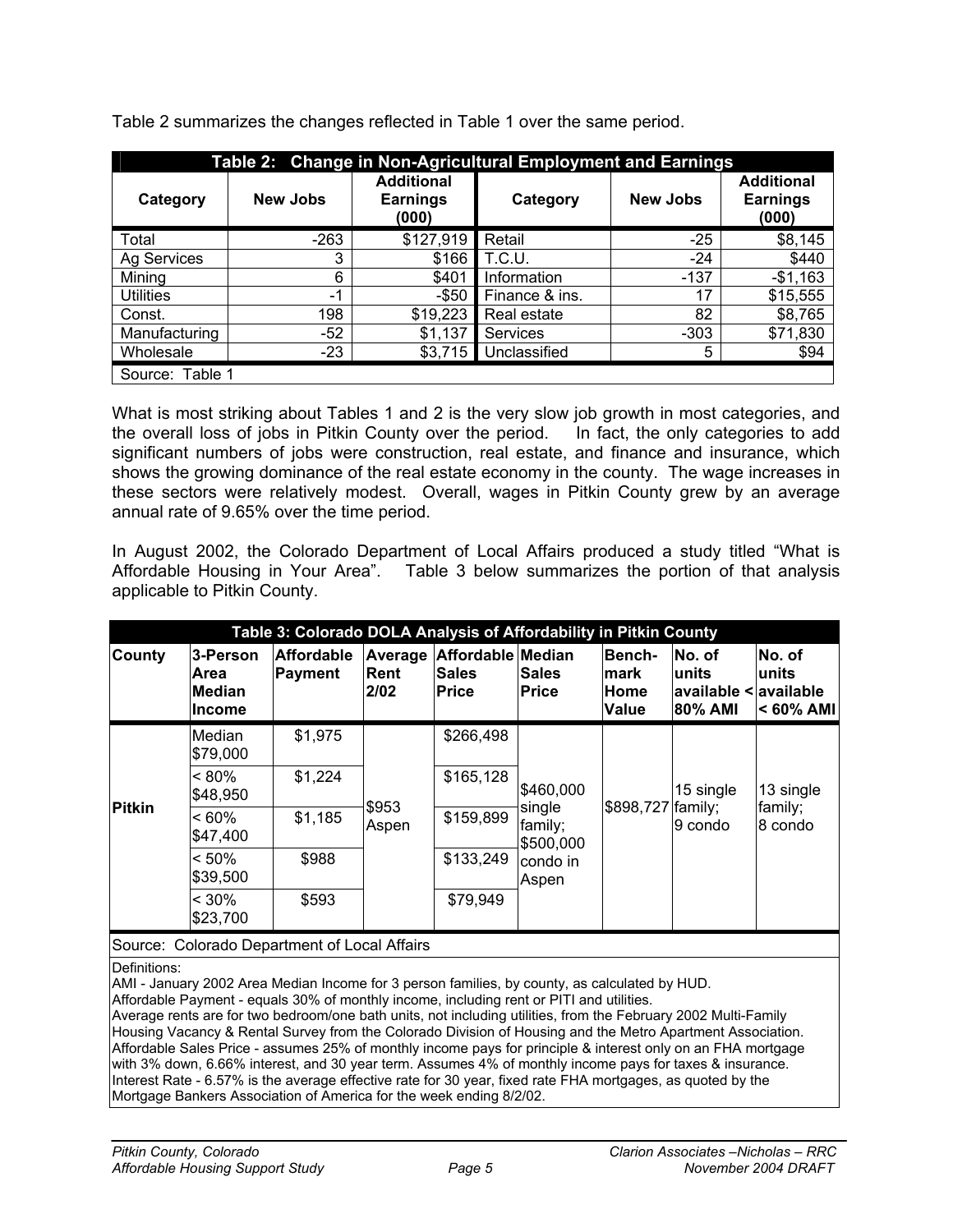Median Sales Price - is based on June 2002, Multiple Listing Service (MLS) information from the Colorado Association of Realtors, Metrolist, & IRES. This data is county specific, unless an MLS area is noted in the chart. Benchmark Home Value - is the average value of 1300 square foot single family units as of January 1, 2002. It is based on an analysis of assessment data prepared by ValueWest, Inc.

# Units Available - is the number of single family and condo units available for sale at or below the "Affordable Sale Price" for 3 person households earning 80% AMI. It is based on listings in Realtor.com, Recolorado.com, Coloproperty.com and MLSToday.com, found during August 2002.

In addition, the Colorado Department of Local Affairs publishes statistics on "cost burdened rental households". Data from December 2003 is shown in Table 4 below.

| Table 4: 2004 Rental Households by 2003 HUD Income Limits and Percent of Income<br><b>Paid in Rent, Pitkin County</b>        |                                    |                                                                                            |           |  |  |  |  |
|------------------------------------------------------------------------------------------------------------------------------|------------------------------------|--------------------------------------------------------------------------------------------|-----------|--|--|--|--|
| 2003 HUD Median Family Income                                                                                                |                                    |                                                                                            | \$100,400 |  |  |  |  |
| 2004 Renter-occupied Households                                                                                              |                                    |                                                                                            | 2,945     |  |  |  |  |
| % of HUD Median<br><b>Family Income</b>                                                                                      | <b>Four Person Income</b><br>Limit | <b>HH at or Below</b><br>HH paying 30% or<br>more of income in rent<br><b>Median Range</b> |           |  |  |  |  |
| 0 to 30%                                                                                                                     | \$27,200                           | 816                                                                                        | 660       |  |  |  |  |
| 31 to 50%                                                                                                                    | \$45,200                           | 1.424                                                                                      | 1,012     |  |  |  |  |
| 51 to 60%                                                                                                                    | \$54,240                           | 1.679                                                                                      | 949       |  |  |  |  |
| 61 to 80%                                                                                                                    | \$56,500                           | 1,733                                                                                      | 1,002     |  |  |  |  |
| Source: Colorado Department of Local Affairs; County Income and Earnings Data<br>http://dola.colorado.gov/housing/HUDLim.cfm |                                    |                                                                                            |           |  |  |  |  |

Finally, the market for land and houses in Pitkin County is "gentrifying" as the population ages. Many current residents (employees) bought their homes 20 or 30 years ago, when prices were more affordable. As a result, they were able to pay for their home and live in Pitkin County over the intervening decades on moderate incomes. However, as these residents age and retire, many of their homes will enter the resale market and will be sold at the market price for such homes – which is basically not affordable to most existing residents/employees. This will lead to homes currently occupied by middle income households being occupied in the future by higher income households – further reducing the stock of housing available for or occupied by moderate income families/employees.

In combination, these materials demonstrate that, while employment in Pitkin County has remained almost unchanged, wages have risen moderately, while housing offerings available at lower prices have tended to decline. As shown later in this study, housing prices in general have risen dramatically over the past several years. This is the housing affordability problem in Pitkin County.

#### **C. THE NEED FOR AFFORDABLE HOUSING IN PITKIN COUNTY**

Table 5 below contains historic and projected employment for Pitkin County from the U.S. Department of Commerce, Bureau of Economic Analysis, as reported by the Colorado Department of Local Affairs. The historic data are for the period from 1985 to 2002 and the projected data are for the years 2005 to 2020. Total employment is broken out by those employed within Pitkin County who reside within Pitkin County and those that are employed in Pitkin County and reside outside of the county. In 1985, 73 percent of all those employed in the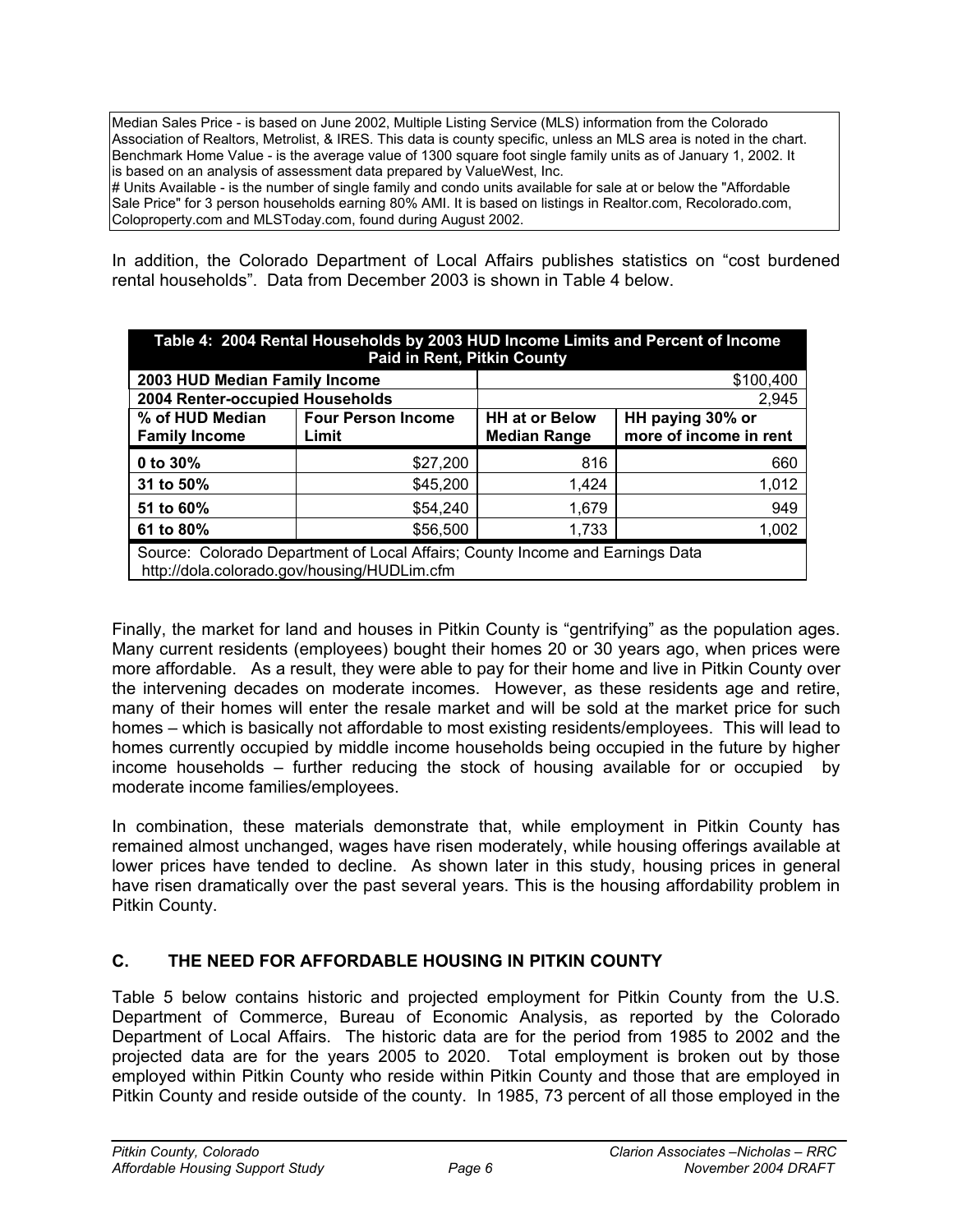county lived in the county. By 1990, this percentage had dropped to 49 percent, and by 2004 it had declined further to 44 percent. Employment projections indicate that the local portion of total employment will continue to decline to under 37 percent by 2025 unless additional housing is provided in the county within the price ranges that are affordable to local employees.

|      | Table 5: Employment and Wages in Pitkin County 1990-2025 |                            |                                                                       |                         |                         |                                        |                                        |  |  |
|------|----------------------------------------------------------|----------------------------|-----------------------------------------------------------------------|-------------------------|-------------------------|----------------------------------------|----------------------------------------|--|--|
|      | <b>Total</b><br><b>Employment</b>                        | Local<br><b>Employment</b> | In-Migrant<br><b>Employees</b>                                        | <b>Percent</b><br>Local | <b>Self</b><br>Employed | Wage &<br><b>Salary</b><br><b>Jobs</b> | <b>ES202</b><br><b>W&amp;S</b><br>Jobs |  |  |
| 1990 | 16,182                                                   | 7,853                      | 8,329                                                                 | 48.5%                   | 2,154                   | 14,028                                 | 12,748                                 |  |  |
| 1991 | 14,982                                                   | 7,205                      | 7,777                                                                 | 48.1%                   | 1,995                   | 12,988                                 | 11,822                                 |  |  |
| 1992 | 15,541                                                   | 7,279                      | 8,262                                                                 | 46.8%                   | 2,068                   | 13,473                                 | 12,261                                 |  |  |
| 1993 | 17,109                                                   | 8,073                      | 9,036                                                                 | 47.2%                   | 2,277                   | 14,832                                 | 13,514                                 |  |  |
| 1994 | 18,215                                                   | 8,655                      | 9,560                                                                 | 47.5%                   | 2,425                   | 15,790                                 | 14,447                                 |  |  |
| 1995 | 18,256                                                   | 8,696                      | 9,560                                                                 | 47.6%                   | 2,430                   | 15,826                                 | 14,486                                 |  |  |
| 1996 | 18,712                                                   | 8,642                      | 10,071                                                                | 46.2%                   | 2,491                   | 16,221                                 | 14,929                                 |  |  |
| 1997 | 19,352                                                   | 8,898                      | 10,455                                                                | 46.0%                   | 2,576                   | 16,776                                 | 15,571                                 |  |  |
| 1998 | 19,577                                                   | 8,956                      | 10,621                                                                | 45.7%                   | 2,606                   | 16,971                                 | 15,822                                 |  |  |
| 1999 | 19,211                                                   | 8,700                      | 10,510                                                                | 45.3%                   | 2,558                   | 16,653                                 | 15,659                                 |  |  |
| 2000 | 19,527                                                   | 8,780                      | 10,747                                                                | 45.0%                   | 2,599                   | 16,928                                 | 15,924                                 |  |  |
| 2001 | 19,695                                                   | 8,842                      | 10,853                                                                | 44.9%                   | 2,622                   | 17,073                                 | 16,985                                 |  |  |
| 2002 | 19,204                                                   | 8,756                      | 10,448                                                                | 45.6%                   | 2,602                   | 16,602                                 | 15,614                                 |  |  |
| 2003 | 19,121                                                   | 8,571                      | 10,550                                                                | 44.8%                   | 2,603                   | 16,518                                 | 15,656                                 |  |  |
| 2004 | 18,923                                                   | 8,351                      | 10,572                                                                | 44.1%                   | 2,587                   | 16,336                                 | 15,591                                 |  |  |
| 2005 | 18,610                                                   | 8,096                      | 12,609                                                                | 43.5%                   | 2,554                   | 16,056                                 | 15,420                                 |  |  |
| 2010 | 24,092                                                   | 9,941                      | 15,551                                                                | 41.3%                   | 3,355                   | 20,737                                 | 19,865                                 |  |  |
| 2015 | 29,644                                                   | 11,700                     | 18,469                                                                | 39.5%                   | 4,179                   | 25,465                                 | 24,319                                 |  |  |
| 2020 | 34,576                                                   | 13,091                     | 21,643                                                                | 37.9%                   | 4,930                   | 29,646                                 | 28,236                                 |  |  |
| 2025 | 38,462                                                   | 14,027                     | 24,914                                                                | 36.5%                   | 5,541                   | 32,921                                 | 31,288                                 |  |  |
|      |                                                          |                            | $\mathbf{r}$ . $\mathbf{r}$ is a set Affective $\mathbf{r}$ such such |                         |                         |                                        |                                        |  |  |

Source: Colorado Department of Local Affairs, September 2004

The data set out in Table 5 can also be used to project the existing need for affordable housing. As discussed in the Introduction, we have assumed for purposes of these calculations that 60 percent of those employed in the county need to be housed in the county. Table 6 takes the total and local employment data from Table 5 and derives the demand for employee housing based on this goal. It is derived by first determining 60 percent of the county's employees based on the total number of employees, and then contrasting this 60 percent of total Pitkin County employment with locally employed Pitkin County residents. The difference represents the number of employees still needing affordable housing in the county, if 60 percent of the local work force is going to live in the county. The 2002 Aspen Affordable Housing Strategy Plan, prepared by EPS, found that the average worker holds more than one job. Based on the EPS data and experience from other resort communities, it appears that the average worker in this market holds 1.065 jobs. Aspen/Pitkin County Housing Office estimates that there are approximately 1.75 employees per household in the county today. Applying these ratios to the employees in need of housing results (i.e. dividing the number of jobs by the number of jobs per employee, and then dividing the resulting number of employees by the number of employees in a housing unit) shows the net need for affordable housing in Pitkin County from 1990 to 2025. This information is summarized in Table 6.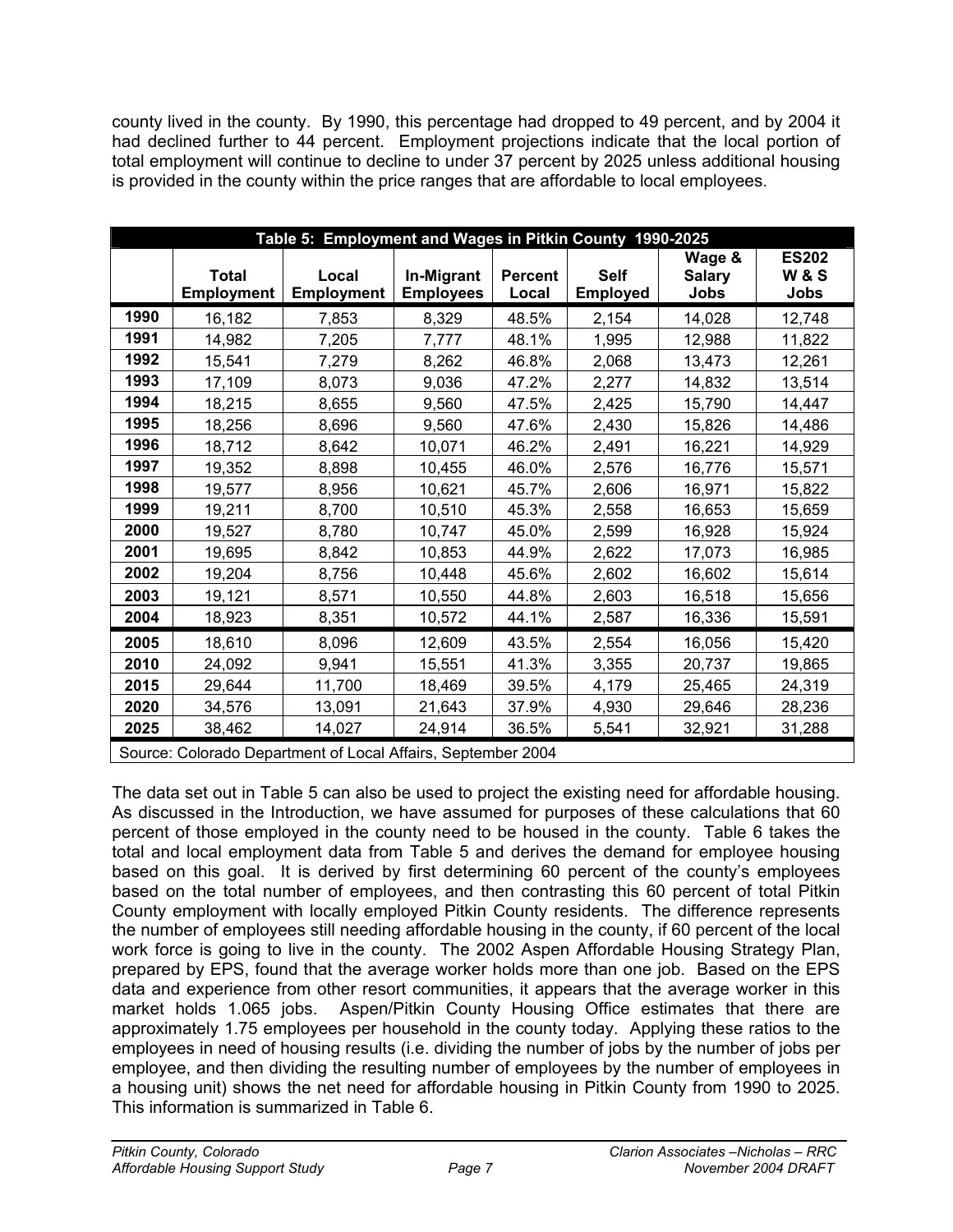|                 | Table 6: Need for Affordable Employee Housing; Pitkin County 1990-2025 |                                                       |                            |                          |                                                |                                                                       |                                                 |  |
|-----------------|------------------------------------------------------------------------|-------------------------------------------------------|----------------------------|--------------------------|------------------------------------------------|-----------------------------------------------------------------------|-------------------------------------------------|--|
|                 | <b>Total</b><br>Employ-<br>ment                                        | <b>Total</b><br><b>Individuals</b><br><b>Employed</b> | 60% of<br><b>Employees</b> | Local<br>Employ-<br>ment | Local<br><b>Individuals</b><br><b>Employed</b> | <b>Employees</b><br>in Need of<br><b>Affordable</b><br><b>Housing</b> | <b>Needed</b><br><b>Housing</b><br><b>Units</b> |  |
| 1990            | 16,182                                                                 | 15,194                                                | 9,117                      | 7,853                    | 7,374                                          | 1,743                                                                 | 996                                             |  |
| 1991            | 14,982                                                                 | 14,068                                                | 8,441                      | 7,205                    | 6,766                                          | 1,675                                                                 | 957                                             |  |
| 1992            | 15,541                                                                 | 14,592                                                | 8,755                      | 7,279                    | 6,834                                          | 1,921                                                                 | 1,098                                           |  |
| 1993            | 17,109                                                                 | 16,065                                                | 9,639                      | 8,073                    | 7,580                                          | 2,059                                                                 | 1,177                                           |  |
| 1994            | 18,215                                                                 | 17,103                                                | 10,262                     | 8,655                    | 8,127                                          | 2,135                                                                 | 1,220                                           |  |
| 1995            | 18,256                                                                 | 17,142                                                | 10,285                     | 8,696                    | 8,165                                          | 2,120                                                                 | 1,212                                           |  |
| 1996            | 18,712                                                                 | 17,570                                                | 10,542                     | 8,642                    | 8,114                                          | 2,428                                                                 | 1,387                                           |  |
| 1997            | 19,352                                                                 | 18,171                                                | 10,903                     | 8,898                    | 8,354                                          | 2,548                                                                 | 1,456                                           |  |
| 1998            | 19,577                                                                 | 18,382                                                | 11,029                     | 8,956                    | 8,409                                          | 2,620                                                                 | 1,497                                           |  |
| 1999            | 19,211                                                                 | 18,038                                                | 10,823                     | 8,700                    | 8,169                                          | 2,653                                                                 | 1,516                                           |  |
| 2000            | 19,527                                                                 | 18,335                                                | 11,001                     | 8,780                    | 8,244                                          | 2,757                                                                 | 1,575                                           |  |
| 2001            | 19,695                                                                 | 18,493                                                | 11,096                     | 8,842                    | 8,302                                          | 2,793                                                                 | 1,596                                           |  |
| 2002            | 19,204                                                                 | 18,032                                                | 10,819                     | 8,756                    | 8,222                                          | 2,598                                                                 | 1,484                                           |  |
| 2003            | 19,121                                                                 | 17,954                                                | 10,772                     | 8,571                    | 8,048                                          | 2,724                                                                 | 1,557                                           |  |
| 2004            | 18,923                                                                 | 17,768                                                | 10,661                     | 8,351                    | 7,842                                          | 2,819                                                                 | 1,611                                           |  |
| 2005            | 18,610                                                                 | 17,474                                                | 10,485                     | 8,096                    | 7,602                                          | 2,882                                                                 | 1,647                                           |  |
| 2010            | 24,092                                                                 | 22,622                                                | 13,573                     | 9,941                    | 9,334                                          | 4,239                                                                 | 2,422                                           |  |
| 2015            | 29,644                                                                 | 27,835                                                | 16,701                     | 11,700                   | 10,986                                         | 5,715                                                                 | 3,266                                           |  |
| 2020            | 34,576                                                                 | 32,466                                                | 19,479                     | 13,091                   | 12,292                                         | 7,187                                                                 | 4,107                                           |  |
| 2025            | 38,462                                                                 | 36,115                                                | 21,669                     | 14,027                   | 13,171                                         | 8,498                                                                 | 4,856                                           |  |
| Source: Table 5 |                                                                        |                                                       |                            |                          |                                                |                                                                       |                                                 |  |

Table 6 shows that Pitkin County has had a net housing need for affordable housing since at least 1990. Since then there has been an increasing need in Pitkin County for affordable housing. This sharp increase in the net need for housing is closely associated with the equally sharp decline of housing units being offered in the price ranges that the local work force can afford. The data support the historical trend that the affordable housing problem in the county will continue to grow as housing becomes more expensive and employment continues to grow.

Table 6 reveals that if the county were to provide housing for 60 percent of all employees in 2004, then a total of 10,661 employees would have needed housing. A total of 7,842 employees are currently living in the county, which leaves a gap of 2,819 employees for whom additional housing would have been needed. The Aspen/Pitkin County Housing Office estimates that each affordable housing unit houses 1.75 employees, which means that the gap of 2,820 employees in need of housing would have required an additional 1,611 housing units. Since Table 5 shows that 44.1 percent of employees currently live in the county, this gap of 1,611 housing units represents the difference between the current 44.1% local housing rate and the assumed county target of 60% local housing.<sup>1</sup>

 $\overline{a}$ 

<sup>&</sup>lt;sup>1</sup> The 2002 Aspen Affordable Housing Strategy Plan (prepared by EPS) found a shortfall of 995 units as of 2000. Some of the differences between these two findings can be explained by the fact that this study uses 2004 data, and some may be caused by differential assumptions about employees per unit (1.75 vs. 1.80).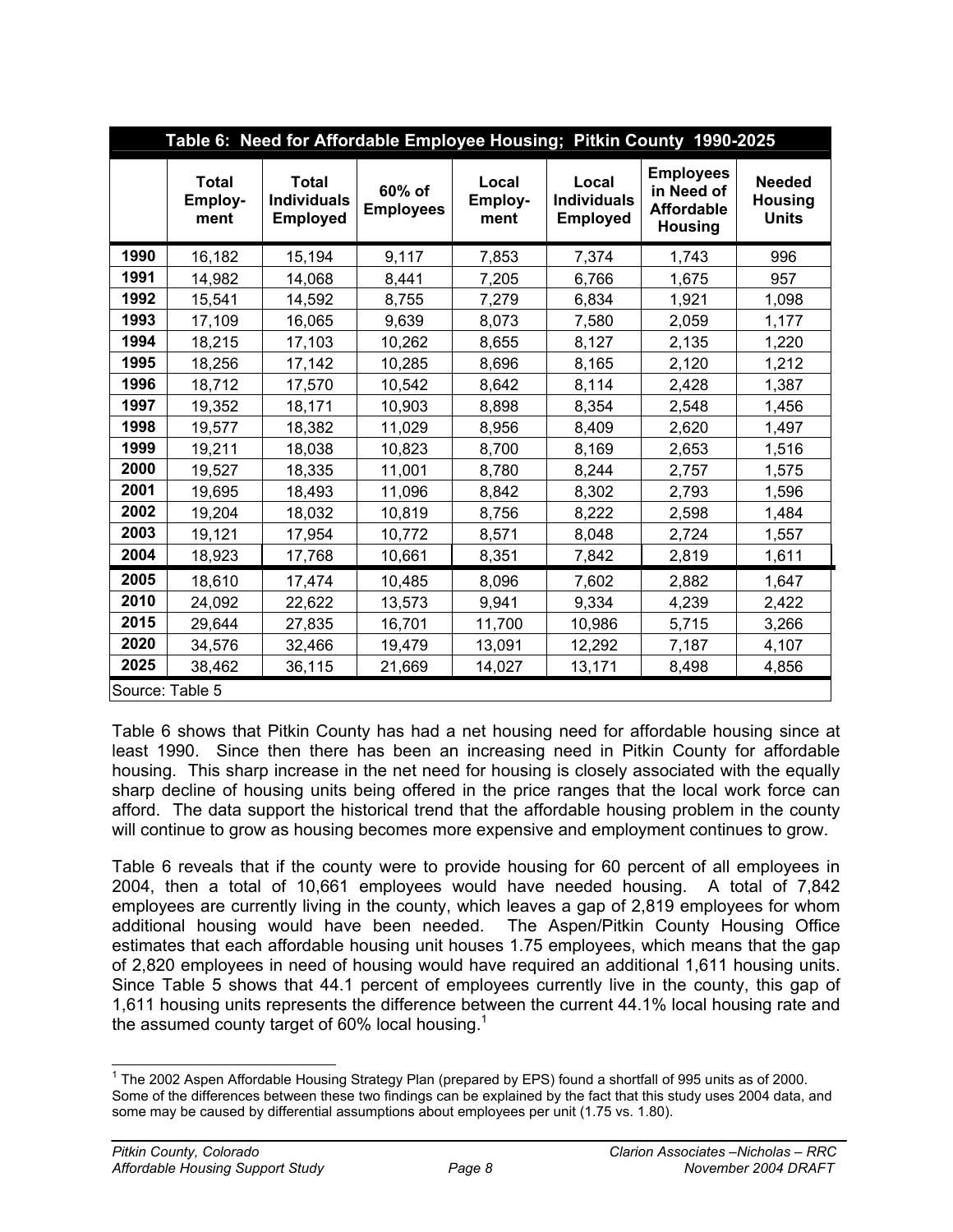This need is expected to grow significantly between 2005 and 2025. Table 7 shows this increase in demand that the growth of employment will have over the next 21 years.

| Table 7: Need for Affordable Employee Housing; Pitkin County 2005-2025 |                                       |                            |                                                |                                                                       |                                                 |  |  |
|------------------------------------------------------------------------|---------------------------------------|----------------------------|------------------------------------------------|-----------------------------------------------------------------------|-------------------------------------------------|--|--|
|                                                                        | <b>Individuals</b><br><b>Employed</b> | 60% of<br><b>Employees</b> | Local<br><b>Individuals</b><br><b>Employed</b> | <b>Employees</b><br>in Need of<br><b>Affordable</b><br><b>Housing</b> | <b>Needed</b><br><b>Housing</b><br><b>Units</b> |  |  |
| 2005                                                                   | 17,474                                | 10,485                     | 7,602                                          | 2,882                                                                 | 1,647                                           |  |  |
| 2010                                                                   | 22,622                                | 13,573                     | 9,334                                          | 4,239                                                                 | 2,422                                           |  |  |
| 2015                                                                   | 27,835                                | 16,701                     | 10,986                                         | 5,715                                                                 | 3,266                                           |  |  |
| 2020                                                                   | 32,466                                | 19,479                     | 12,292                                         | 7,187                                                                 | 4,107                                           |  |  |
| 2025                                                                   | 36,115                                | 21,669                     | 13,171                                         | 8,498                                                                 | 4,856                                           |  |  |
| Source: Table 6                                                        |                                       |                            |                                                |                                                                       |                                                 |  |  |

#### **D. THE INVENTORY OF AFFORDABLE HOUSING**

#### *1) Overview*

There are potentially five different types of affordable housing units available today for employees in the Pitkin County, Aspen and Snowmass work force. They include Category units, resident occupancy units (RO units), employee dwelling units (EDUs), caretaker dwelling units (CDUs) and accessory dwelling units (ADUs).

The Category units are ownership and rental units that are regulated as to size, type, occupancy, and sale/rental price pursuant to the Aspen/Pitkin County Housing Guidelines. The units have been built either by the private sector pursuant to county or city regulations, or by the Housing Authority, Snowmass, or the Village of Snowmass, and sometimes by other public entities. There are four different types of Category units; they are for low (Category 1), moderate (Categories 2 and 3) and middle (Category 4) income employees and their families (Aspen/Pitkin County Housing Guidelines). In order to address the range of housing demand of county employees and their families, the Category units include studios; one bedroom, two bedroom, three bedroom, and four bedroom multi-family units; and single family homes.

Resident occupancy units (RO unit) primarily serve local professionals and business owners. The units have been built by the private sector and must be sold to an employee, subject to deed restrictions. The nature of RO units in the supply of affordable housing has changed over time. Initially, RO units were not subject to either income or asset limits; then for a period of time they were subject to both income and asset limits; and they are now subject to asset (but not income) limits. Even when they were most tightly restricted, however, the income limits, sale prices, and sizes of the RO units were set higher than those for Category units. For example, an RO unit cannot exceed 2,200 square feet in size and must be deed restricted to maintain price levels within the general range of the purchase price, adjusted for inflation and/or CPI. Most RO units are single family homes.

Attached or detached employee dwellings units (EDUs) are permitted as of right in the R-30, AFR-2, AFR-10, RS-20, RS-30 and RR-160 zone districts (subject to certain restrictions), and are allowed as a special review use in certain other zone districts in Pitkin County (Sec. 3-150-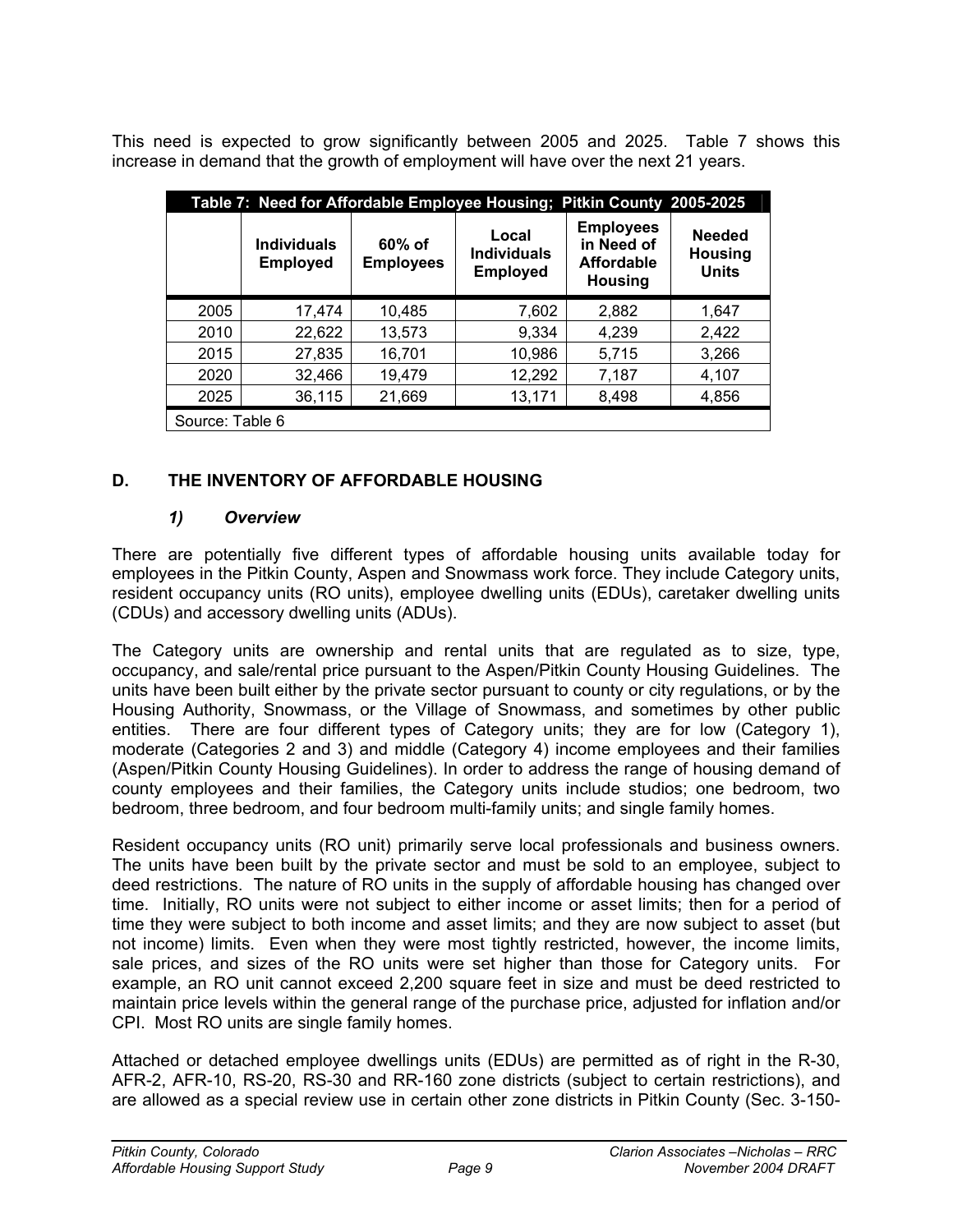120, PCLUC). The EDU must be between 700 and 1,500 net livable square feet, and must be deed restricted and rented to employees who work within the jurisdictional limits of the county or City at maximum rental rates that do not exceed the Housing Office Category 3 levels (Sec. 3- 150-120 D. 3, PCLUC).

The City of Aspen permits owners of residential units to build accessory dwelling units (ADUs) (subject to specific development limitations). The ADU must be between 300 and 700 square feet of net livable area, and deed restricted and rented to county or city employees by the owner if it is occupied (Sec. 26.40.090, Aspen Code). The Aspen/Pitkin County Housing Office estimates that virtually none of the existing ADUs are rented out and available to meet affordable housing needs, so these units are not included in the available supply.

Caretaker dwelling units (CDUs) are allowed, subject to specific development standards, in a number of residential zone districts in the county (Sec. 3-150-130, PCLUC). Generally, CDUs may be built up to 700 net livable square feet in size, but they cannot exceed 400 net livable square feet in several specific instances. If the CDU is occupied (occupation is not a requirement), it may only be occupied by members of the immediate family or resident employees. The county's regulations state that the CDUs shall: "be limited to occupancy by not more than two (2) adults, and related children, who qualify as (and have been found by the Housing Office to be) employees of the community under such guidelines as may from time to time be established by said authority…" The caretaker dwelling unit may be occupied by members of the immediate family even though they may not qualify as employees of the community." (Secs. 3-150-130 A.4 and B.3, PCLUC).

#### *2) The Inventory of Existing Affordable Housing Units*

The Aspen/Pitkin County Housing Office maintains an inventory of all the built and planned affordable housing units in the county. That inventory is attached to this Study as Appendix A, and includes a breakdown of the units by location and by number of bedrooms. A summary of the inventory of built units is set forth in Table 8 below.

| Table 8: Inventory of Affordable Housing Units 2004 |           |        |              |  |  |  |  |
|-----------------------------------------------------|-----------|--------|--------------|--|--|--|--|
| Location                                            | Ownership | Rental | <b>Total</b> |  |  |  |  |
| <b>Category and RO Units</b>                        |           |        |              |  |  |  |  |
| Within Aspen                                        | 690       | 1.068  | 1,758        |  |  |  |  |
| Outside Aspen                                       | 563       | 17     | 580          |  |  |  |  |
| Total                                               | 1,253     | 1,085  | 2,338        |  |  |  |  |
| <b>Rental EDUs</b>                                  |           | $28*$  | $28*$        |  |  |  |  |
| <b>Rental CDUs</b>                                  |           | $43**$ | 43**         |  |  |  |  |
| <b>Total Affordable Units</b>                       | 1.253     | 1,156  | 2,409        |  |  |  |  |

Source: Aspen/Pitkin County Housing Office and Pitkin County Planning Office, see Exhibit A. \* The inventory of EDUs is currently being updated. This represents an estimate from staff of the Aspen/Pitkin County Housing Office.

\*\* In 2000, there were 57 CDUs in the county, and the inventory has not been updated since. The Housing Office estimates that approximately 75% (43) of those units are assumed to be rented and available to address affordable housing needs.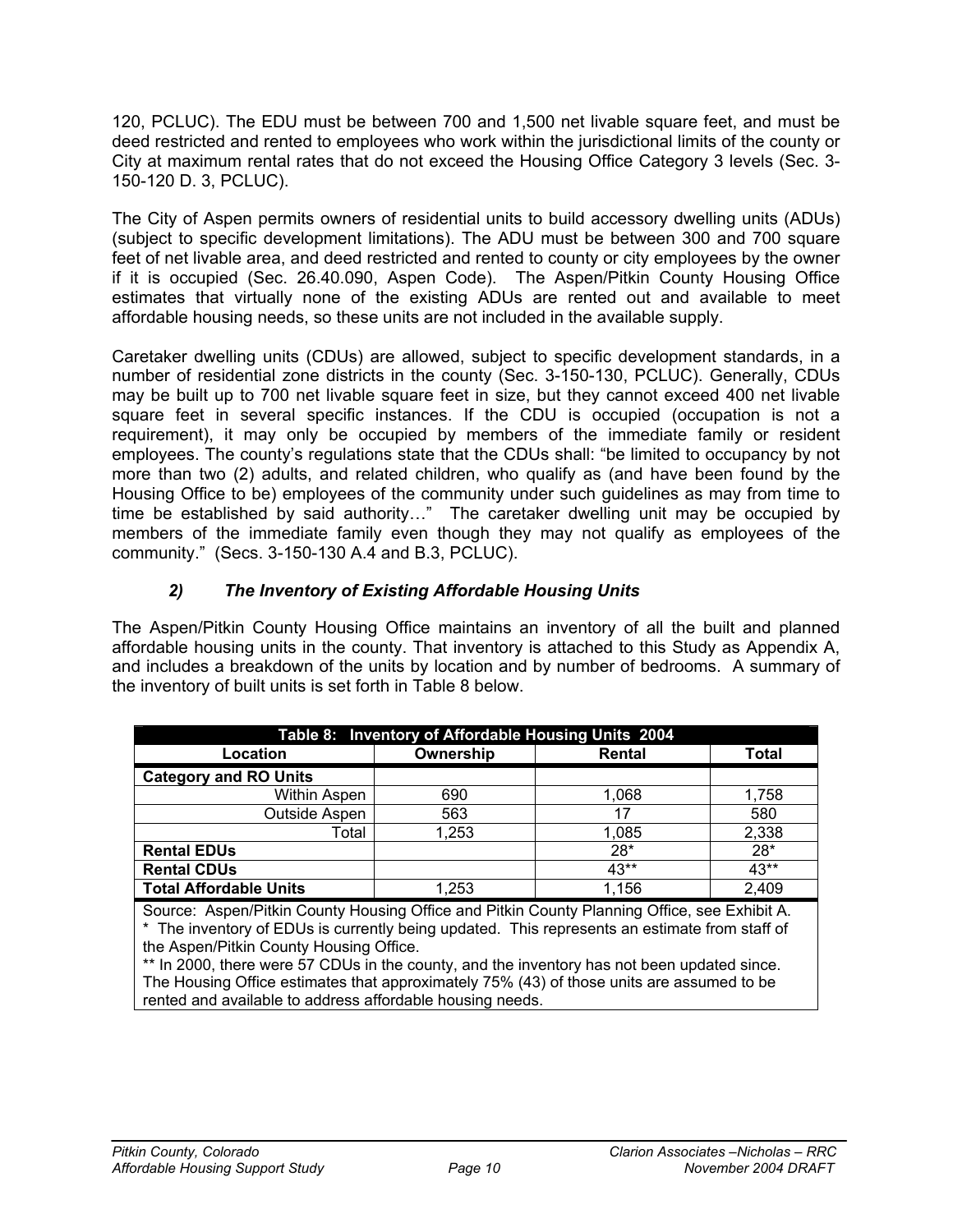What the inventory demonstrates is that there are a total of 2,338 affordable units plus 71 Employee Dwelling Units and Caretaker Dwelling Units that contribute to the affordable housing supply, for a total of 2,409 affordable housing units in Pitkin County. Of this amount, the large majority are Category units. Only 477 of the units are Resident Occupancy (RO) units (i.e. ownership units constructed by the private sector that must be sold to an employee of the owner, subject to deed restrictions).

In addition, the inventory in Exhibit A clarifies that there are currently 98 affordable housing units in the various stages of the planning and development approval process. When those units are added to the figures above, the result is a total of 2,507 built or planned-for-but-unbuilt affordable housing units in Pitkin County.

#### *3) Affordable Housing Units Expected to be Constructed by Housing Authority*

In the 1970s, the county and the City of Aspen initiated a program to build new affordable housing units through the Aspen/Pitkin Housing Office. This effort is currently supported through a real estate transfer tax that has been approved by the City of Aspen and allocated to the Housing Office for the construction of affordable housing units for low, moderate, and middle income employees. This is the source of funding that the Housing Office has used in the past, along with some limited funding through city and county affordable housing mitigation requirements, to acquire land and build affordable housing units. Based on conversations with the Housing Office staff, that office estimates that it will build approximately an additional 400 Category housing units over the next 10 years. $2<sup>2</sup>$ 

#### *4) Addressing 2004 Affordable Housing Needs*

Table 6 reveals that in 2004, 7,842 Pitkin County employees were living in the county. At 1.75 employees per dwelling unit, this means that 4,481 dwelling units were already being provided for these employees. Since 2,409 of units were being provided from the stock of the affordable housing units, the remaining 2,072 were being provided by the private market. Table 6 also reveals a remaining need for 1,611 units if 60% of employees are to be housed within Pitkin County. When this number is reduced by the amount of affordable housing units currently under construction (98) and those the authority will build over the next ten years (400), the anticipated unmet need after ten years is 1,113 affordable housing units.

A portion of the needed units will be provided by private market activity, as they have in the past. The calculation of unmet need should therefore also be reduced by the amount of housing expected to be supplied by the private market at affordable prices during the next 10 years. The 2002 Aspen Affordable Housing Strategy Plan concluded that the market might provide approximately 350 units. Table 9 shows the distribution of housing sold for under \$500,000 in Aspen and Snowmass in 2003-04.

 2 Conversation with Cindy Christensen, Aspen/Pitkin County Housing Office, June 22, 2004.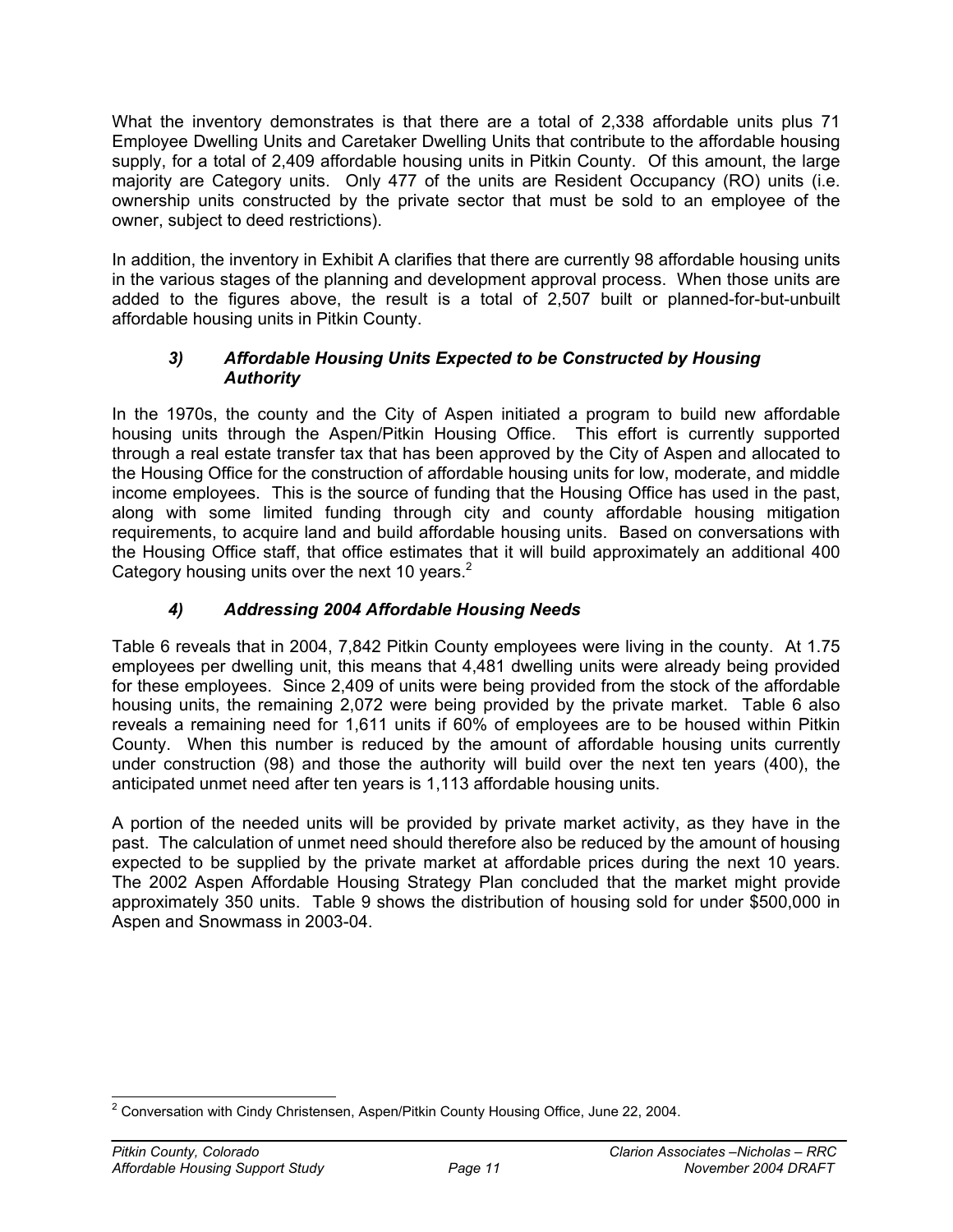| Table 9: Dwelling Units By Price Range in Aspen & Snowmass |                                                                                                                           |                                |             |       |                     |       |             |  |
|------------------------------------------------------------|---------------------------------------------------------------------------------------------------------------------------|--------------------------------|-------------|-------|---------------------|-------|-------------|--|
|                                                            |                                                                                                                           | <b>Listings &lt; \$500,000</b> |             |       | <b>All Listings</b> |       |             |  |
|                                                            | <b>SF Unit</b>                                                                                                            | Condo                          | <b>Both</b> | %     | <b>SF Unit</b>      | Condo | <b>Both</b> |  |
| 1988                                                       | 43                                                                                                                        | 329                            | 468         | 76.3% | 172                 | 412   | 613         |  |
| 1989                                                       | 28                                                                                                                        | 241                            | 269         | 64.4% | 151                 | 267   | 418         |  |
| 1990                                                       | 22                                                                                                                        | 227                            | 249         | 52.9% | 205                 | 266   | 471         |  |
| 1991                                                       | 29                                                                                                                        | 304                            | 333         | 53.4% | 260                 | 364   | 624         |  |
| 1992                                                       | 20                                                                                                                        | 300                            | 320         | 57.6% | 211                 | 345   | 556         |  |
| 1993                                                       | 12                                                                                                                        | 235                            | 247         | 52.2% | 185                 | 288   | 473         |  |
| 1994                                                       | 7                                                                                                                         | 134                            | 141         | 40.2% | 170                 | 181   | 351         |  |
| 1995                                                       | 7                                                                                                                         | 118                            | 125         | 33.8% | 200                 | 170   | 370         |  |
| 1996                                                       | 4                                                                                                                         | 91                             | 95          | 25.1% | 217                 | 162   | 379         |  |
| 1997                                                       | $\overline{2}$                                                                                                            | 80                             | 82          | 23.9% | 197                 | 146   | 343         |  |
| 03-04                                                      | 2                                                                                                                         | 86                             | 88          | 25.0% | 132                 | 220   | 352         |  |
|                                                            | Source: Aspen Appraisal Group, Ltd., "Aspen-Snowmass Market Overview,"<br>2000. Aspen/Pitkin County Housing Office, 2004. |                                |             |       |                     |       |             |  |

Table 9 shows that the percentage of residential listings under \$500,000 has fallen from over 75% 16 years ago to approximately 50% 11 years ago, and then fallen further to 25% in 1996. It seems to have stabilized at that level. The number of units sold in this price range also seems to have stabilized between 90 and 100. This information is graphically presented below.



The apparent stabilization of private market supply over the past 8 years is helpful in predicting future market supply.

It is unlikely that there will be significant construction of new market units within affordable price ranges. An examination of units sold under \$500,000 suggests few, if any, are recently built. Nevertheless, previously built units remain in the lower price bracket. Table 10 shows that, of the 88 units listed and sold in 2003-04, only 19 were priced under \$200,000 (which is slightly higher than the \$188,667 maximum affordable housing price for a median income family of three – see "Buying Power" on page 23 below). All of the units sold under \$200,000 were condominiums or town houses.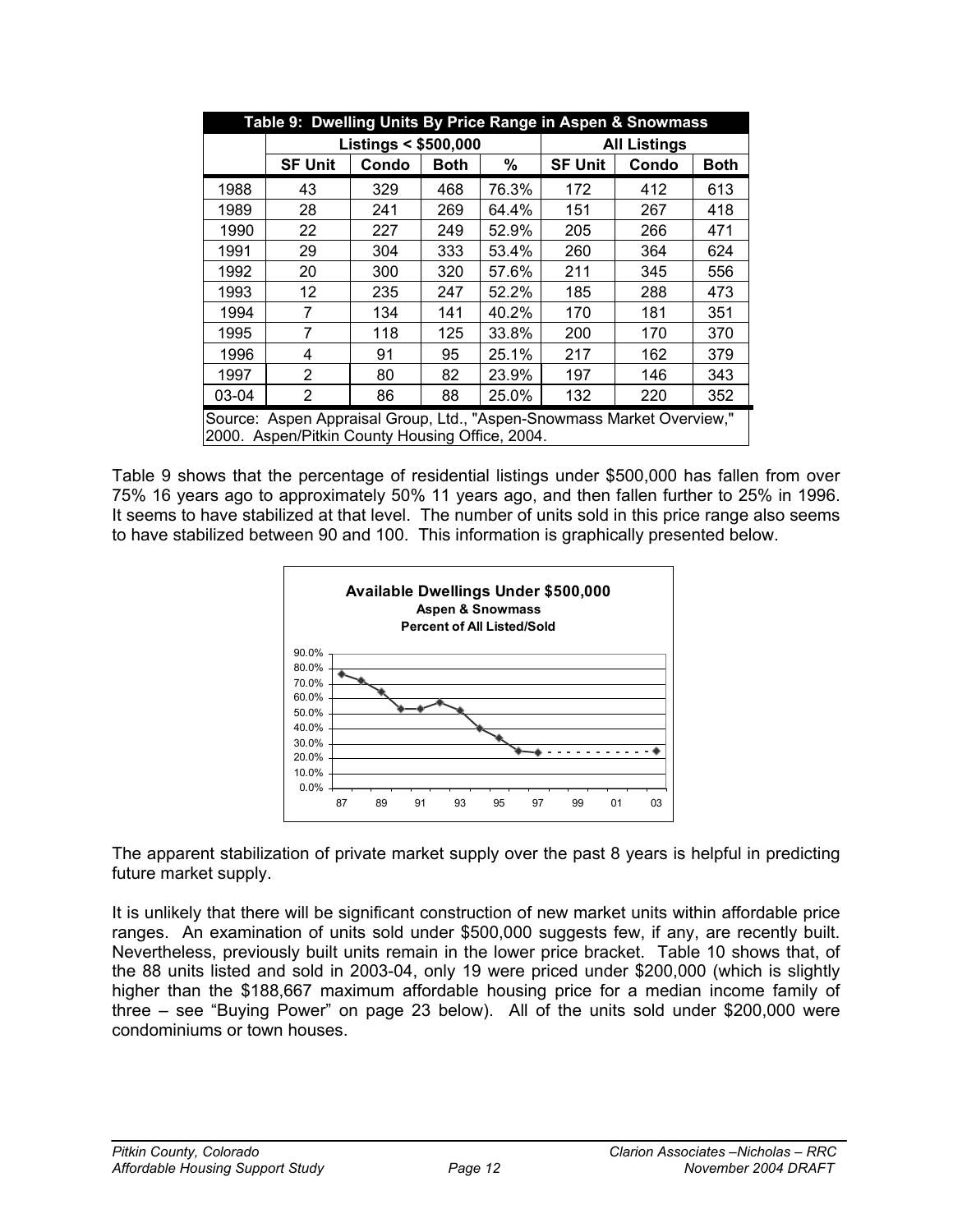| Table 10: Units Sold Under \$500,000<br><b>Aspen and Snowmass</b> |                    |  |  |  |  |  |
|-------------------------------------------------------------------|--------------------|--|--|--|--|--|
| <b>Price Range</b>                                                | <b>Number Sold</b> |  |  |  |  |  |
| $<$ \$100,000                                                     | 2                  |  |  |  |  |  |
| 100,000-150,000                                                   | 8                  |  |  |  |  |  |
| $150,000 - 200,000$                                               | 9                  |  |  |  |  |  |
| $200,000 - 250,000$                                               | 13                 |  |  |  |  |  |
| 250,000 - 300,000                                                 | 5                  |  |  |  |  |  |
| $300.000 - 350,000$                                               | 15                 |  |  |  |  |  |
| $350,000 - 400,000$                                               | 18                 |  |  |  |  |  |
| $400,000 - 450,000$                                               | 10                 |  |  |  |  |  |
| $450,000 - 500,000$<br>13                                         |                    |  |  |  |  |  |
| Source: Multi-List Service, 2004                                  |                    |  |  |  |  |  |

Since rising costs of land and construction for new development tend to raise prices for resales of existing units, there is little reason to believe that the private market will supply more affordable units in the next 10 years than it has in the past few years. In fact, present conditions suggest that the number supplied could fall further. Under the most favorable conditions, market provision of affordable housing could reach 20 per year, or 200 units over the next 10 years. If 200 units were supplied through resales of existing units, it would reduce the total unmet from demand from 1,113 to 913 units

Table 11 summarizes the information presented above.

| Table 11: Comparison Of Year 2004 Affordable Housing Needs<br><b>And Public Programs To Address Needs</b> |                                                |                                                          |  |  |  |  |
|-----------------------------------------------------------------------------------------------------------|------------------------------------------------|----------------------------------------------------------|--|--|--|--|
|                                                                                                           | <b>Year 2004</b><br>Needs and<br><b>Supply</b> | <b>Additional Units</b><br>to Address Year<br>2004 Needs |  |  |  |  |
| Total Number of Employees to be Housed in Pitkin County                                                   | 10,661                                         |                                                          |  |  |  |  |
| Total Number of Affordable Housing Units Needed (1.75 emp/du)                                             | 6,092                                          |                                                          |  |  |  |  |
| Existing Provision (includes existing affordable housing units)                                           | 4,481                                          |                                                          |  |  |  |  |
| <b>Existing Need</b>                                                                                      | 1,611                                          |                                                          |  |  |  |  |
| Affordable Housing Units Currently Under Construction                                                     |                                                | 98                                                       |  |  |  |  |
| New Affordable Housing Units Estimated to be Constructed by                                               |                                                |                                                          |  |  |  |  |
| Housing Office, 2004-2014                                                                                 |                                                | 400                                                      |  |  |  |  |
| Net Need Excluding Private Market Activity                                                                |                                                | 1,113                                                    |  |  |  |  |
| New Units Provided by Market                                                                              |                                                | 200                                                      |  |  |  |  |
| <b>REMAINING NEED</b>                                                                                     |                                                | 913                                                      |  |  |  |  |
| Source: Table 6 and Aspen/Pitkin County Housing Office                                                    |                                                |                                                          |  |  |  |  |

Since mitigation fees may only be imposed to address the affordable housing needs created by new growth in the county, and not to fund pre-existing deficits, the county will need to either: (a) identify other sources of funds to address this deficit of 913 affordable housing units, or (b) administer the mitigation fees so as to ensure that those who provide mitigation are receiving the benefits for those payments instead of reducing the existing deficit.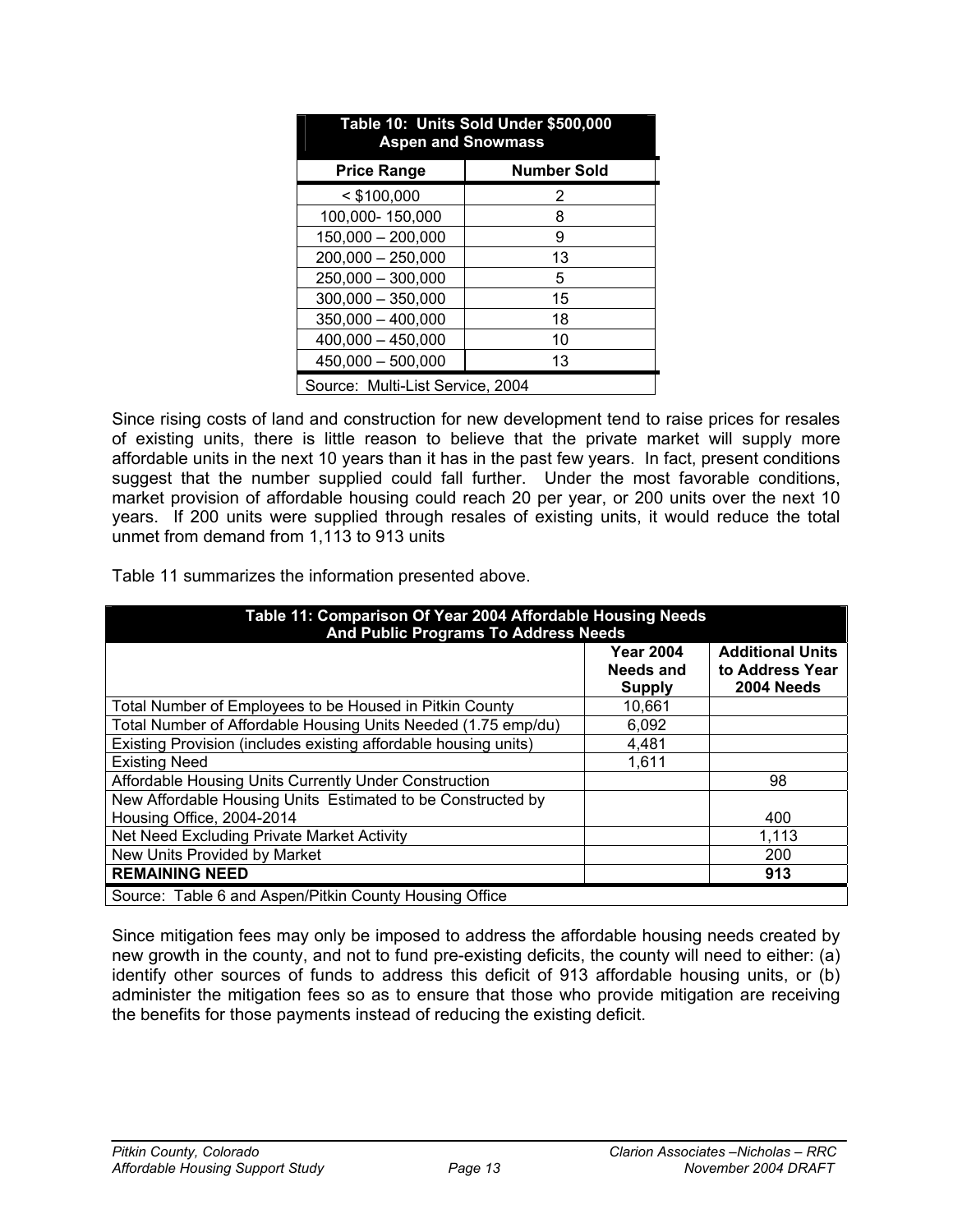#### **E. MITIGATING THE DEMAND FOR AFFORDABLE HOUSING CREATED BY NEW DEVELOPMENT**

The need to provide affordable housing for local employees in Pitkin County comes from all new development that demands labor (employees). This includes residential development, commercial development, and tourist accommodations.

#### *1) Background: Basic Sector versus Local Sector*

It is tempting to think that a community may be divided neatly into an economic sector and a residential sector. The economic sector provides the employment and incomes for the residents and the residential sector provides for the needs of the local employees and their families. However, in a place like Pitkin County, this distinction between an economic sector and residential sector is misleading. Instead, it is more useful to conceive of an economy that is divided into two general sectors: the basic sector and the local sector. The basic sector is that part of a regional economy that brings income into the region and distributes that income as wages and salaries within the region. The local sector is that part of the economy that produces goods and services for sale to residents of the region. The basic sector is active while the local sector is reactive.

For a region like Detroit, this model is workable. Automobiles and associated products are made in the region and sold to (shipped to) consumers living outside of the Detroit region. The firms engaged in the production of automotive goods are paid for the goods and services they provide in the process of making automotive products. Their incomes are spent within the local economy on a wide variety of goods and services. The essential reason for using this model is that the economic health of the region is dependent upon the economic success of the basic sector. Frequently the basic sector is called the export sector because it produces goods and services for export (to other regions and not necessarily internationally).

Pitkin County experiences these same economic forces, but the forces play out a bit differently. The economic base of Pitkin County is visitors. Some of these visitors are traditional tourists. Others are part-time residents. Still others are present in the area for long periods. The essence of these visitors is that they come to the area (and sometimes return) if their visits are pleasant. This is equally true of tourists, part-time residents, and even retirees. All are attracted to the area because of the natural and man-made amenities of the region combined with a community that has an attraction to those people. All of these groups constitute the economic base of the county. They bring money into the county and then spend that money on goods and services produced within the region. The incomes earned by that production leads to spending in the local sector. The residential development of Pitkin County is very much a part of the economic base of the community. As such, residential development shares many of the characteristics of other and more typical components of the economic base (such as Detroit's auto industry).

#### *2) Residential Development*

Residential development in Pitkin County has two economic impacts. The first is the construction of the residence. The second is the operation and maintenance of that residence when it is completed. Both activities generate employment. This employment will be of the type where most of those employed will receive wages and salaries that place them in a position of economic stress in terms of their ability to purchase or rent housing in the county. Each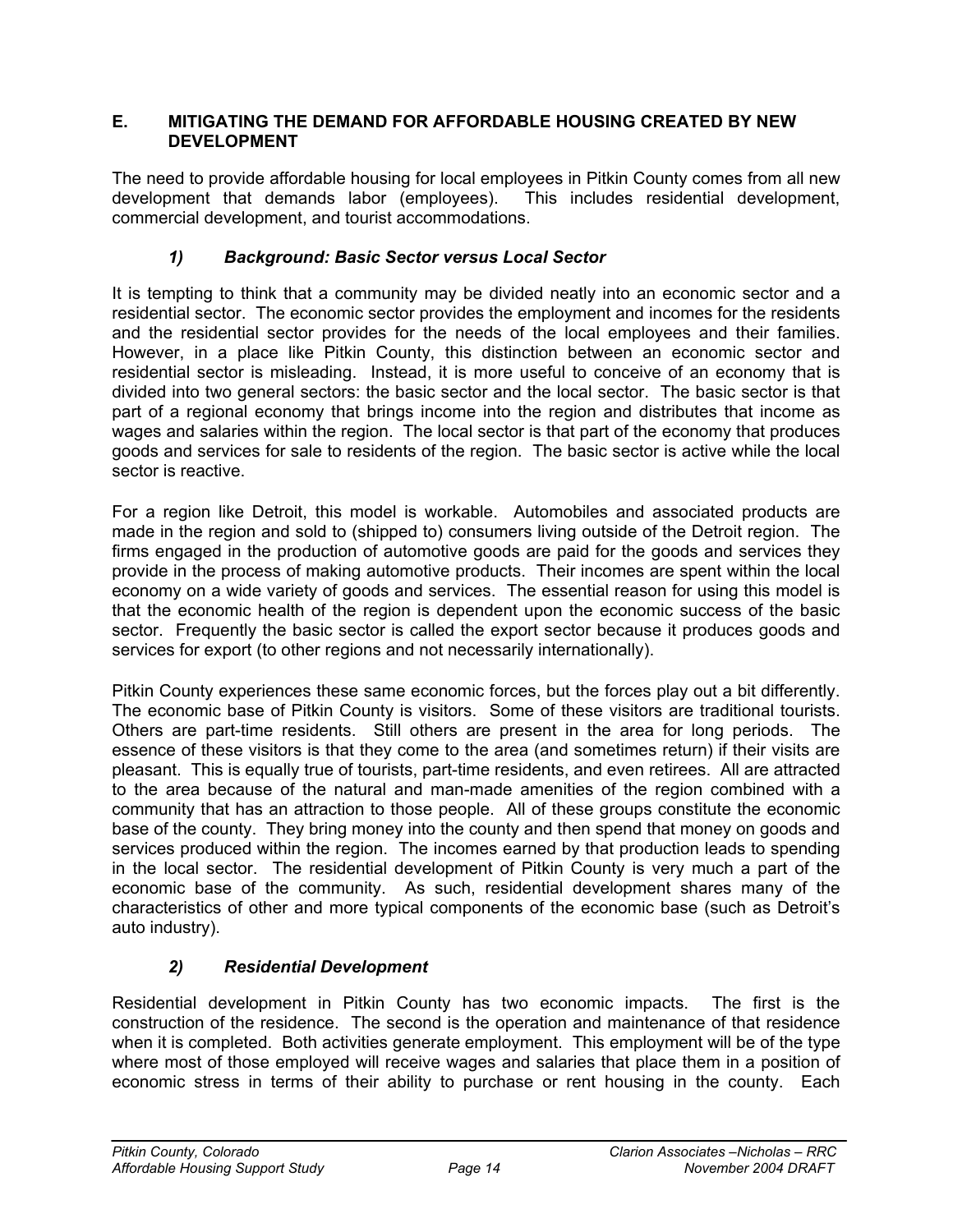component that has an economic impact is discussed below in terms of the demands it places on the need for affordable housing in the county.

#### *(a) Residential Construction Impacts*

Clearly, the construction of residential units or the expansion or renovation of a residential unit requires the employment of contractors and construction workers to do the work. In addition, it requires the purchase of materials to construct the unit.

The calculation of construction related demand for affordable housing is a three-step process. The first step is to document the amount of residential and non-residential construction authorized in the county. The second step is to determine how many construction workers were involved in the construction process. For purposes of this calculation, we have only included employees that actually work in residential construction (rather than in related trades, such as cabinetry or electricians), since the related trades often work on repair jobs unrelated to the construction of new residential and non-residential space. Those types of repairs are more accurately treated as the costs of operating and maintaining units once they have been built, and are covered in subsection b below. Table 12 summarizes the relationship between residential construction and number of employees required for that construction.

|                                               | Table 12: Square Feet Constructed per Construction Employee in Pitkin County |                                                      |                          |  |  |  |  |  |
|-----------------------------------------------|------------------------------------------------------------------------------|------------------------------------------------------|--------------------------|--|--|--|--|--|
|                                               | <b>Residential Floor Area</b>                                                | <b>Residential Construction</b><br><b>Employment</b> | <b>Feet per Employee</b> |  |  |  |  |  |
| 1999                                          | 715,464                                                                      | 537                                                  | 1,332                    |  |  |  |  |  |
| 2000                                          | 921,150                                                                      | 563                                                  | 1,636                    |  |  |  |  |  |
| 2001                                          | 877,075                                                                      | 481                                                  | 1,823                    |  |  |  |  |  |
| 2002                                          | 993,606                                                                      | 598                                                  | 1,662                    |  |  |  |  |  |
| 2003                                          | 1,489,991                                                                    | 524                                                  | 2,845                    |  |  |  |  |  |
| <b>Totals</b>                                 | 4,997,285                                                                    | 2,703                                                | 1,849                    |  |  |  |  |  |
| Source: Pitkin County Building Department and |                                                                              |                                                      |                          |  |  |  |  |  |

Bureau of the Census, http://censtats.census.gov/cgi-bin/cbpnaic/cbpdetl.pl

Table 12 illustrates that, on average, one employee directly involved in residential construction builds an average of 1,849 square feet of residential space in a year. Put another way, it takes an estimated 0.541 employee-years to construct 1,000 square feet of residential floor area. Larger construction projects require more construction time (either more people working over the same period of time, or the same number of people working for a longer time) to complete.

Table 13 sets out the employment impact and the number of dwelling units associated with that impact by size of dwelling. This table displays the number of employees it takes to construct the unit and the number of dwelling units required to house construction workers based on the size of house being constructed. Construction employees will require housing only during the construction period, but the average construction worker career is 40 years. The calculation of construction employee years is therefore divided by 40 to convert to needed housing. The employee equivalent is then divided by the number of employees per dwelling unit (1.75) to calculate the fraction of a dwelling unit needed to house the employees engaged in residential construction of homes of different sizes.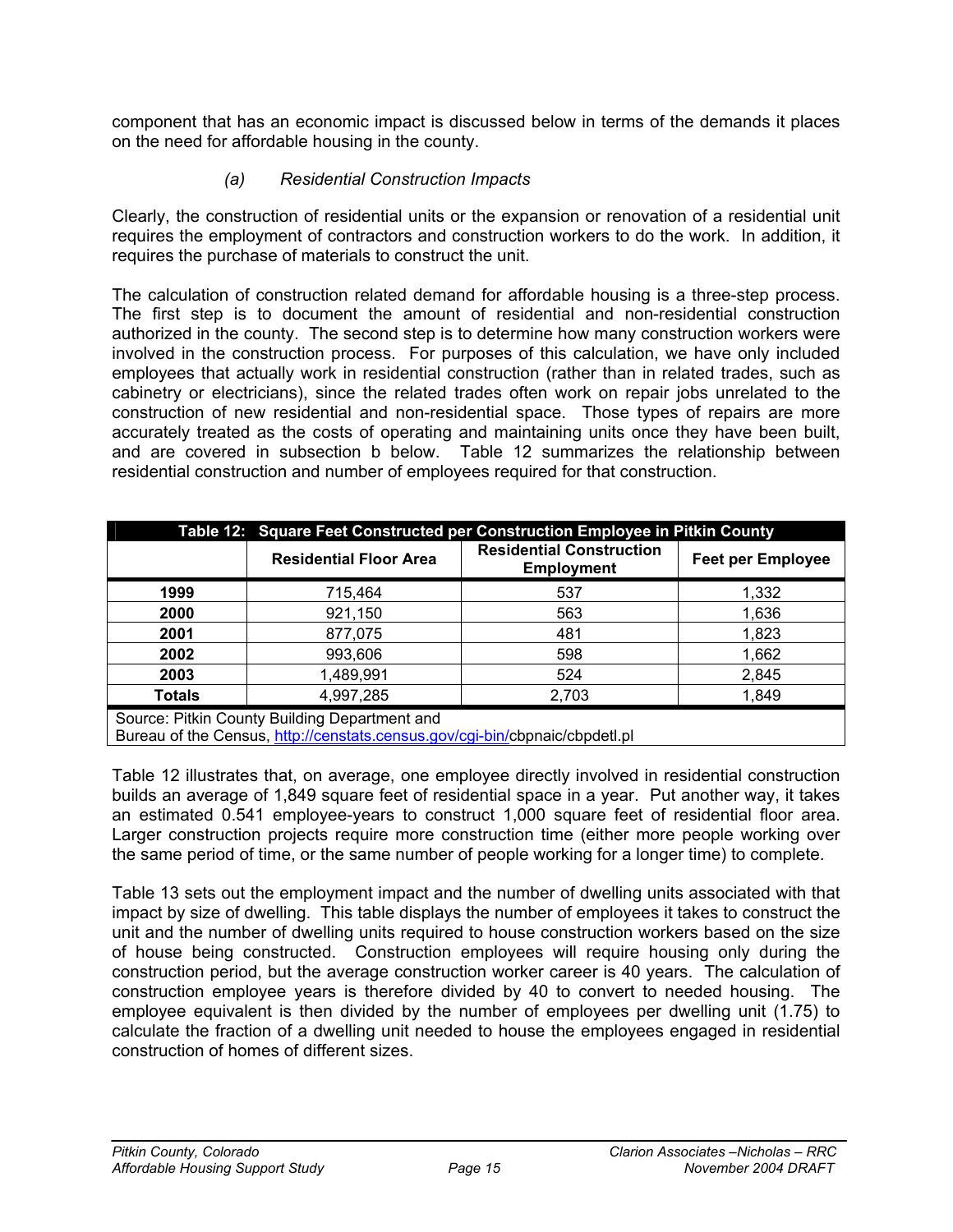| Table 13: Construction Employment and Need for Housing in Pitkin County |                                                       |                                       |                       |  |  |  |
|-------------------------------------------------------------------------|-------------------------------------------------------|---------------------------------------|-----------------------|--|--|--|
| <b>Unit Size</b>                                                        | <b>Employee Years</b>                                 | <b>Permanent</b><br><b>Employment</b> | <b>Dwelling Units</b> |  |  |  |
| 500                                                                     | 0.270                                                 | 0.007                                 | 0.004                 |  |  |  |
| 1,000                                                                   | 0.541                                                 | 0.014                                 | 0.008                 |  |  |  |
| 2,000                                                                   | 1.082                                                 | 0.027                                 | 0.015                 |  |  |  |
| 3,000                                                                   | 1.623                                                 | 0.041                                 | 0.023                 |  |  |  |
| 4,000                                                                   | 2.163                                                 | 0.054                                 | 0.031                 |  |  |  |
| 5,000                                                                   | 2.704                                                 | 0.068                                 | 0.039                 |  |  |  |
| 6,000                                                                   | 3.245                                                 | 0.081                                 | 0.046                 |  |  |  |
| 7,000                                                                   | 3.786                                                 | 0.095                                 | 0.054                 |  |  |  |
| 8,000                                                                   | 4.327                                                 | 0.108                                 | 0.062                 |  |  |  |
| 9,000                                                                   | 4.868                                                 | 0.122                                 | 0.070                 |  |  |  |
| 10,000                                                                  | 5.408                                                 | 0.135                                 | 0.077                 |  |  |  |
| 12,000                                                                  | 6.490                                                 | 0.162                                 | 0.093                 |  |  |  |
|                                                                         | Source: U.S. Census Data; Aspen/Pitkin Housing Office |                                       |                       |  |  |  |

This issue was also addressed in the 2004 study by the Northwest Colorado Council of Governments (NWCOG) of "Second Homes and the Amenity-Based Economy". Table 14 summarizes NWCOG's findings on the impact of second home construction on employment.

| Table 14: Employment Generation by Second Home Construction in Five County Area |                   |            |                               |                               |  |  |  |
|---------------------------------------------------------------------------------|-------------------|------------|-------------------------------|-------------------------------|--|--|--|
| <b>Economic Driver</b>                                                          | <b>Basic Jobs</b> | Total Jobs | <b>Basic Jobs</b><br>per Unit | <b>Total Jobs per</b><br>Unit |  |  |  |
| $2nd$ home construction < 3K sf unit                                            | 430               | 883        | 3.3                           | 6.8                           |  |  |  |
| $2^{nd}$ home construction $3K+$ sf unit<br>1.086<br>2.229<br>18.7<br>9.1       |                   |            |                               |                               |  |  |  |
| Source: NWCOG "Second Homes and the Amenity-Based Economy", April 2004          |                   |            |                               |                               |  |  |  |

The figures in Table 14 differ from those in Table 13 because the NWCOG study focused on second home owners (rather than all home owners), and because the NWCOG numbers reflect an average across five mountain resort counties (rather than being specific to Pitkin County).

#### *(b) Residential Operations and Maintenance Impacts*

Once a dwelling is completed it will be occupied, operated and maintained. These activities will require labor inputs and thus employ people.

To evaluate these impacts, a survey of homeowners in Pitkin County was conducted in June 2004. The survey, administered by RRC Associates, contacted 2,500 Pitkin County homeowners using a mailback survey technique. All non-duplicated households with units in excess of 4,000 square feet, as identified through County Assessor records, were contacted, as well as a random sample of owners of smaller units (with an overweighting of units of 3,000 – 3,999 square feet in size). A total of 743 surveys were returned by the response cutoff date, for a strong response rate of 29.7 percent.

The survey asked respondents to specify their spending and/or direct employment for the operations and maintenance of their home, broken out by the following types of service providers: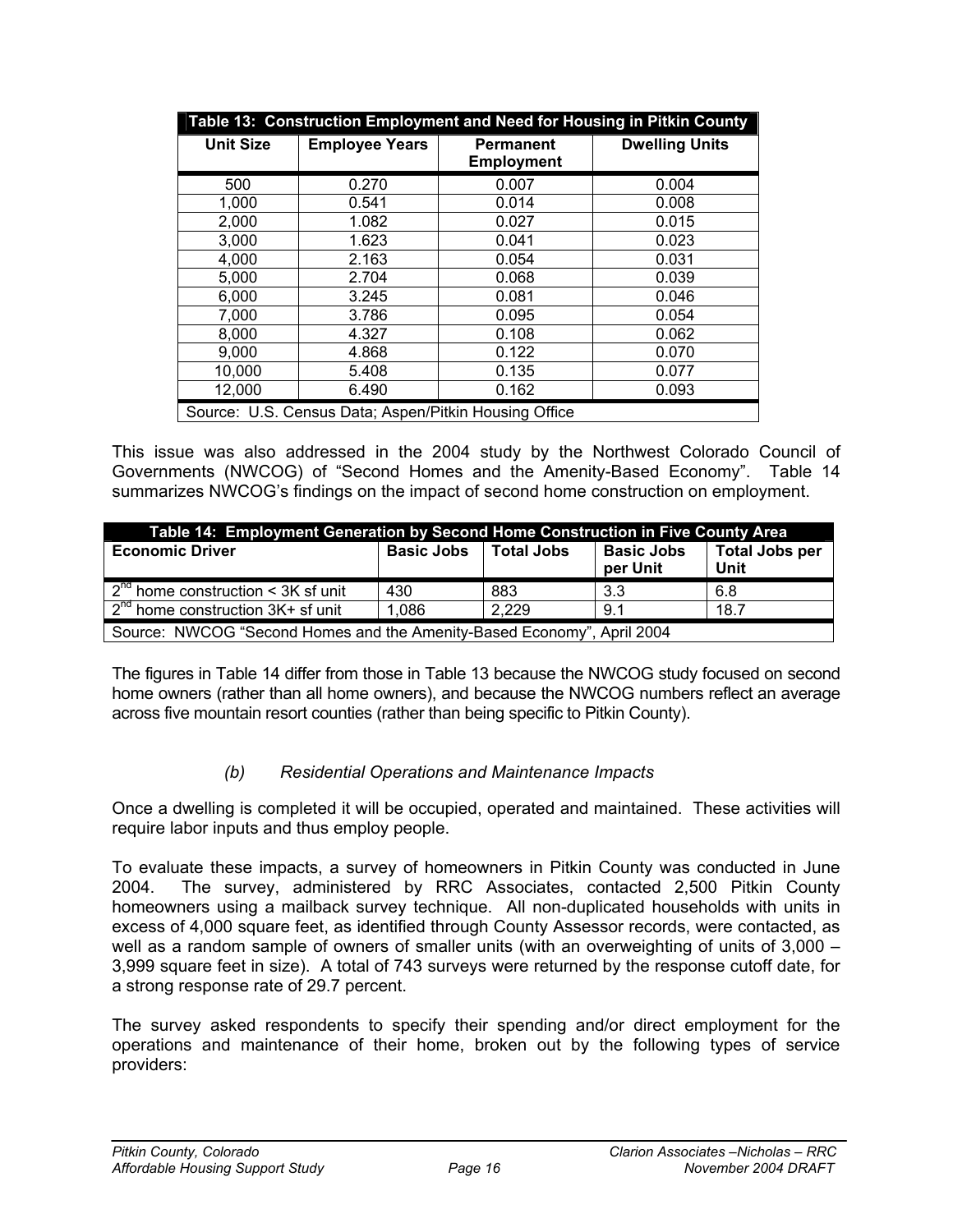- Homeowners associations
- Property management firms
- Other contracted services
- Caretakers and other direct employees of the household

For each of these employment categories, respondents were asked to provide annual spending estimates, as well as employment estimates (if known). Annual spending amounts were converted into employment using a combination of wage data and assumptions regarding nonlabor costs. Wage data was based on annualized wage rates for Pitkin, Eagle and Garfield counties for specified industry sectors, as extrapolated from second quarter 2003 ES202 data. Specific assumptions for individual service providers are as follows:

- Homeowners associations: We assumed a conversion ratio of \$58,000 in homeowners' dues per direct job. This is based on an assumption of a \$27,900 average wage for HOA employees (regional ES202 data – NAICS code 813990); total cost per employee to employer of \$34,800 (adding an assumed 20 percent factor for payroll taxes and benefits); and an assumption that 60 percent of HOA costs are for labor-related expenses (based on interviews with Home Owners Associations (HOAs) in other mountain resort communities, as well as national financial data for HOAs).
- Property management firms: We assumed a conversion ratio of \$58,700 in property management fees per direct job. This is based on an assumption of a \$28,200 average wage for residential property management employees (regional ES202 data – NAICS code 531311); total cost per employee of \$35,200 (adding an assumed 20 percent factor for payroll taxes and benefits); and an assumption that 60 percent of property management costs are for labor-related expenses (based on interviews with property management firms in other mountain resort communities).
- Other contracted services: We assumed a conversion ratio of \$37,000 in contracted service fees per direct job. This is based on an assumption of a \$23,500 average wage for buildings & dwellings services employees (regional ES202 data – NAICS codes 5616 & 5617); total cost per employee to employer of \$29,400 (adding an assumed 20 percent factor for payroll taxes and benefits); and an assumption that 80 percent of service costs are for labor-related expenses.
- Direct employees and caretakers: We assumed a conversion ratio of \$42,000 in employment costs per direct job. This is based on an assumption of a \$33,700 average wage for private household employees (regional ES202 data – NAICS code 814110); and total cost per employee to employer of \$42,000 (adding an assumed 20 percent factor for payroll taxes and benefits).

As a "check" on these conversion factors, the data was also analyzed using inflation-adjusted 1997 Economic Census data (national or regional data, depending on availability) for the ratio of receipts to employment in applicable industries. Very similar employment estimates were obtained, adding confidence in the results.

The employment estimates resulting from these extrapolations are similar to, although not quite precisely the same as, "full-time equivalents" (FTE's). Rather, the employment estimates represent "employee equivalents" for the respective service occupations, i.e. the number of persons that would typically be employed to complete the work, based on existing employment patterns in the respective industries, which presumably includes a blended hybrid of full-time and part-time employees.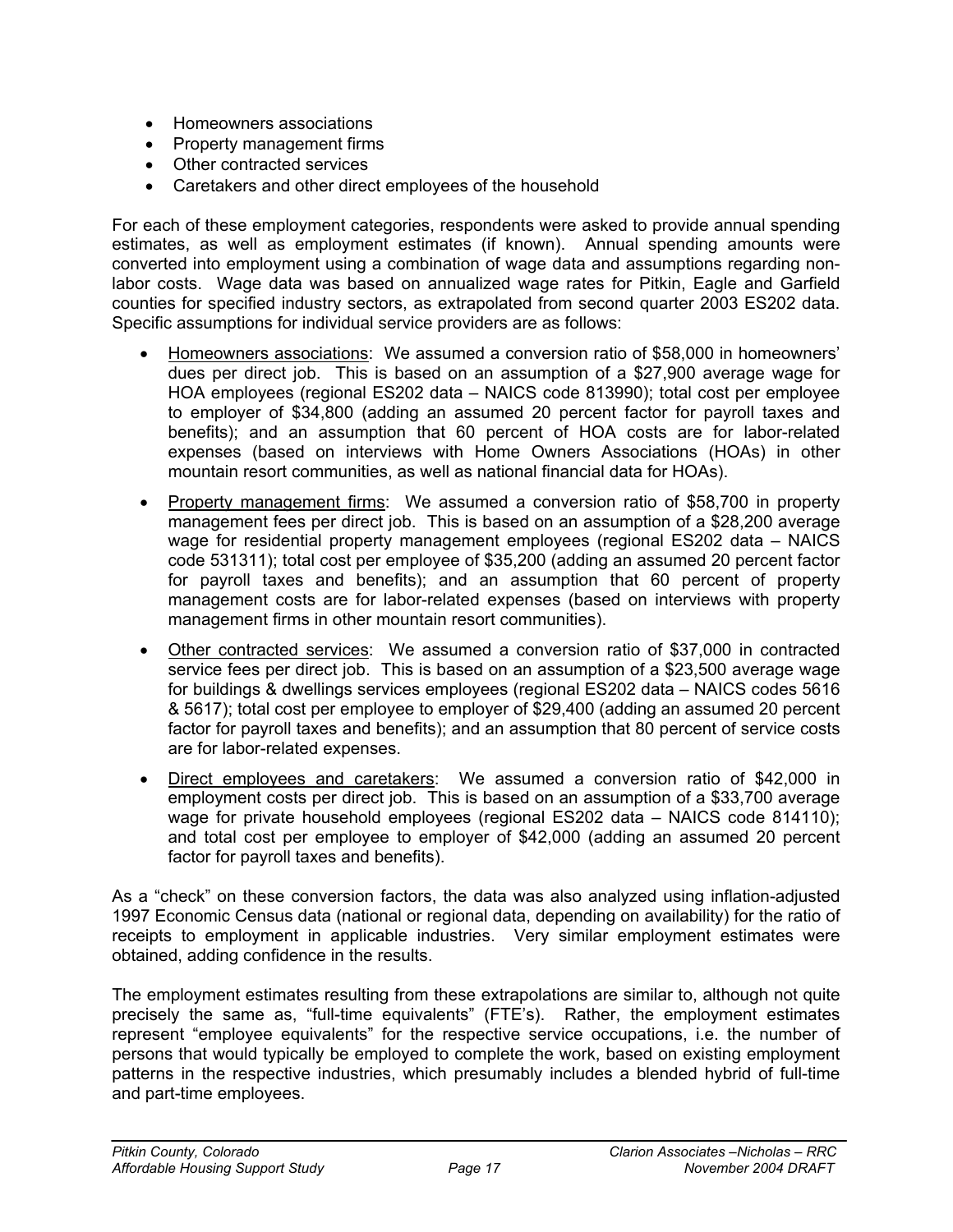A total of 446 survey responses contained sufficient data to determine both estimated employment and total home square footage (finished and unfinished combined). The distribution of responses by home size is illustrated in Table 15 below.

| Table 15:<br><b>Number of Usable Survey Cases by Home Size</b> |                     |  |  |  |  |
|----------------------------------------------------------------|---------------------|--|--|--|--|
| <b>Home Size</b>                                               | <b>Usable Cases</b> |  |  |  |  |
| $< 1,000$ sf                                                   | 40                  |  |  |  |  |
| 1,000 - 1,999 sf                                               | 82                  |  |  |  |  |
| 2,000 - 2,999 sf                                               | 51                  |  |  |  |  |
| 3,000 - 3,999 sf                                               | 57                  |  |  |  |  |
| 4,000 - 4,999 sf                                               | 88                  |  |  |  |  |
| 5,000 - 5,999 sf                                               | 64                  |  |  |  |  |
| 6,000 - 6,999 sf                                               | 22                  |  |  |  |  |
| 7,000 - 7,999 sf                                               | 15                  |  |  |  |  |
| 8,000 - 8,999 sf                                               | 7                   |  |  |  |  |
| 9,000 - 9,999 sf                                               | 6                   |  |  |  |  |
| 10,000 - 10,999 sf                                             | 6                   |  |  |  |  |
| 11,000 - 11,999 sf                                             | 3                   |  |  |  |  |
| 12,000 - 12,999 sf                                             | 1                   |  |  |  |  |
| 13,000 - 13,999 sf                                             | 2                   |  |  |  |  |
| 14,000 - 15,000 sf                                             | $\overline{2}$      |  |  |  |  |
| Grand Total<br>446                                             |                     |  |  |  |  |
| Source: RRC survey                                             |                     |  |  |  |  |

Data at the top end of the home size distribution is somewhat erratic due to the small number of underlying usable cases, but for much of the observed distribution, the specified exponential trend line closely matches actually observed data, as indicated by the  $R^2$  value of 0.336. The basic forms of the equation are:

Ln(y  $2^{nd}$  Home) = -4.64138 + (0.000328  $*$  Size in Sq.Ft.) + 2.00514

Ln(y All Other Homes) =  $-4.64138 + (0.000328 * Size in Sq.Ft.)$ 

These equations point to the fact that there are significant differences in employment generation between second homes and all other homes, and that second homes use many more employees, on average, than other types of homes. The graph below illustrates this difference.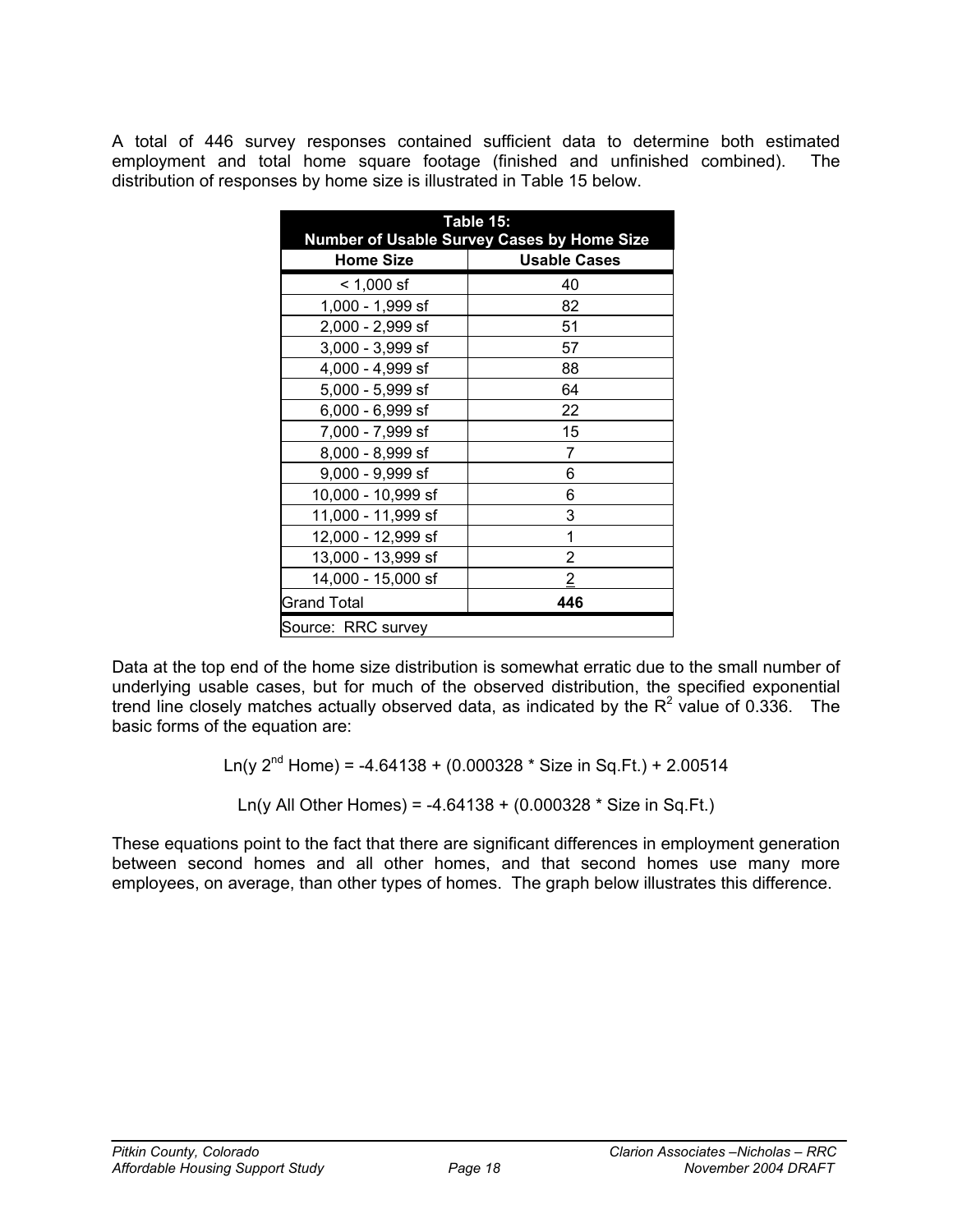

The exponential relationship is specified as follows:

 $y = -4.67138 \text{ e}^{(0.000328 \text{ x}) + 2.01}$ Where  $y =$  employment and  $x =$  square footage

The exponential relationship above effectively describes employment as a function of home size for units of 9,000 square feet and under. For units larger than 9,000 square feet, it is recommended that the ratios for the 9,000 foot unit be applied on a proportional basis per 1,000 feet. The results of applying this formula, as adjusted, to local occupancy homes and second homes of varying sizes is shown in Table 16 below.

| Table 16:<br><b>Modeled Relationship Between Home Size and Post</b><br><b>Construction Employment</b> |       |       |  |  |  |  |  |
|-------------------------------------------------------------------------------------------------------|-------|-------|--|--|--|--|--|
| 2nd Home<br><b>Local Occupancy</b>                                                                    |       |       |  |  |  |  |  |
| 500                                                                                                   | 0.011 | 0.082 |  |  |  |  |  |
| 1,000                                                                                                 | 0.013 | 0.096 |  |  |  |  |  |
| 2,000                                                                                                 | 0.018 | 0.134 |  |  |  |  |  |
| 3,000                                                                                                 | 0.025 | 0.186 |  |  |  |  |  |
| 4,000                                                                                                 | 0.035 | 0.258 |  |  |  |  |  |
| 5,000                                                                                                 | 0.048 | 0.358 |  |  |  |  |  |
| 6,000                                                                                                 | 0.067 | 0.497 |  |  |  |  |  |
| 7,000                                                                                                 | 0.093 | 0.691 |  |  |  |  |  |
| 8,000                                                                                                 | 0.129 | 0.959 |  |  |  |  |  |
| 9,000                                                                                                 | 0.179 | 1.331 |  |  |  |  |  |
| 10,000                                                                                                | 0.199 | 1.479 |  |  |  |  |  |
| 11,000                                                                                                | 0.219 | 1.627 |  |  |  |  |  |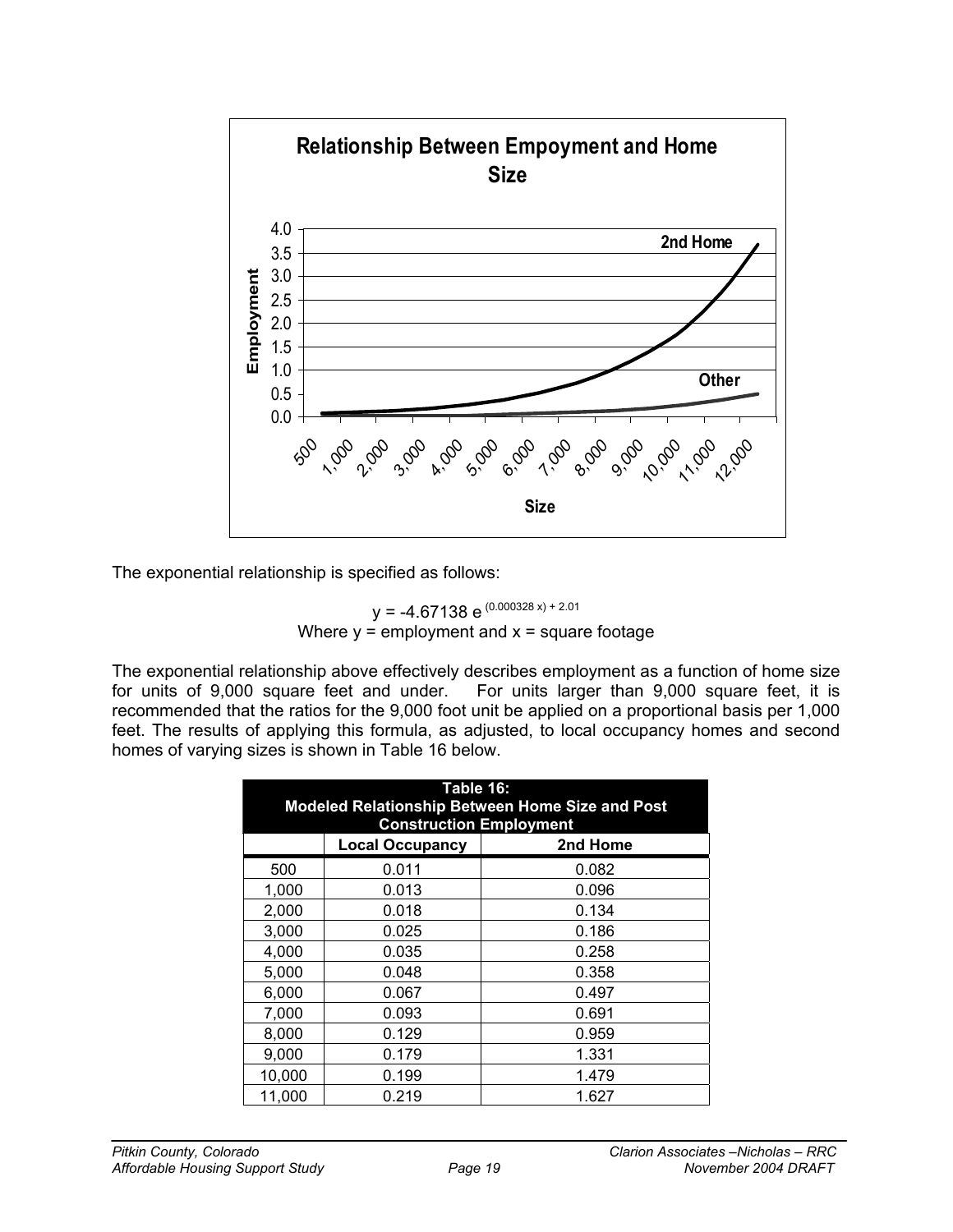| Table 16:<br>Modeled Relationship Between Home Size and Post<br><b>Construction Employment</b> |             |       |  |  |  |  |
|------------------------------------------------------------------------------------------------|-------------|-------|--|--|--|--|
| 2nd Home<br><b>Local Occupancy</b>                                                             |             |       |  |  |  |  |
| 12,000                                                                                         | 0.239       | 1.774 |  |  |  |  |
| 13,000                                                                                         | 1.922       |       |  |  |  |  |
| 14,000<br>0.279<br>2.070                                                                       |             |       |  |  |  |  |
| 15,000<br>0.299<br>2.218                                                                       |             |       |  |  |  |  |
|                                                                                                | Source: RRC |       |  |  |  |  |

These findings are generally consistent with several findings from the 2004 NWCOG study on "Second Homes and the Amenity-Based Economy". Among other findings, that study determined that second homes generate about 5,000 jobs to the Pitkin County economy, and that, compared to the average single property owner, the second home owner spends five times as much on lawn care, home security, pest control, and housecleaning. Table 17 summarizes NWCOG's estimate of this impact on employment.

| Table 17: Employment Generation by Second Home Services in Five County Area |            |            |                |                |  |  |  |  |
|-----------------------------------------------------------------------------|------------|------------|----------------|----------------|--|--|--|--|
| <b>Economic Driver</b>                                                      | Basic Jobs | Total Jobs | Basic Jobs per | Total Jobs per |  |  |  |  |
|                                                                             |            |            | Unit           | Unit           |  |  |  |  |
| $2nd$ home spending < 3k sf                                                 | 6219       | 8793       | 0.7            |                |  |  |  |  |
| $2^{nd}$ home spending $3K+$ sf                                             | 2283       | 3228       | 1.3            | 1.8            |  |  |  |  |
| Course: NINCOC "Cocond Homes and the Amerity Pased Economy" April 2004      |            |            |                |                |  |  |  |  |

Source: NWCOG "Second Homes and the Amenity-Based Economy", April 2004

The figures in Table 16 differ from those in Table 17 because the NWCOG study focused on second home owners (rather than all home owners), and because the NWCOG numbers reflect an average across five mountain resort counties (and are not specific to Pitkin County).

#### *(c) Combined Impacts of Construction, Operations and Maintenance of Residential Development*

The two separate analyses outlined above can be used to estimate the amount of employment that construction and operations and maintenance activities generate to build and then service residential development in Pitkin County. Table 18 estimates this individually and then combines the employment estimates for construction and operation and maintenance activities.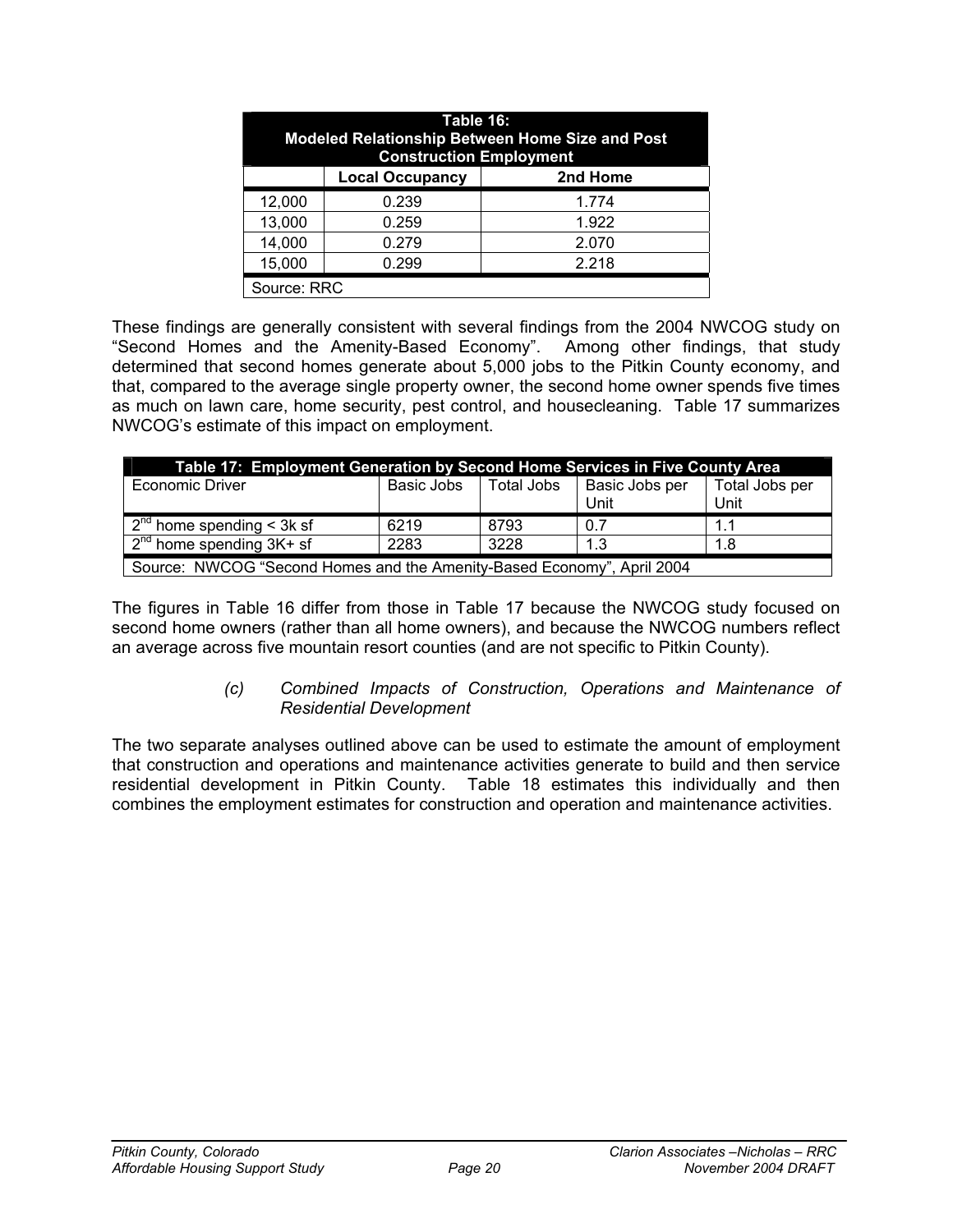| <b>Residential Employment and Need for Housing</b><br>Table 18:                                                    |                                                                                                                 |                                   |                                 |                                   |              |       |                                          |                                    |              |              |                                          |
|--------------------------------------------------------------------------------------------------------------------|-----------------------------------------------------------------------------------------------------------------|-----------------------------------|---------------------------------|-----------------------------------|--------------|-------|------------------------------------------|------------------------------------|--------------|--------------|------------------------------------------|
|                                                                                                                    |                                                                                                                 |                                   |                                 | <b>Local Occupancy</b>            |              |       |                                          | <b>Second Homes</b>                |              |              |                                          |
| Unit                                                                                                               |                                                                                                                 | <b>Construction</b>               |                                 | Post<br><b>Construction</b>       |              |       | <b>Total</b>                             | <b>Post</b><br><b>Construction</b> |              | <b>Total</b> |                                          |
| <b>Size</b>                                                                                                        | <b>Employee</b><br><b>Years</b>                                                                                 | Perma-<br>nent<br>Employ-<br>ment | <b>Dwelling</b><br><b>Units</b> | Perma-<br>nent<br>Employ-<br>ment | <b>Units</b> | ment  | Dwelling Employ Dwelling<br><b>Units</b> | Perma-<br>nent<br>Employ-<br>ment  | <b>Units</b> | ment         | Dwelling Employ Dwelling<br><b>Units</b> |
| 500                                                                                                                | 0.270                                                                                                           | 0.007                             | 0.004                           | 0.011                             | 0.006        | 0.018 | 0.010                                    | 0.082                              | 0.047        | 0.089        | 0.051                                    |
| 1,000                                                                                                              | 0.541                                                                                                           | 0.014                             | 0.008                           | 0.013                             | 0.007        | 0.027 | 0.015                                    | 0.096                              | 0.055        | 0.110        | 0.063                                    |
| 2,000                                                                                                              | 1.082                                                                                                           | 0.027                             | 0.015                           | 0.018                             | 0.010        | 0.045 | 0.026                                    | 0.134                              | 0.077        | 0.161        | 0.092                                    |
| 3,000                                                                                                              | 1.623                                                                                                           | 0.041                             | 0.023                           | 0.025                             | 0.014        | 0.066 | 0.037                                    | 0.186                              | 0.106        | 0.227        | 0.129                                    |
| 4,000                                                                                                              | 2.163                                                                                                           | 0.054                             | 0.031                           | 0.035                             | 0.020        | 0.089 | 0.051                                    | 0.258                              | 0.148        | 0.312        | 0.178                                    |
| 5,000                                                                                                              | 2.704                                                                                                           | 0.068                             | 0.039                           | 0.048                             | 0.028        | 0.116 | 0.066                                    | 0.358                              | 0.205        | 0.426        | 0.243                                    |
| 6,000                                                                                                              | 3.245                                                                                                           | 0.081                             | 0.046                           | 0.067                             | 0.038        | 0.148 | 0.085                                    | 0.497                              | 0.284        | 0.579        | 0.331                                    |
| 7,000                                                                                                              | 3.786                                                                                                           | 0.095                             | 0.054                           | 0.093                             | 0.053        | 0.188 | 0.107                                    | 0.691                              | 0.395        | 0.785        | 0.449                                    |
| 8,000                                                                                                              | 4.327                                                                                                           | 0.108                             | 0.062                           | 0.129                             | 0.074        | 0.237 | 0.136                                    | 0.959                              | 0.548        | 1.067        | 0.610                                    |
| 9,000                                                                                                              | 4.868                                                                                                           | 0.122                             | 0.070                           | 0.179                             | 0.102        | 0.301 | 0.172                                    | 1.331                              | 0.760        | 1.452        | 0.830                                    |
| 10,000                                                                                                             | 5.408                                                                                                           | 0.135                             | 0.077                           | 0.199                             | 0.114        | 0.334 | 0.191                                    | 1.479                              | 0.845        | 1.614        | 0.922                                    |
| 12,000                                                                                                             | 6.490                                                                                                           | 0.162                             | 0.093                           | 0.239                             | 0.137        | 0.401 | 0.229                                    | 1.774                              | 1.014        | 1.937        | 1.107                                    |
| 15,000                                                                                                             | 8.113                                                                                                           | 0.203                             | 0.116                           | 0.299                             | 0.171        | 0.501 | 0.287                                    | 2.218                              | 1.267        | 2.421        | 1.383                                    |
|                                                                                                                    | Above 9,000 sf -- use the results for 9,000 sf plus the following amounts per 1,000 FT <sup>2</sup> over 9,000  |                                   |                                 |                                   |              |       |                                          |                                    |              |              |                                          |
| Per<br>1,000<br>FT <sup>2</sup>                                                                                    | 0.541                                                                                                           | 0.014                             | 0.008                           | 0.020                             | 0.011        | 0.033 | 0.019                                    | 0.148                              | 0.084        | 0.161        | 0.092                                    |
| <b>SOURCE: RRC</b>                                                                                                 |                                                                                                                 |                                   |                                 |                                   |              |       |                                          |                                    |              |              |                                          |
|                                                                                                                    | NOTE: Continuing employees will require housing on a continuing basis while construction employees will require |                                   |                                 |                                   |              |       |                                          |                                    |              |              |                                          |
| housing only during the construction. Therefore, construction employee years is divided by 40 to convert to needed |                                                                                                                 |                                   |                                 |                                   |              |       |                                          |                                    |              |              |                                          |

housing.

#### *(d) Residential Mitigation*

The wages and salaries paid to Pitkin County's low, moderate, and middle-income employees are generally insufficient to allow these employees to obtain market housing. Consequently, it will be necessary for residential development to mitigate for local housing costs for employees if the county is going to achieve its affordability goal. Mitigation can come in several forms. The first is through payment of a fee/subsidy for the difference between the cost of housing in the county for the employee and what the employee can reasonably afford. A second is to provide land for affordable housing that is of equal value to the fee/subsidy amount needed. A third is the construction of affordable housing units for the employee. A final and fourth option is to convert existing market units to affordable units.

The mitigation fee/subsidy amount is based on the difference between the cost of housing in the county for the employee and what the employee can reasonably afford. In Pitkin County, this mitigation fee/subsidy amount is calculated below at \$31,627 per employee. This subsidy amount is based on an average subsidy amount that identifies the difference between 2004 costs (land and construction) to construct the general range of Category units for low, moderate, and middle income persons, and the average payments that the Category employees can afford based on their income.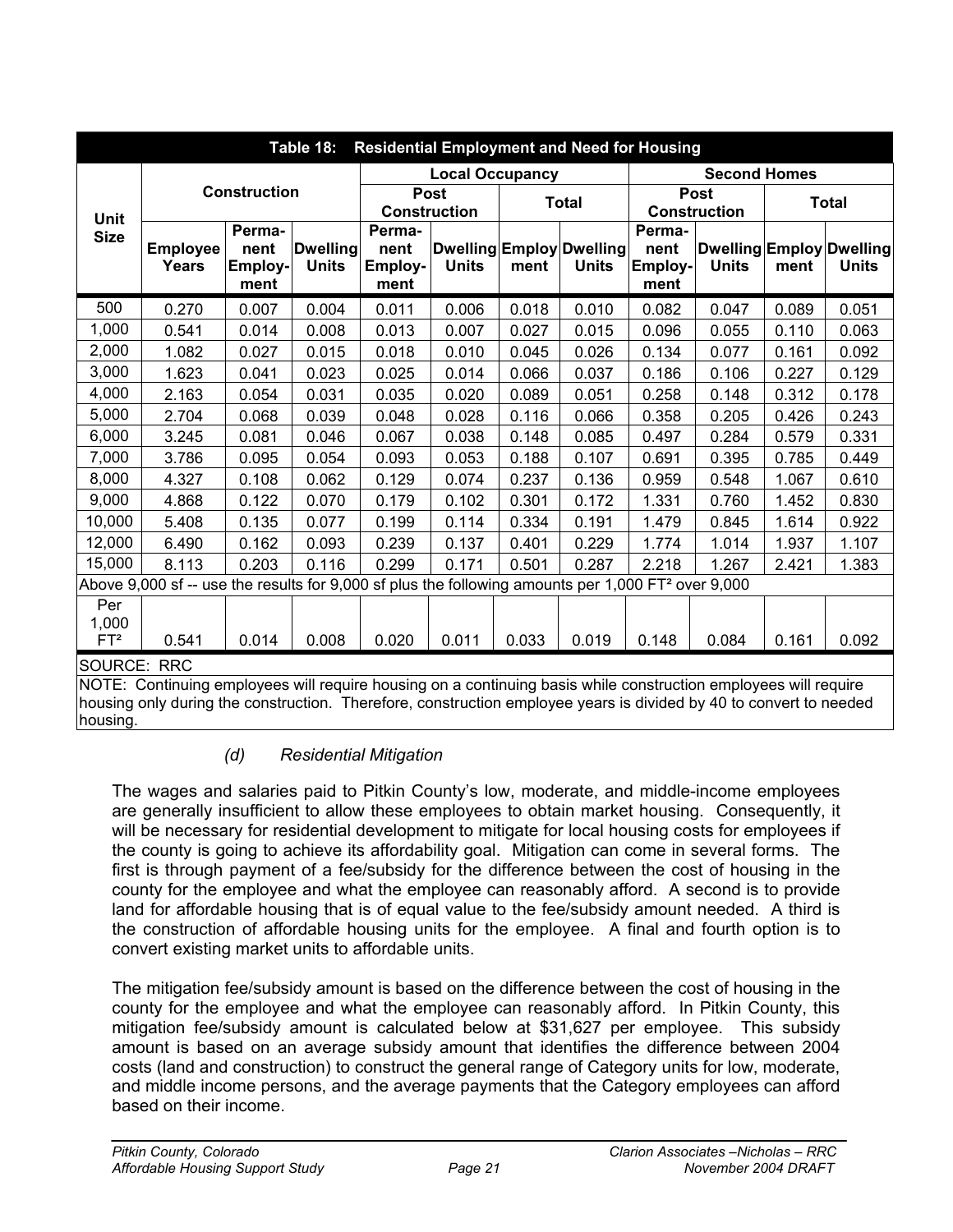*(i) Fee Subsidy* 

The fee subsidy is a calculation of the amount by which the buying power of a typical household in need of affordable housing in Pitkin County falls short of the amount needed to obtain affordable housing. The estimate first involves determining the difference between the cost to construct a typical two-bedroom residential unit and what a median income household of three can afford. This figure is then adjusted to a per employee subsidy, based on the number of employees that are housed in a residential unit in Pitkin County. In order not to overstate this amount, the calculation is made for a small family (three persons) and a small unit (twobedrooms). The gap for larger family units may be larger. For purposes of this calculation, we use the smaller unit sizes and lower construction costs applicable to construction of affordable units (rather than free market units) based on past experience in the county. Because the Housing Office has not constructed single-family units to date, the figures are for a multi-family affordable housing unit.

#### **Affordable Unit Cost**

**Unit Size.** Pursuant to the Housing Office's guidelines, the minimum permitted size for a 2 bedroom multi-family unit for a Category 1 or 2 household is 850 square feet, and the minimum permitted size for a Category 3 or 4 household is 950 square feet. Over the past 12 years, Category units have been built to approximately these sizes, and not larger. This calculation uses a blended size assumption of 900 square feet.

**Construction Cost.** The Aspen/Pitkin County Housing Office has received bids to construct affordable housing at \$160 per square foot of living area (heated space). This cost is the cost of constructing a "utilitarian" building and excludes land acquisition, infrastructure, design, permitting, finance and "soft costs."

Land costs within Pitkin County are difficult to characterize. Nevertheless, a cost of \$1,250,000 per acre near Aspen and \$500,000 per acre outlying from Aspen will be used. Closer to Aspen, dwellings per acre should average 12 units and further out units per acre should equal 8. This yields a simple average land cost per dwelling unit of \$87,500. Given an average unit size of 1,250 square feet for actual affordable units built (versus the 900 square feet prototype unit), the estimated land cost per square foot is \$70.00.

Land closer to Aspen will have lower costs of providing infrastructure while outlying sites will have higher costs. This cost tends to offset the advantage of lower outlying land cost. Recent experience by the Aspen/Pitkin County Housing Office would indicate a per unit infrastructure cost of \$16,667, or \$13.33 per square foot of affordable housing unit (based on the average unit size of 1,250 square feet, for the average unit built).

The "soft costs" include design, permitting, administration and general supervision. While the Aspen/Pitkin County Housing Office performs these tasks without charge, any other provider would incur those costs. These costs are estimated at 7.5% of constriction "hard" and infrastructure costs.

The final cost included is interest. Some entity will have to pay the cost of materials and labor. These costs will be recouped when the unit is sold. In the interim, interest costs will be incurred. This cost is estimated at 10%. Table 19 shows the calculation of a Pitkin County affordable housing cost of providing a living unit.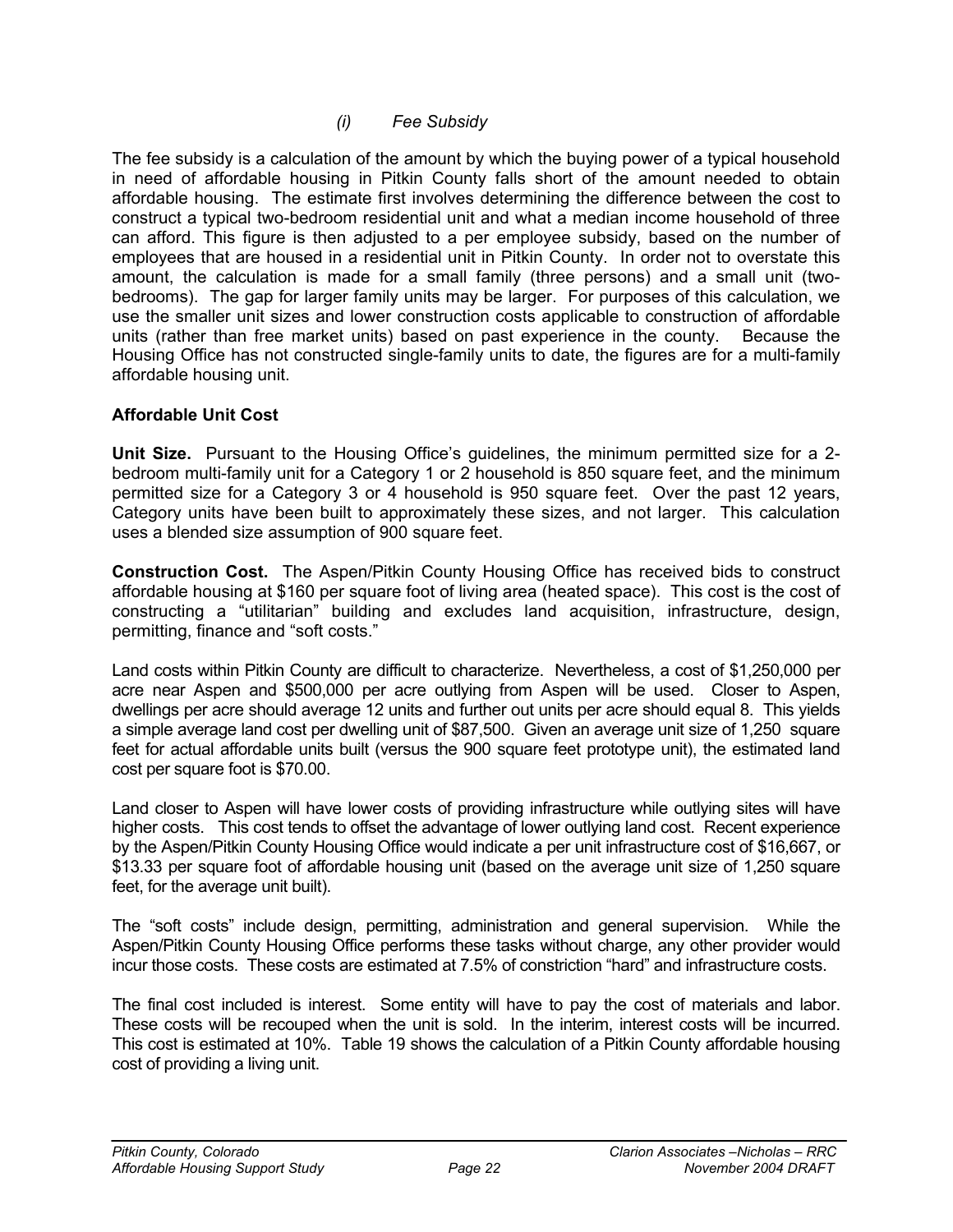| Table 19: Affordable Housing Construction Costs<br>2004              |                                |                   |  |  |  |  |
|----------------------------------------------------------------------|--------------------------------|-------------------|--|--|--|--|
| Category                                                             | Cost per<br><b>Square Foot</b> | <b>Cumulative</b> |  |  |  |  |
| <b>Basic Utilitarian</b>                                             |                                |                   |  |  |  |  |
| Construction                                                         | \$160.00                       | \$160.00          |  |  |  |  |
| Infrastructure                                                       | \$13.33                        | \$173.33          |  |  |  |  |
| <b>Soft Costs</b>                                                    | 7.50%                          | \$186.33          |  |  |  |  |
| Land                                                                 | \$70.00                        | \$256.33          |  |  |  |  |
| 10.00%<br>\$281.97<br>Interest/Finance                               |                                |                   |  |  |  |  |
| Source: Clarion Associates and Aspen/Pitkin County<br>Housing Office |                                |                   |  |  |  |  |

#### **Cost Calculation**

(900 sf \* \$281.97 land and construction cost) = \$ 253,773/unit

#### **Buying Power**

**Subsidy Needed for Median Household of Three.** The median household income in Pitkin County in 2004 for a household of three persons is \$65,306. If a residential unit is going to be affordable for a household of three in Pitkin County, it must sell for \$193,970 (this assumes that the household should be able to carry a mortgage on the unit that does not exceed 30% of the monthly income of the family). Since the cost of an average two-bedroom multifamily affordable housing unit is \$253,773, a subsidy of \$59,803 is necessary to make a typical two bedroom residential unit affordable to a household of three with a median income in the county.

**Per Employee Subsidy.** According to the Aspen/Pitkin County Housing Office, the number of employees per residential unit in the county is approximately 1.75. Dividing the per unit subsidy calculated above by the number of employees per unit results in a per employee subsidy of \$34,173. In order to determine the fee/subsidy amount for an individual residential development, the following formula is used:

> Number of Employees =  $(0.00368 * Unit Size/40) + Size<sup>1.3211</sup> * 0.00000681)]$

 Basic fee/subsidy = Total Employees (from Table 17) \* \$34,173 Fee/subsidy at 60% target = Total Employees (from Table 16)\* \$20,504

 *\* = Times (multiply) Unit Size = Size of residential unit in square feet* 

Even though it will be necessary to calculate the fee/subsidy amount for each individual residential development since each will vary in size, a schedule for specific sizes of residential development that demonstrates employees generated, the affordable housing units needed and the subsidy/fee amount is set down in Table 20.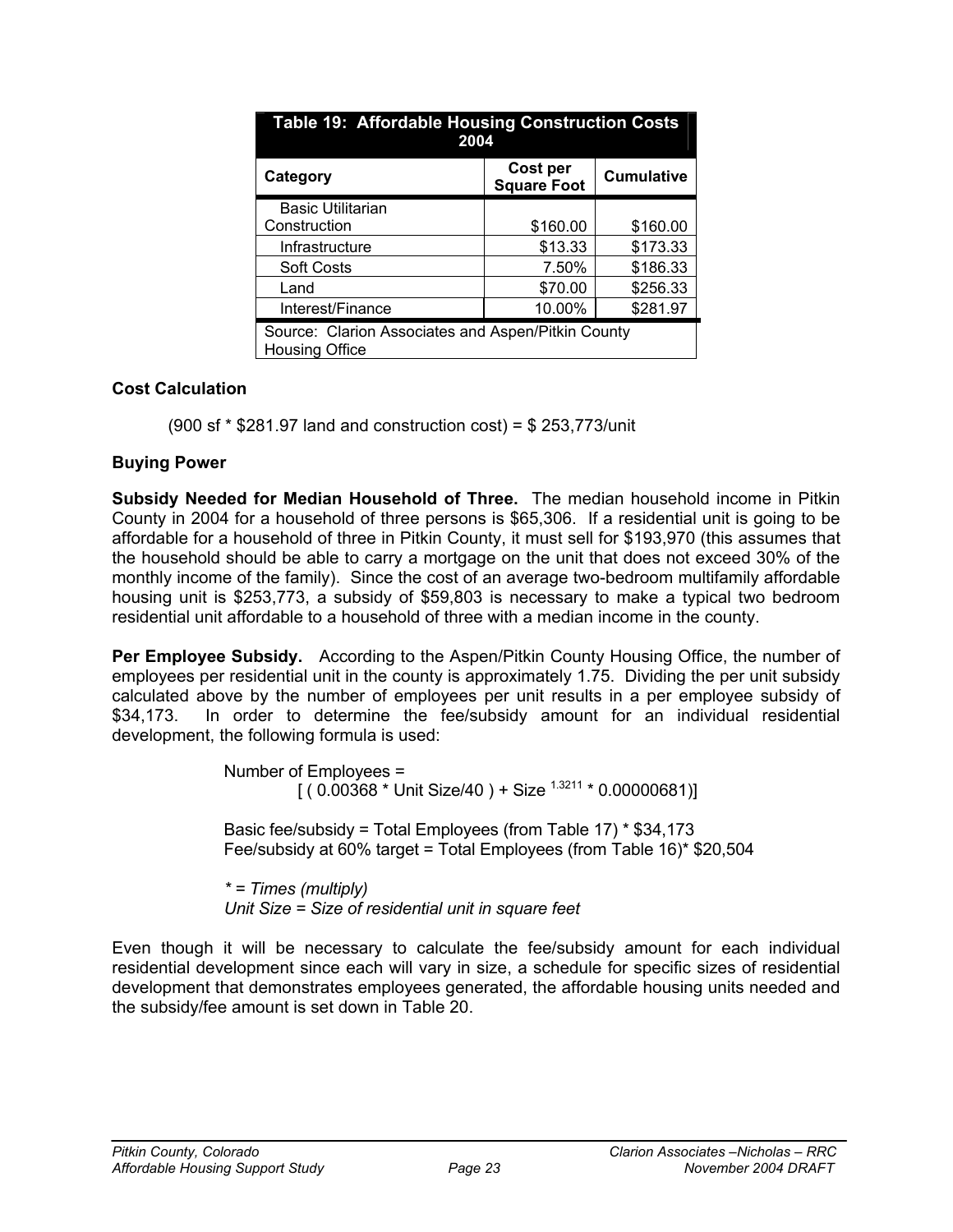| Table 20: Fee/Subsidy for Residential Development                                                           |                       |                 |                     |               |          |              |                         |
|-------------------------------------------------------------------------------------------------------------|-----------------------|-----------------|---------------------|---------------|----------|--------------|-------------------------|
| Size of                                                                                                     | <b>Dwelling Units</b> |                 | Number of Employees |               | Subsidy  | Fee Subsidy  |                         |
| Residential                                                                                                 |                       |                 |                     |               | per      | @ 60% Target |                         |
| Development                                                                                                 |                       |                 |                     |               | Employee |              |                         |
|                                                                                                             | Local                 | 2 <sup>nd</sup> | Local               |               | @ 60%    | Local        |                         |
|                                                                                                             | Occupancy             | Home            | Occupancy           | $2^{nd}$ Home | Target   | Occupancy    | 2 <sup>nd</sup><br>Home |
| 500                                                                                                         | 0.010                 | 0.051           | 0.018               | 0.089         | \$20,504 | \$365        | \$1,818                 |
| 1,000                                                                                                       | 0.015                 | 0.063           | 0.027               | 0.110         | \$20504  | \$544        | \$2,256                 |
| 2,000                                                                                                       | 0.026                 | 0.092           | 0.045               | 0.161         | \$20,504 | \$924        | \$3,301                 |
| 3,000                                                                                                       | 0.037                 | 0.129           | 0.066               | 0.227         | \$20504  | \$1,345      | \$4,645                 |
| 4,000                                                                                                       | 0.051                 | 0.178           | 0.089               | 0.312         | \$20,504 | \$1,822      | \$6,402                 |
| 5,000                                                                                                       | 0.066                 | 0.243           | 0.116               | 0.426         | \$20504  | \$2,375      | \$8,734                 |
| 6,000                                                                                                       | 0.085                 | 0.331           | 0.148               | 0.579         | \$20,504 | \$3,037      | \$11,863                |
| 7,000                                                                                                       | 0.107                 | 0.449           | 0.188               | 0.785         | \$20504  | \$3,847      | \$16,100                |
| 8,000                                                                                                       | 0.136                 | 0.610           | 0.237               | 1.067         | \$20504  | \$4,864      | \$21,874                |
| 9,000                                                                                                       | 0.172                 | 0.830           | 0.301               | 1.452         | \$20,504 | \$6,169      | \$29,781                |
| 10,000                                                                                                      | 0.191                 | 0.922           | 0.334               | 1.614         | \$20504  | \$6,854      | \$33,090                |
| 12,000                                                                                                      | 0.229                 | 1.107           | 0.401               | 1.937         | \$20,504 | \$8,225      | \$39,708                |
| 15,000                                                                                                      | 0.287                 | 1.383           | 0.501               | 2.421         | \$20504  | \$10,282     | \$49,635                |
| Above 9,000 sf – figures reflect the formula for a 9,000 sf home plus these amounts per 1,000 sf over 9,000 |                       |                 |                     |               |          |              |                         |
| Per 1,000 sf                                                                                                | 0.019                 | 0.092           | 0.033               | 0.161         | \$20,504 | \$685        | \$3,309                 |
| Source: Table 17 and fee subsidy calculation                                                                |                       |                 |                     |               |          |              |                         |

#### *(ii) Dedication of Land*

Mitigation through an offer to dedicate land for affordable housing that is of equal value to the fee/subsidy amount can also serve as an appropriate form of mitigation, as long as land is needed for the construction of affordable housing, the land dedicated is at an appropriate location, and the land can be reasonably developed for affordable housing. Such determinations will need to be made on a case-by-case basis.

#### *(iii) Construction of Units*

In order to ensure fair and adequate mitigation in instances when a residential development proposes to construct the necessary affordable housing to provide for the needs of its employee(s), it is necessary to determine the number of employees that serve the development, and then the type and size of affordable housing units that are needed to accommodate the employee(s). The number of employees that serve the development can be derived from the initial part of the formula outlined above for determination of the fee/subsidy amount.

#### Number of Employees =  $(0.00368 * Unit Size/40) + Size^{1.3211} * 0.00000681)$

The type, size, and occupancy standards applied for the units to be constructed should be based on the occupancy, type, and size requirements established in the Aspen/Pitkin County Housing Guidelines.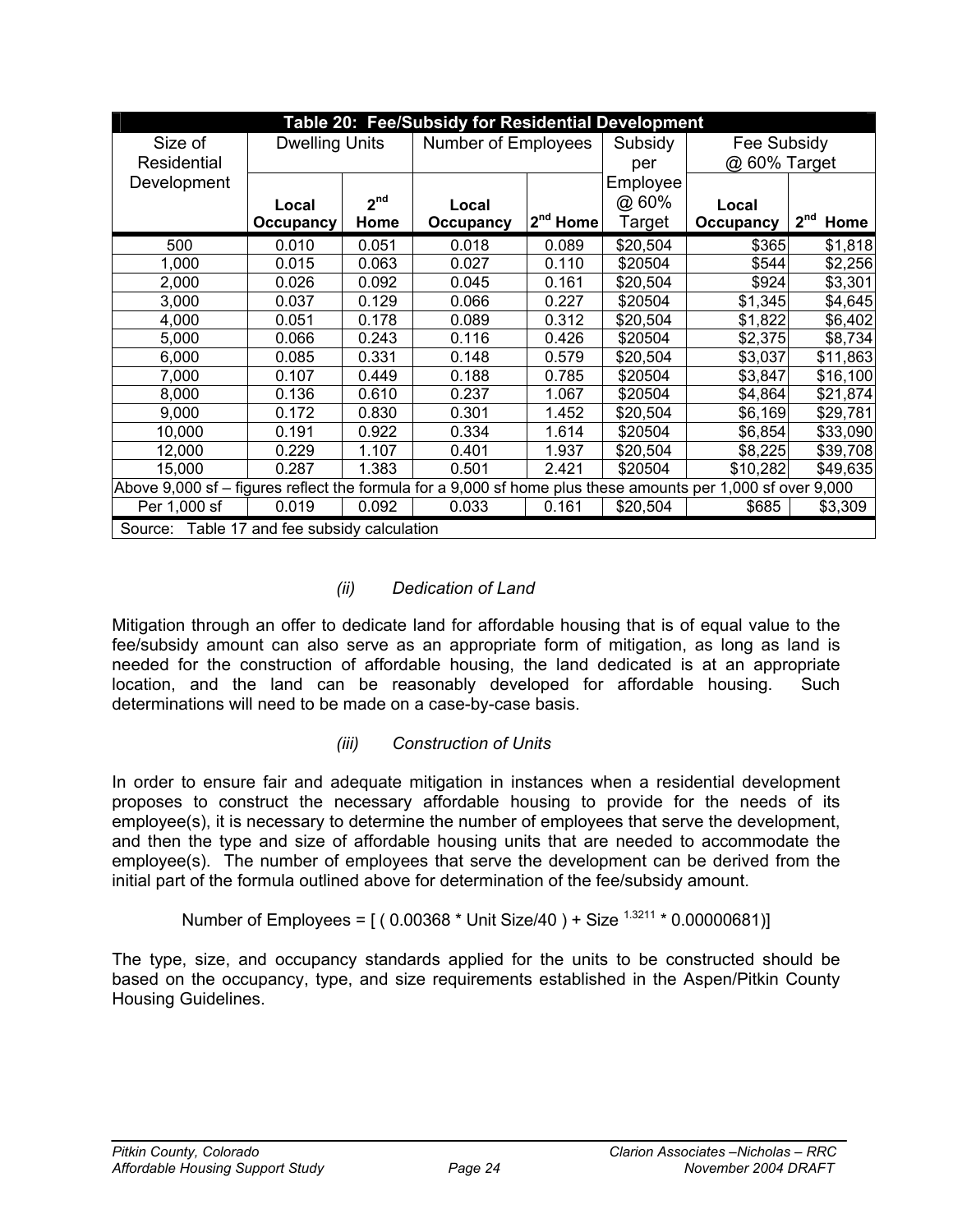#### *(iv) Conversion of Units*

Finally, assurance that there is fair and adequate mitigation in instances when residential development proposes to convert the necessary market housing to affordable housing can be accomplished in the same ways outlined for the construction of new affordable housing.

#### *3) Non-Residential Development*

The other basic sector in Pitkin County that employs workers is non-residential development. This includes both commercial and tourist accommodations. Based upon prior experience, the county has established employee generation estimates for the number of employees that are generated by commercial developments. They do not include estimates for construction workers. The most current study of non-residential employee generation rates in the Aspen/Pitkin area was completed by EPS in 2002. Since most of the non-residential land uses in Pitkin County are located on the periphery of Aspen, it is reasonable to assume that these generation rates are generally applicable in the area. The EPS employee generation levels are identified in Table 21. However this table has been modified in order to avoid double counting service employees. Since the RRC survey demonstrates that the need for those employees is generated by the construction of homes, and mitigation for those employees has been calculated in Table 20, the commercial businesses that employee those individuals should not also be required to mitigate for their impacts. Approximately two-thirds of service employees have been attributed to housing-related services, while the remaining one-third have been attributed to service employment unrelated to the construction and servicing of new homes.

| <b>Table 21 Employee Generation</b><br>For Commercial Development and Tourist Accommodations |     |  |  |  |  |
|----------------------------------------------------------------------------------------------|-----|--|--|--|--|
| Full Time Equivalent (FTE) Employees Generated (2002)                                        |     |  |  |  |  |
| <b>Tourist Accommodations (per room)</b>                                                     |     |  |  |  |  |
| Hotel -- Luxury                                                                              | 1.1 |  |  |  |  |
| Hotel -- Historic                                                                            | 0.3 |  |  |  |  |
| <b>Commercial Development</b> (per 1,000 sf)                                                 |     |  |  |  |  |
| Office - General                                                                             | 4.5 |  |  |  |  |
| Office – Real Estate                                                                         | 5.9 |  |  |  |  |
| Office - Non-Profit<br>3.8                                                                   |     |  |  |  |  |
| Retail - Guest Market                                                                        | 2.9 |  |  |  |  |
| Retail - Local Market                                                                        | 2.3 |  |  |  |  |
| Service (repair, personal, business)                                                         | 3.4 |  |  |  |  |
| Assigned to Residence                                                                        | 2.3 |  |  |  |  |
| Assigned to Place of Business                                                                | 1.1 |  |  |  |  |
| Restaurant/Bar                                                                               | 7.4 |  |  |  |  |
| 3.9<br>Governmental                                                                          |     |  |  |  |  |
| Source: EPS Aspen Employee Generation Study 2002                                             |     |  |  |  |  |

Given the fact that most employees that work at either new commercial development or tourist accommodations are considered to be of either low, moderate of middle income, it will be necessary for nonresidential development to mitigate for local housing costs for their employees if the county is going to achieve its affordable housing goal. Mitigation could occur through any of the four mechanisms discussed for mitigation of residential impacts.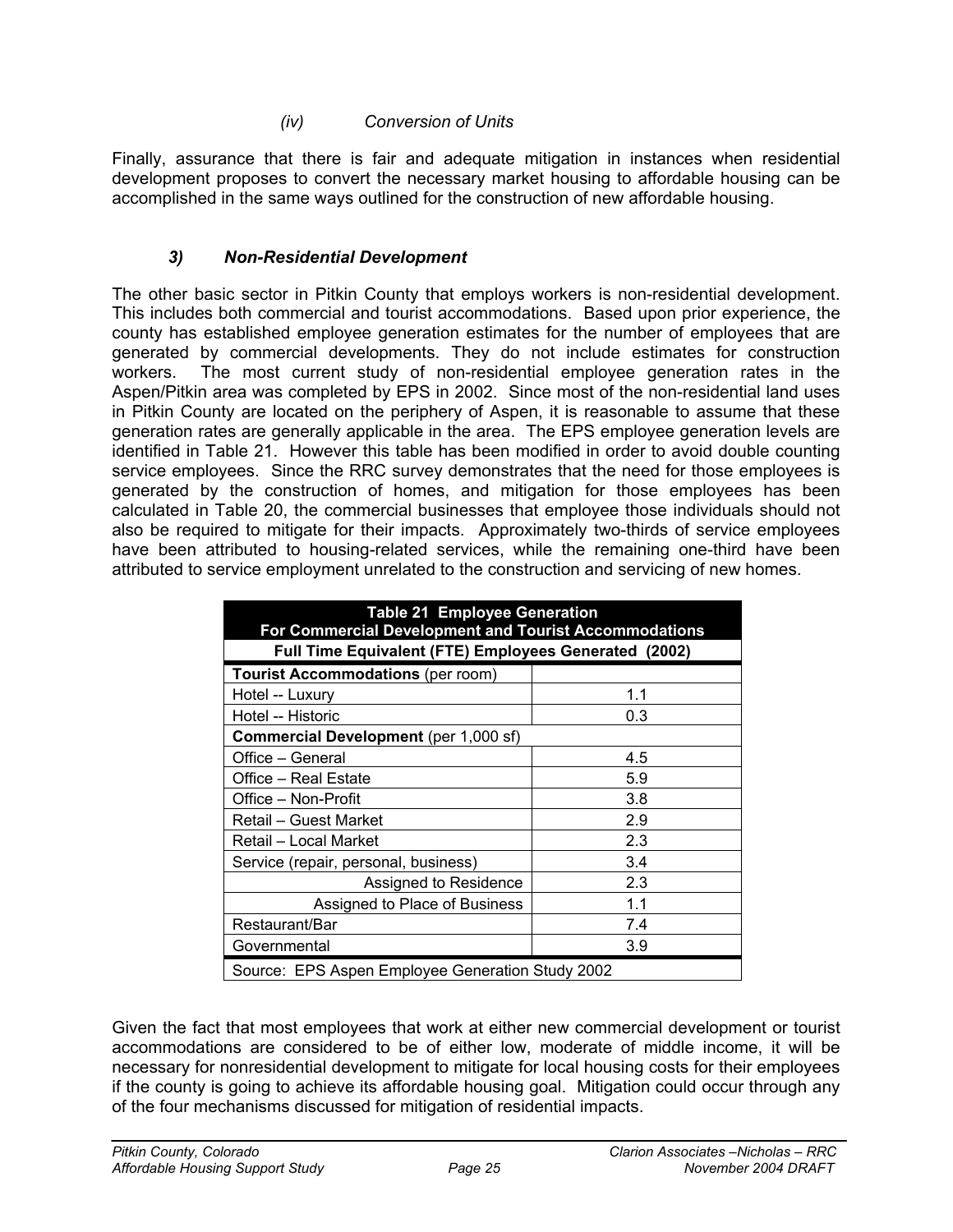As is discussed in the previous section on residential development, on average the fee/subsidy amount necessary to ensure that local housing is available to all low, moderate, and middleincome employees is \$34,173 per employee, and the figure for an assumed target of 60% of the workforce is \$20,504. In order to determine the fee/subsidy amount for an individual commercial development, the following formula is applied.

> Total Employees = Unit Size\* Employee Generation Basic Fee/subsidy = Total Employees \* \$34,173 Fee/subsidy at 60% target = Total Employees \* \$20.504

 *\* = Times (multiply) Unit Size = Size of commercial development in square feet Employee Generation = Employee Generation Rate from Table 21 Employee Generation for Commercial Development and Tourist Accommodations.* 

In order to determine the fee/subsidy for tourist accommodations the following formula is applied.

Total Employees = Unit Size\* Employee Generation

 Basic Fee/subsidy = Total Employees \* \$34,173 Fee/subsidy at 60% target = Total Employees \* \$20,504

 *\* = Times (multiply) Unit Size = Number of Tourist Units Employee Generation = Employees Generation Rate from Table 21 Employee Generation for Commercial Development and Tourist Accommodations* 

Even though it will be necessary to calculate the fee/subsidy amount for each individual development since nonresidential development will vary in size, a schedule for specific sizes and types of commercial development and tourist accommodations that demonstrate employees generated, the affordable housing units needed and the subsidy/fee amount is set down in Tables 22 and 23.

| Table 22: Housing Subsidy By Size Of Commercial Development |                                       |                                       |                                    |  |  |  |
|-------------------------------------------------------------|---------------------------------------|---------------------------------------|------------------------------------|--|--|--|
| <b>Unit Size</b><br>(in sf)                                 | <b>Nos. of Employees</b><br>Generated | <b>Subsidy Per</b><br><b>Employee</b> | <b>Fee/Subsidy</b><br>@ 60% Target |  |  |  |
| <b>Office - General</b>                                     |                                       |                                       |                                    |  |  |  |
| 1,000                                                       | 4.5                                   | \$20,504                              | \$92,268                           |  |  |  |
| 2,500                                                       | 11.25                                 | \$20504                               | \$230,670                          |  |  |  |
| 5,000                                                       | 22.5                                  | \$20,504                              | \$461,340                          |  |  |  |
| 7,500                                                       | 33.75                                 | \$20504                               | \$692,010                          |  |  |  |
| 10,000                                                      | 45                                    | \$20,504                              | \$922,680                          |  |  |  |
| 15,000                                                      | 67.5                                  | \$20504                               | \$1,384,020                        |  |  |  |
| 20,000                                                      | 90                                    | \$20,504                              | \$1,845,360                        |  |  |  |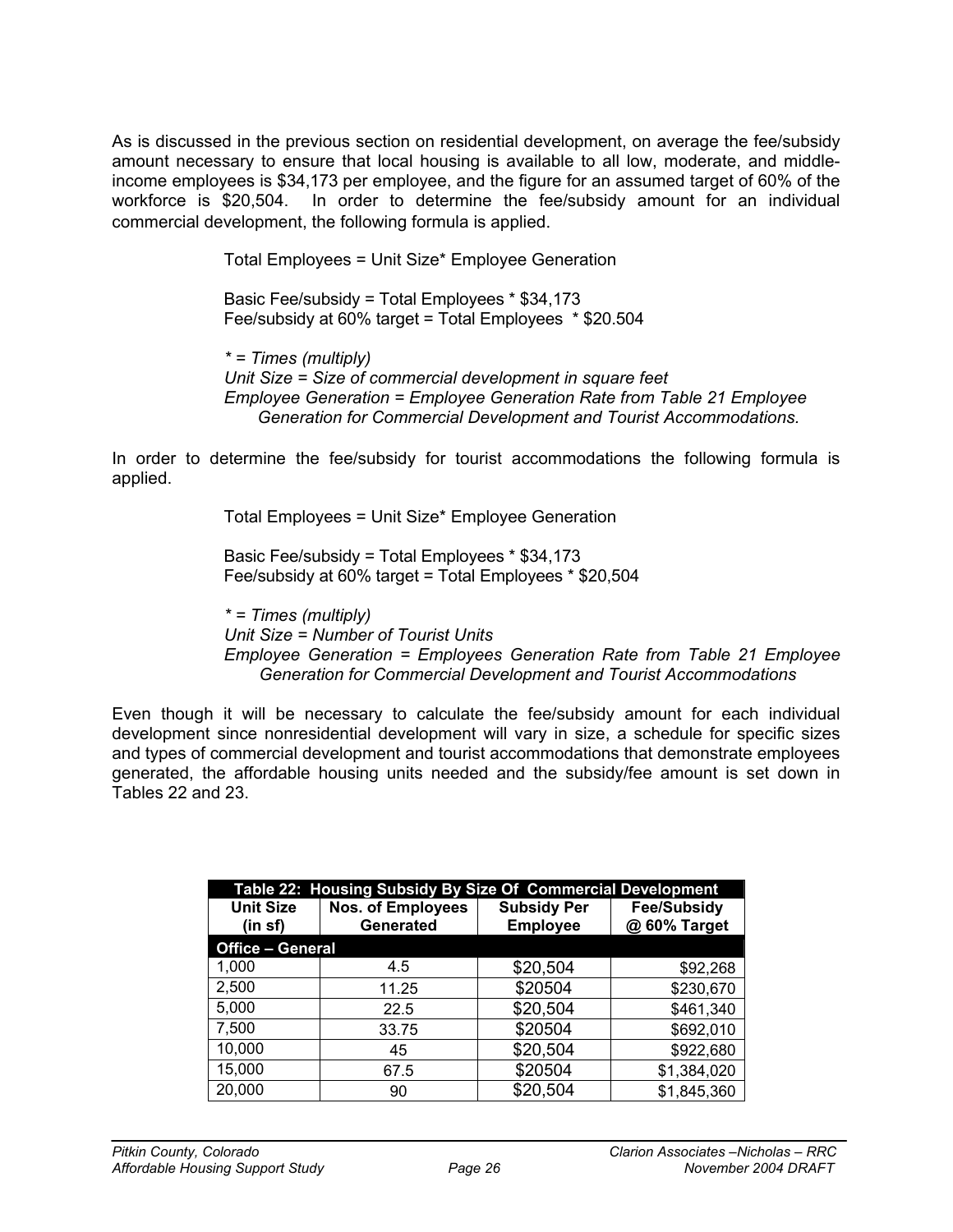|                               | Table 22: Housing Subsidy By Size Of Commercial Development |                    |                    |
|-------------------------------|-------------------------------------------------------------|--------------------|--------------------|
| <b>Unit Size</b>              | <b>Nos. of Employees</b>                                    | <b>Subsidy Per</b> | <b>Fee/Subsidy</b> |
| (in sf)                       | Generated                                                   | <b>Employee</b>    | @ 60% Target       |
| <b>Office - Real Estate</b>   |                                                             |                    |                    |
| 1,000                         | 5.9                                                         | \$20,504           | \$120.974          |
| 2,500                         | 14.75                                                       | \$20504            | \$302,434          |
| 5,000                         | 29.5                                                        | \$20,504           | \$604,868          |
| 7,500                         | 44.25                                                       | \$20504            | \$907,302          |
| 10,000                        | 59                                                          | \$20,504           | \$1,209,736        |
| 15,000                        | 88.5                                                        | \$20504            | \$1,814,604        |
| Office - Non-Profit           |                                                             |                    |                    |
| 1,000                         | 3.8                                                         | \$20,504           | \$77,915           |
| 2,500                         | 9.5                                                         | \$20504            | \$194,788          |
| 5,000                         | 19                                                          | \$20,504           | \$389,576          |
| $\overline{7},500$            | 28.5                                                        | \$20504            | \$584,364          |
| 10,000                        | 38                                                          | \$20,504           | \$779,152          |
| 15,000                        | 57                                                          | \$20504            | \$1,168,728        |
| 20,000                        | 76                                                          | \$20,504           | \$1,558,304        |
| <b>Retail - Guest Market</b>  |                                                             |                    |                    |
| 1,000                         | 2.9                                                         | \$20,504           | \$59,462           |
| 2,500                         | 7.25                                                        | \$20504            | \$148,654          |
| 5,000                         | 14.5                                                        | \$20,504           | \$297,308          |
| 7,500                         | 21.75                                                       | \$20504            | \$445,962          |
| 10,000                        | 29                                                          | \$20,504           | \$594,616          |
| 15,000                        | 43.5                                                        | \$20504            | \$891,924          |
| 20,000                        | 58                                                          | \$20,504           | \$1,189,232        |
| 25,000                        | 72.5                                                        | \$20,504           | \$1,486,540        |
| <b>Retail -- Local Market</b> |                                                             |                    |                    |
| 1,000                         | 2.3                                                         | \$20,504           | \$47,159           |
| 2,500                         | 5.75                                                        | \$20504            | \$117,898          |
| 5,000                         | 11.5                                                        | \$20,504           | \$235,796          |
| 7,500                         | 17.25                                                       | \$20504            | \$353,694          |
| 10,000                        | 23                                                          | \$20,504           | \$471,592          |
| 15,000                        | 34.5                                                        | \$20504            | \$707,388          |
| 20,000                        | 46                                                          | \$20,504           | \$943,184          |
| 25,000                        | 57.5                                                        | \$20,504           | \$1,178,980        |
|                               | Service -- repair, personal, business                       |                    |                    |
| 1,000                         | 1.13                                                        | \$20,504           | \$23,215           |
| 2,500                         | 2.83                                                        | \$20504            | \$58,037           |
| 5,000                         | 5.66                                                        | \$20,504           | \$116,073          |
| 7,500                         | 8.49                                                        | \$20504            | \$174,110          |
| 10,000                        | 11.32                                                       | \$20,504           | \$232,146          |
| 15,000                        | 16.98                                                       | \$20504            | \$348,219          |
| 20,000                        | 22.64                                                       | \$20,504           | \$464,293          |
| 25,000<br>Restaurant/Bar      | 28.31                                                       | \$20,504           | \$580,366          |
| 1,000                         | 7.4                                                         | \$20504            | \$151,730          |
| 2,500                         | 18.5                                                        | \$20,504           | \$379,324          |
| 5,000                         | 37                                                          | \$20,504           | \$758,648          |
| 7,500                         | 55.5                                                        | \$20,504           | \$1,137,972        |
|                               |                                                             |                    |                    |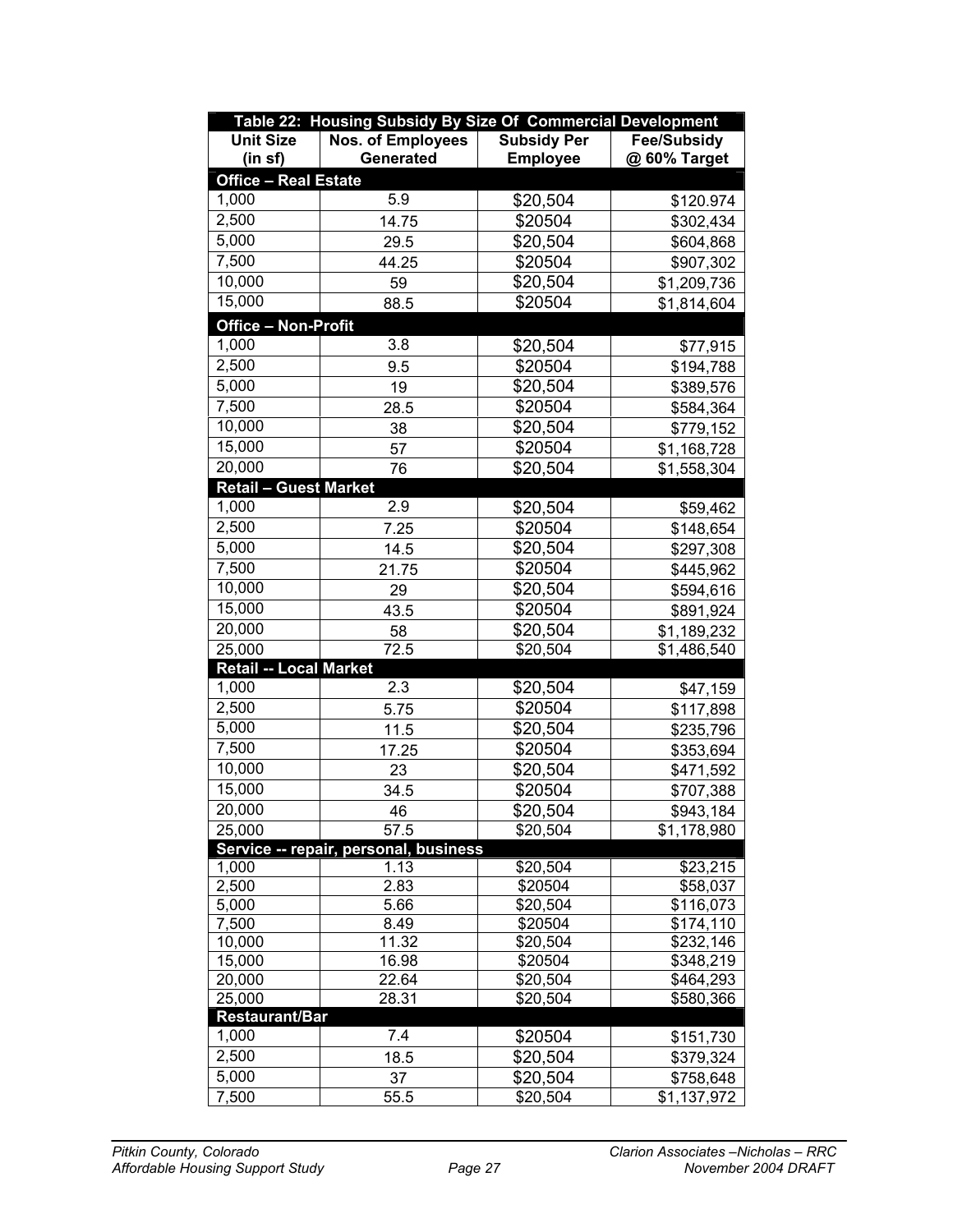|                             | Table 22: Housing Subsidy By Size Of Commercial Development |                                       |                                    |
|-----------------------------|-------------------------------------------------------------|---------------------------------------|------------------------------------|
| <b>Unit Size</b><br>(in sf) | <b>Nos. of Employees</b><br>Generated                       | <b>Subsidy Per</b><br><b>Employee</b> | <b>Fee/Subsidy</b><br>@ 60% Target |
| <b>Government</b>           |                                                             |                                       |                                    |
| 1,000                       | 3.9                                                         | \$20,504                              | \$79,966                           |
| 2,500                       | 9.75                                                        | \$20504                               | \$199,914                          |
| 5,000                       | 19.5                                                        | \$20,504                              | \$399,828                          |
| 7,500                       | 29.25                                                       | \$20504                               | \$599,742                          |
| 10,000                      | 39                                                          | \$20,504                              | \$799,656                          |
| 15,000                      | 58.5                                                        | \$20504                               | \$1,199,484                        |
| 20,000                      | 78                                                          | \$20,504                              | \$1,599,312                        |
| 25,000                      | 97.5                                                        | \$20,504                              | \$1,999,140                        |
|                             | Counsel Table Od and face subsidiated and attack            |                                       |                                    |

Source: Table 21 and fee subsidy calculation

| Table 23:                   | <b>Housing Subsidy By Size For Tourist Accommodations</b> |                             |                                    |
|-----------------------------|-----------------------------------------------------------|-----------------------------|------------------------------------|
| <b>Unit Size</b><br>(rooms) | <b>Nos. of Employees</b><br>Generated                     | Subsidy/Fee<br>Per Employee | <b>Fee/Subsidy</b><br>@ 60% Target |
| <b>Hotel - Luxury</b>       |                                                           |                             |                                    |
|                             | 1.1                                                       | \$20,504                    | \$22,554                           |
| 5                           | 5.5                                                       | \$20504                     | \$112,772                          |
| 10                          | 11                                                        | \$20,504                    | \$225,544                          |
| 20                          | 22                                                        | \$20504                     | \$451,088                          |
| 40                          | 44                                                        | \$20,504                    | \$902,176                          |
| 100                         | 110                                                       | \$20,504                    | \$2,255,448                        |
| <b>Hotel - Historic</b>     |                                                           |                             |                                    |
|                             | .3                                                        | \$20,504                    | \$6,151                            |
| 5                           | 1.5                                                       | \$20504                     | \$30,756                           |
| 10                          | 3                                                         | \$20,504                    | \$61,512                           |
| 20                          | 6                                                         | \$20504                     | \$123,024                          |
| 40                          | 12                                                        | \$20,504                    | \$246,048                          |
| 100                         | 30                                                        | \$20,504                    | \$615,120                          |
|                             | Source: Table 21 and fee subsidy calculation              |                             |                                    |

The parameters for implementation of the other mitigation options (dedication of land for affordable housing, construction of affordable housing and conversion of market units to affordable units) for nonresidential development is similar to that for residential development.

#### **F. AFFECT OF ALTERNATIVE AFFORDABLE HOUSING TARGETS**

As stated previously, the analysis above is based on an affordable housing target of 60%. In the tables below, we have outlined how some of the key calculations would change if a target of 50% or 70% were adopted instead.

Table 24 shows that the analysis of Pitkin County's current affordable housing deficit is very sensitive to the choice of an affordable housing target. If Pitkin County were to choose a target of 50%, then anticipated construction by the Housing Office and the private market over the next 10 years would eliminate the current deficit (i.e., the construction underway, or planned, plus resales of affordable housing units, will provide enough housing to meet the 50% target for employees generated by development up through 2004). On the other hand, if the county adopted a target to house 70% of Pitkin County workers and their families, the current deficit would more than double to 1,928 units.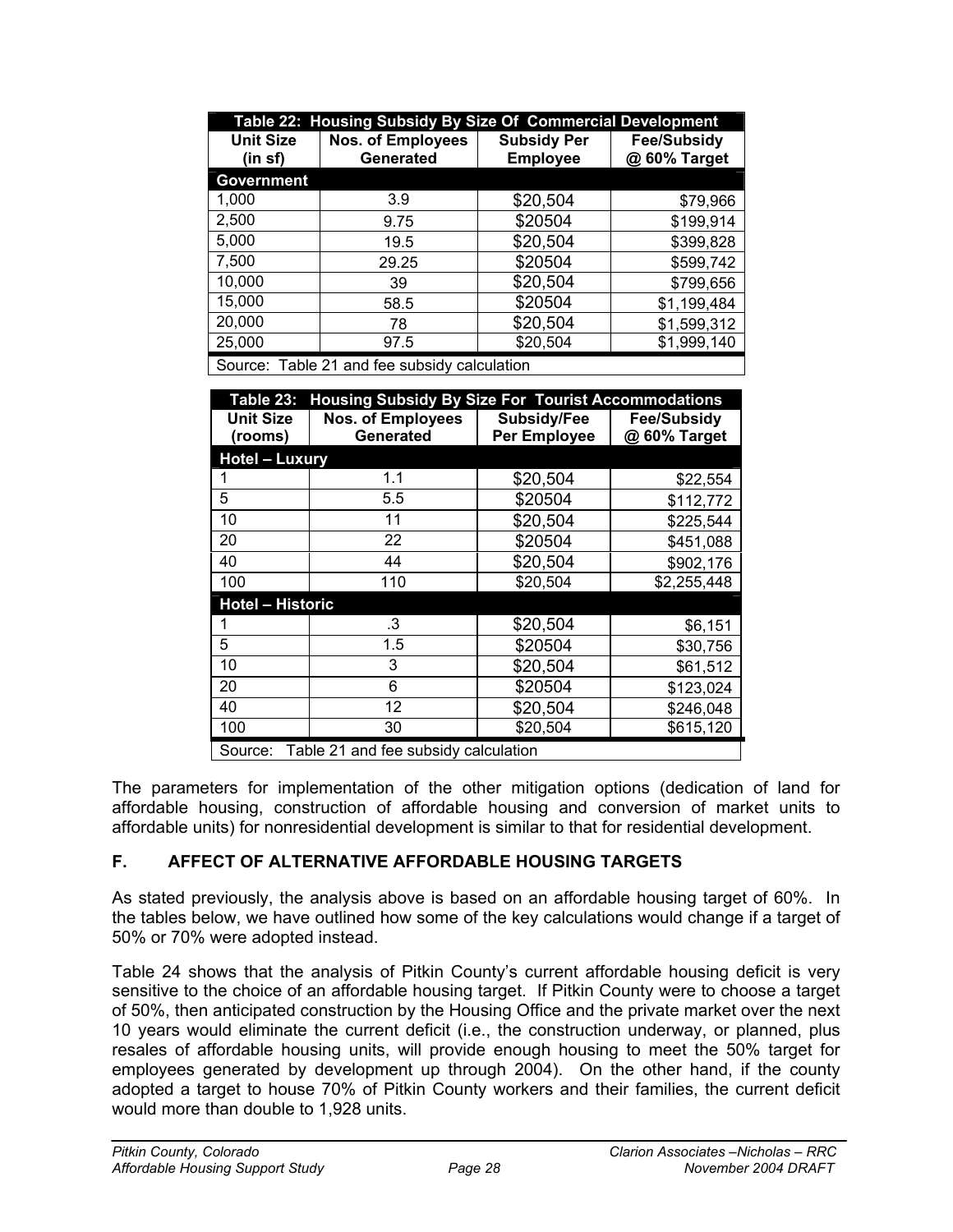| Table 24: Additional Housing Needed at 2004<br><b>Under Different Affordable Housing Targets</b>                                                      |                        |        |        |
|-------------------------------------------------------------------------------------------------------------------------------------------------------|------------------------|--------|--------|
| <b>Housing Target</b>                                                                                                                                 | 50%                    | 60%    | 70%    |
| Total employees to be housed at target percentage                                                                                                     | 8,884                  | 10,661 | 12,438 |
| Total housing units needed at target percentage                                                                                                       | 5,077                  | 6,092  | 7,107  |
| Total number of affordable units being provided 2004                                                                                                  | -4,481                 | -4,481 | -4.481 |
| <b>Existing Need</b>                                                                                                                                  | 596                    | 1,611  | 2,626  |
| Affordable housing units currently under construction                                                                                                 | -98                    | -98    | -98    |
| Affordable housing units to be built by Housing Office, 2004-2014                                                                                     | -400                   | -400   | -400   |
| Existing need to be met by private market activity                                                                                                    | $-200$                 | $-200$ | $-200$ |
| Deficit in 2004 (number of additional housing units Housing<br>Office would have to construct – beyond expected 400 -- to<br>address deficit by 2014) | $-102$<br>(no deficit) | 913    | 1,928  |
| Source: Clarion Associates                                                                                                                            |                        |        |        |

Table 25 shows how the same variation in affordable housing targets affects the fee subsidy that would be charged for various types of development listed in Tables 23 and 24 above.

| Table 25: Change in Potential Impact Fees<br><b>Under Different Affordable Housing Targets</b> |           |           |           |           |
|------------------------------------------------------------------------------------------------|-----------|-----------|-----------|-----------|
| Affordable Housing Target                                                                      | 50%       | 60%       | 70%       | 100%      |
| Single Family Home - Local Occupancy                                                           |           |           |           |           |
| $3,000$ sq. ft.                                                                                | \$1,121   | \$1,345   | \$1,569   | \$2,242   |
| 5,000 sq. ft.                                                                                  | \$1,980   | \$2,375   | \$2,771   | \$3,959   |
| 10,000 sq. ft.                                                                                 | \$5,712   | \$6,854   | \$7,997   | \$11,424  |
| 15,000 sq. ft.                                                                                 | \$8,568   | \$10,282  | \$11,995  | \$17136   |
| Single Family Home $-2^{nd}$ Home                                                              |           |           |           |           |
| 3,000 sq. ft.                                                                                  | \$3,870   | \$4,645   | \$5,419   | \$7,741   |
| 5,000 sq. ft.                                                                                  | \$7,278   | \$8,734   | \$10,189  | \$14,556  |
| 10,000 sq. ft.                                                                                 | \$27,575  | \$33,090  | \$38,605  | \$55,150  |
| 15,000 sq. ft.                                                                                 | \$41,363  | \$49,635  | \$57,908  | \$82,726  |
| <b>Non-Residential Development</b>                                                             |           |           |           |           |
| 5,000 sq. ft. of Office, General                                                               | \$384,450 | \$461,340 | \$538,230 | \$768,900 |
| 5,000 sq. ft. of Retail, Local Market                                                          | \$196,497 | \$235,796 | \$275,095 | \$392,993 |
| 5,000 sq. ft. of Service Establishment                                                         | \$96,728  | \$116,073 | \$135,419 | \$193,455 |
| 10 Room Luxury Hotel                                                                           | \$187,953 | \$225,544 | \$263,135 | \$375,907 |
| Source: Clarion Associates                                                                     |           |           |           |           |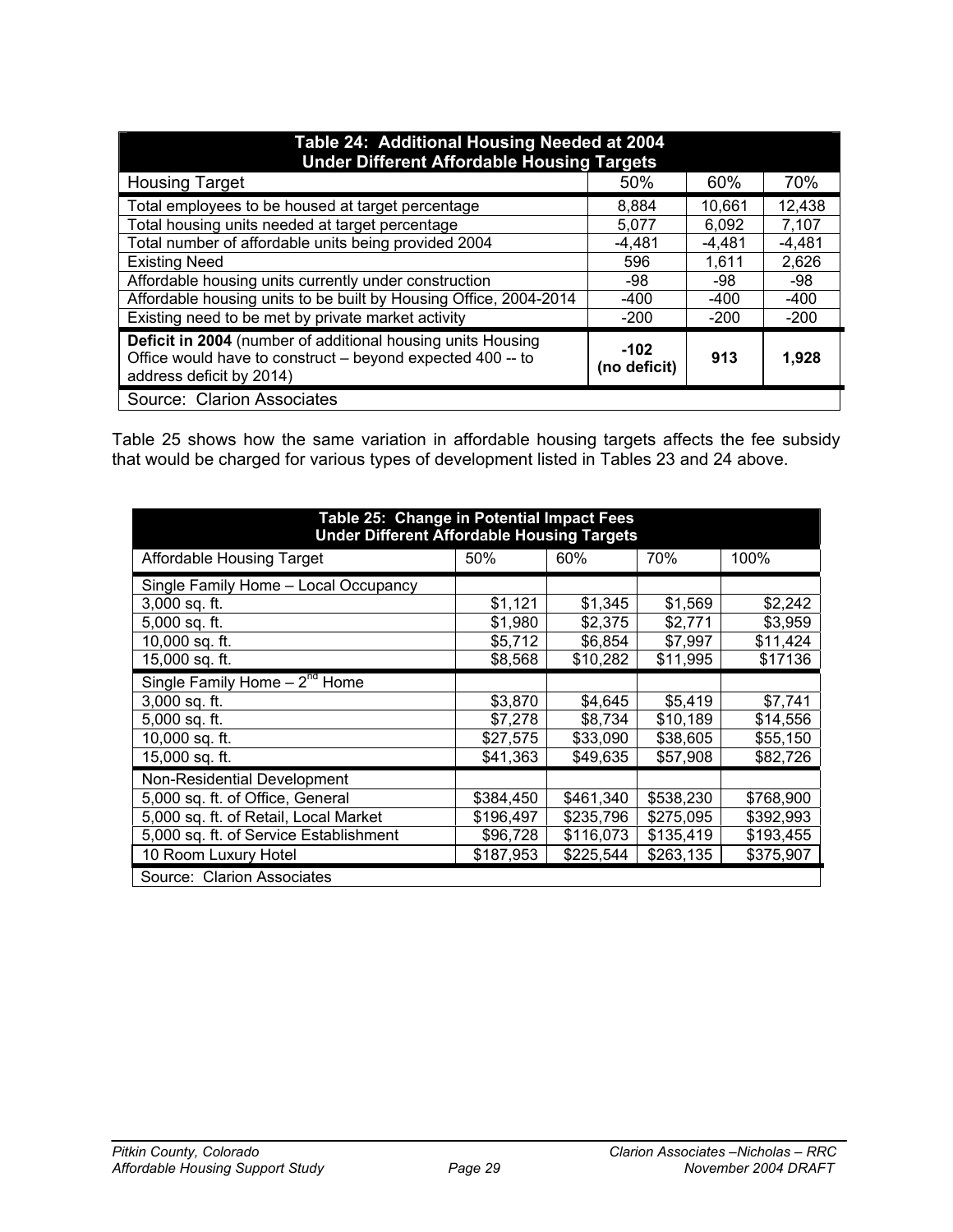|                             |    |                 |                |     | Source: City of Aspen Community Development Department and the Aspen/Pitkin County Housing Authority |     |                          |      |      |                        |
|-----------------------------|----|-----------------|----------------|-----|------------------------------------------------------------------------------------------------------|-----|--------------------------|------|------|------------------------|
| <b>Ownership in City:</b>   |    |                 |                |     |                                                                                                      |     | <b>Rental in City:</b>   |      |      |                        |
| Category:                   |    | 2               | 3              | Ι4  | <b>RO</b>                                                                                            |     | (not sorted by Type*)    | 131  |      |                        |
| Studio:                     |    | 9               | 14             | 17  |                                                                                                      | 42  | Studio:                  | 197  |      |                        |
| One-Bedroom:                | 8  | 35              | 37             | 72  |                                                                                                      | 152 | One-Bedroom:             | 218  |      |                        |
| Two-Bedroom:                | 3  | 27              | 28             | 134 |                                                                                                      | 193 | Two-Bedroom:             | 295  |      |                        |
| Three-Bedroom:              | 0  |                 | 45             | 60  | 8                                                                                                    | 120 | Three-Bedroom:           | 30   |      |                        |
| Four-Bedroom:               |    |                 |                | 22  | 5                                                                                                    | 32  | Four-Bedroom:            | 10   |      |                        |
| Single-Family:              |    |                 | 18             | 40  | 111                                                                                                  | 170 | Dormitory:               | 201  |      |                        |
|                             | 14 | 82              | 143            | 345 | 125                                                                                                  | 709 |                          | 1082 | 1791 | <b>City Total</b>      |
| <b>Ownership in County:</b> |    |                 |                |     |                                                                                                      |     | <b>Rental in County:</b> |      |      |                        |
| Category:                   |    | 2               | 3              | 4   | <b>RO</b>                                                                                            |     | (not sorted by Type*)    | 11   |      |                        |
| Studio:                     |    |                 |                |     |                                                                                                      |     | Studio:                  |      |      |                        |
| One-Bedroom:                |    | 3               | 3              | 2   |                                                                                                      | 8   | One-Bedroom:             |      |      |                        |
| Two-Bedroom:                | 5  | 12 <sub>2</sub> | 6              | 64  | 0                                                                                                    | 87  | Two-Bedroom:             | 6    |      |                        |
| Three-Bedroom:              |    |                 | $\overline{2}$ | 26  | 39                                                                                                   | 71  | Three-Bedroom:           |      |      |                        |
| Four-Bedroom:               | ი  |                 |                | l2. |                                                                                                      | 3   | Four-Bedroom:            | 0    |      |                        |
| Single-Family:              |    |                 | 59             | 22  | 312                                                                                                  | 393 | Dormitory:               |      |      |                        |
|                             | 6  | 19              | 71             | 116 | 351                                                                                                  | 563 |                          | 17   | 580  | County<br><b>Total</b> |

**APPENDIX A: AFFORDABLE HOUSING INVENTORY** 

\* "not sorted by type" are rental units for which unit type is not specified

**See attached tables for detail on ownership and rental units.**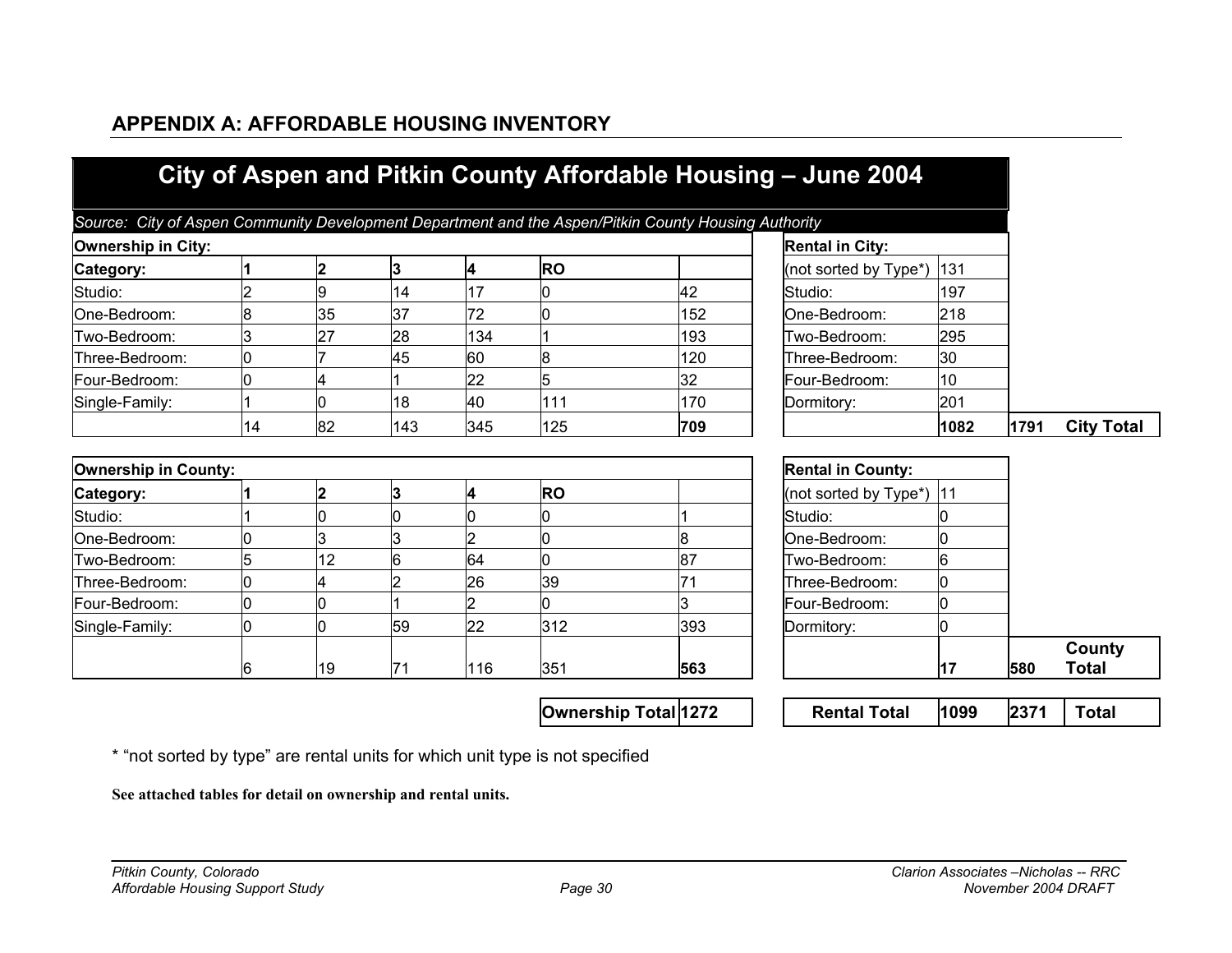| Affordable Housing Ownership Units within City of Aspen – June 2004 |   |                |   |    |                   |   |                |                |                         |       |                |                | Source: Aspen/Pitkin County Housing Office |                   |                |                |                |                                                      |                |           |    |                   |           |           |                         |           |                |
|---------------------------------------------------------------------|---|----------------|---|----|-------------------|---|----------------|----------------|-------------------------|-------|----------------|----------------|--------------------------------------------|-------------------|----------------|----------------|----------------|------------------------------------------------------|----------------|-----------|----|-------------------|-----------|-----------|-------------------------|-----------|----------------|
|                                                                     |   | <b>Studios</b> |   |    |                   |   |                |                | One-Bedroom             |       |                |                |                                            |                   |                |                |                | Two-Bedroom Three-Bedroom Four-Bedroom Single-Family |                |           |    |                   |           |           |                         |           |                |
| <b>PROJECT</b>                                                      | 1 | $\mathbf{2}$   | 3 | 4  | $RO$ <sup>1</sup> |   | $\vert$ 2      | 3              | $\overline{\mathbf{4}}$ | leo 1 | $\overline{2}$ | 13             | 4                                          | $RO$ <sup>1</sup> | $\overline{2}$ | $\vert$ 3      | 4              | $RO$ <sup>1</sup>                                    | $\overline{2}$ | $\vert$ 3 | 4  | $RO$ <sup>1</sup> | $\vert$ 2 | $\vert$ 3 | $\overline{\mathbf{4}}$ | <b>RO</b> | <b>TOTAL</b>   |
| <b>Alpine Cottages</b>                                              |   |                |   |    |                   |   |                | 4              |                         |       |                |                |                                            |                   |                |                |                |                                                      |                | 1         |    | 4                 |           |           |                         |           | 10             |
| Aspen Highlands Village                                             |   |                |   |    |                   | 8 | $\overline{8}$ |                |                         |       |                |                |                                            |                   |                | 281            |                |                                                      |                |           | 21 |                   |           |           | 11                      |           | 67             |
| Aspen West #5                                                       |   |                |   |    |                   |   |                |                |                         |       |                |                |                                            |                   |                |                |                |                                                      |                |           |    |                   |           |           |                         |           |                |
| <b>Benedict Commons</b>                                             |   | 4              |   |    |                   |   | 1              | 11   4         |                         |       |                |                |                                            |                   |                |                |                |                                                      |                |           |    |                   |           |           |                         |           | 27             |
| <b>Billings Place</b>                                               |   |                |   |    |                   |   |                |                |                         |       | 4              |                |                                            |                   |                |                |                |                                                      |                |           |    |                   |           |           |                         |           |                |
| Cemetery Lane (City)                                                |   |                |   |    |                   |   |                |                |                         |       |                |                |                                            |                   |                |                |                | 3                                                    |                |           |    |                   |           |           |                         |           | 3              |
| Centennial                                                          |   |                |   | 10 |                   |   |                |                | 38                      |       |                |                | 38                                         |                   |                |                | 6              |                                                      |                |           |    |                   |           |           |                         |           | 92             |
| Cipriano-Taylor                                                     |   |                |   |    |                   |   |                |                |                         |       |                |                |                                            |                   |                |                |                |                                                      |                |           |    |                   |           |           |                         |           | $\overline{2}$ |
| Common Ground                                                       |   |                |   |    |                   |   | 6              | $\overline{2}$ |                         |       | $\overline{2}$ | 3              |                                            |                   | 4              | $\overline{4}$ |                |                                                      |                |           |    |                   |           |           |                         |           | 21             |
| Curton Condo                                                        |   |                |   |    |                   |   |                |                |                         |       |                |                |                                            |                   |                |                | $\overline{1}$ |                                                      |                |           |    |                   |           |           |                         |           |                |
| East Cooper / 1230                                                  |   |                |   |    |                   |   |                |                |                         |       |                |                |                                            |                   |                |                |                |                                                      |                |           |    |                   |           |           |                         |           |                |
| East Cooper Court                                                   |   |                |   |    |                   |   |                |                |                         |       |                |                |                                            |                   |                |                |                |                                                      |                |           |    |                   |           |           |                         |           | $\overline{2}$ |
| East Hopkins                                                        |   |                |   |    |                   |   |                |                |                         |       |                |                |                                            |                   |                |                | 4              |                                                      |                |           |    |                   |           |           |                         |           | 4              |
| East Hopkins Alley                                                  |   |                |   |    |                   |   |                |                |                         |       |                |                | 3                                          |                   |                |                |                |                                                      |                |           |    |                   |           |           |                         |           | 3              |
| <b>Five Trees</b>                                                   |   |                |   |    |                   |   |                |                |                         |       |                |                |                                            |                   |                |                |                |                                                      |                |           |    |                   |           | 18 11 2   |                         |           | 31             |
| <b>Hopkins Roan</b>                                                 |   |                |   |    |                   |   |                | 11             |                         |       |                |                | 1                                          |                   |                |                |                |                                                      |                |           |    |                   |           |           |                         |           | 2              |
| <b>Hunter Creek</b>                                                 |   |                |   |    |                   |   |                |                |                         |       |                | 9              | 63                                         |                   |                |                | 4              |                                                      |                |           |    |                   |           |           |                         |           | 79             |
| <b>Juan Street</b>                                                  |   |                |   |    |                   |   |                |                |                         |       |                |                |                                            |                   |                |                | 4              |                                                      |                |           |    |                   |           |           |                         |           | 6              |
| <b>Lacet Court</b>                                                  |   |                |   |    |                   |   |                | 2              |                         |       |                | 2              |                                            |                   |                |                | 4              | 3                                                    |                |           |    |                   |           |           |                         |           | 14             |
| Little Victorian/634 W Mn                                           |   |                |   |    |                   |   |                | И              |                         |       |                |                |                                            |                   |                |                |                |                                                      |                |           |    |                   |           |           |                         |           |                |
| Lone Pine                                                           |   |                |   | 4  |                   |   |                |                | 14                      |       |                |                | 10                                         |                   |                |                |                |                                                      |                |           |    |                   |           |           |                         |           | 28             |
| MCC/1151 Tiehack                                                    |   |                |   |    |                   |   |                |                |                         |       |                |                |                                            |                   |                |                |                |                                                      |                |           |    |                   |           |           |                         |           |                |
| Marthinsson-Nostdahl                                                |   |                |   |    |                   |   |                |                |                         |       | 8              | $\overline{2}$ |                                            |                   |                |                |                |                                                      |                |           |    |                   |           |           |                         |           | 10             |
| <b>Midland Park</b>                                                 |   |                |   |    |                   |   |                |                | 8                       |       |                |                | 14                                         |                   |                |                | 15             |                                                      |                |           |    |                   |           |           |                         |           | 37             |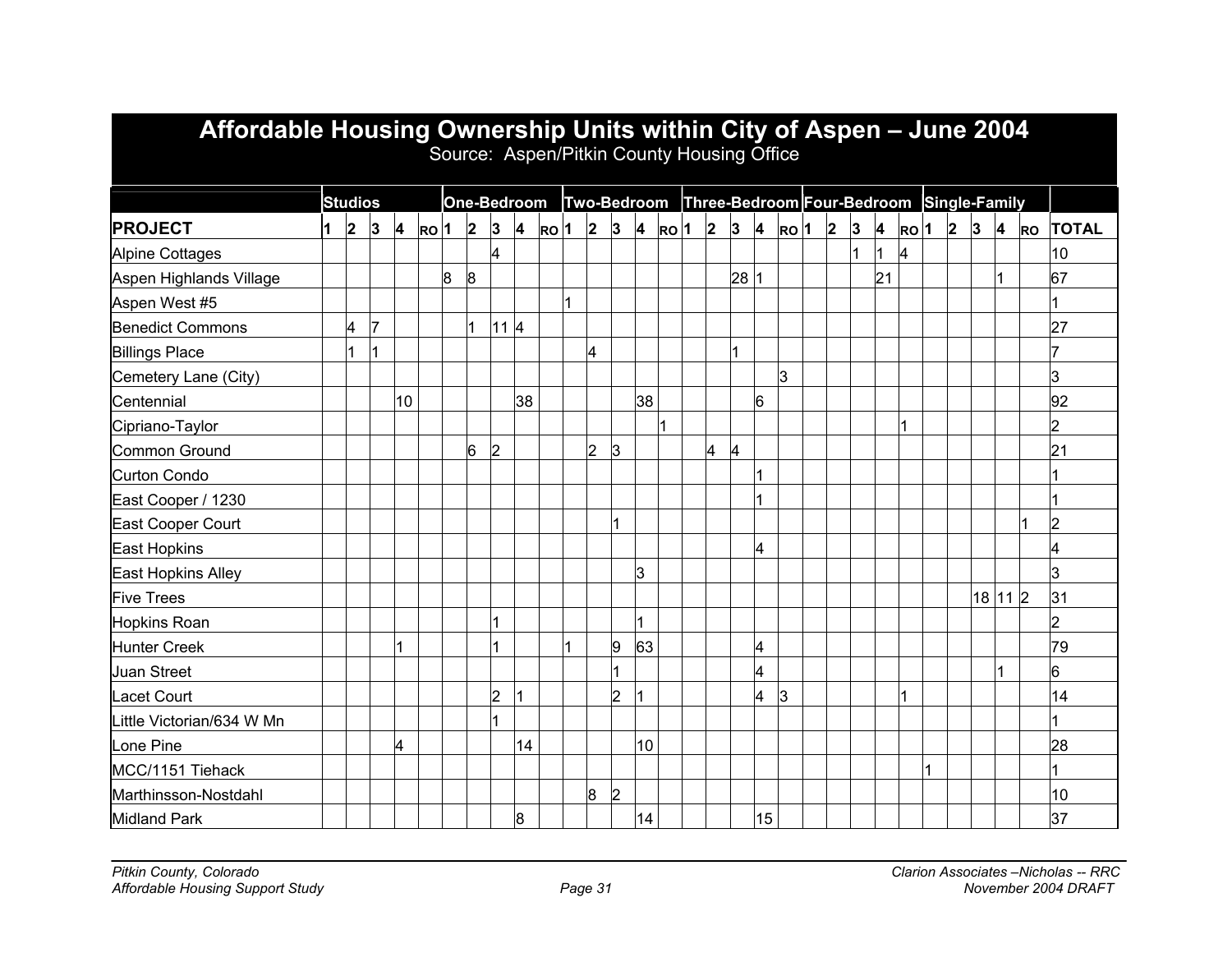| Affordable Housing Ownership Units within City of Aspen - June 2004 |                |                 |                |                         |                 |           |                |                |                   |   | Source: Aspen/Pitkin County Housing Office                       |                |                         |      |                         |                |                     |                |   |   |                                                        |      |           |           |                |                                             |                |
|---------------------------------------------------------------------|----------------|-----------------|----------------|-------------------------|-----------------|-----------|----------------|----------------|-------------------|---|------------------------------------------------------------------|----------------|-------------------------|------|-------------------------|----------------|---------------------|----------------|---|---|--------------------------------------------------------|------|-----------|-----------|----------------|---------------------------------------------|----------------|
|                                                                     |                | <b>Studios</b>  |                |                         |                 |           |                |                |                   |   | One-Bedroom Two-Bedroom Three-Bedroom Four-Bedroom Single-Family |                |                         |      |                         |                |                     |                |   |   |                                                        |      |           |           |                |                                             |                |
| <b>PROJECT</b>                                                      | $\blacksquare$ | 2               | $\overline{3}$ | $\overline{\mathbf{A}}$ | RO <sub>1</sub> | $\vert$ 2 | $\vert$ 3      | $\overline{A}$ | $RO$ <sup>1</sup> |   | $\vert$ 2                                                        | $\mathbf{3}$   | $\overline{\mathbf{A}}$ | RO 1 | $\overline{\mathbf{2}}$ | $\overline{3}$ | $\overline{\bf{4}}$ | RO 1   2       |   | 3 | $\overline{\mathbf{A}}$                                | RO 1 | $\vert$ 2 | $\vert$ 3 | $\vert$ 4      |                                             | RO TOTAL       |
| Park Avenue 407-B                                                   |                |                 |                |                         |                 |           |                |                |                   |   |                                                                  |                |                         |      |                         |                | $\overline{1}$      |                |   |   |                                                        |      |           |           |                |                                             |                |
| Park Circle/425 A-1                                                 |                |                 |                |                         |                 |           |                |                |                   |   |                                                                  |                |                         |      |                         |                |                     |                |   |   |                                                        |      |           |           |                |                                             |                |
| Park Pl./411 E Cooper                                               |                |                 |                |                         |                 |           |                | $\overline{2}$ |                   |   |                                                                  |                |                         |      |                         |                |                     |                |   |   |                                                        |      |           |           |                |                                             | $\overline{2}$ |
| <b>Red House Enclave</b>                                            |                |                 |                |                         |                 | 3         |                |                |                   |   |                                                                  |                |                         |      |                         |                |                     |                |   |   |                                                        |      |           |           |                |                                             | 6              |
| Sagewood Condo                                                      |                |                 |                |                         |                 |           |                |                |                   |   |                                                                  |                |                         |      |                         |                |                     |                |   |   |                                                        |      |           |           |                |                                             |                |
| Seventh & Main                                                      |                |                 |                |                         |                 | 5         | 6              |                |                   |   |                                                                  |                |                         |      |                         |                |                     |                |   |   |                                                        |      |           |           |                |                                             | 12             |
| Shadow Mtn 00A                                                      |                |                 |                |                         |                 |           |                |                |                   |   |                                                                  |                |                         |      |                         | 1              |                     |                |   |   |                                                        |      |           |           |                |                                             |                |
| Smuggler Cove                                                       |                |                 |                |                         |                 |           |                |                |                   |   | 2                                                                |                |                         |      |                         |                | $\overline{1}$      |                |   |   |                                                        |      |           |           |                |                                             | 3              |
| Smuggler Subdivision                                                |                |                 |                |                         |                 |           |                |                |                   |   |                                                                  |                |                         |      |                         |                |                     |                |   |   |                                                        |      |           |           |                | 87                                          | 87             |
| Smuggler Run MHP                                                    |                |                 |                |                         |                 |           |                |                |                   |   |                                                                  |                |                         |      |                         |                |                     |                |   |   |                                                        |      |           |           | 17             |                                             | 17             |
| Snyder                                                              |                |                 |                |                         |                 |           | $\overline{4}$ | 4              |                   |   |                                                                  |                |                         |      |                         | $\overline{2}$ | 3                   |                |   |   |                                                        |      |           |           |                |                                             | 15             |
| Tom Thumb                                                           |                |                 | 3              |                         |                 |           |                |                |                   |   |                                                                  |                |                         |      |                         |                |                     |                |   |   |                                                        |      |           |           |                |                                             | 3              |
| <b>Trainors' Landing</b>                                            |                |                 |                |                         |                 |           |                |                |                   |   |                                                                  |                |                         |      |                         |                | 4                   |                |   |   |                                                        |      |           |           |                | 3                                           |                |
| <b>Ute Park</b>                                                     |                |                 |                |                         |                 |           |                |                |                   |   |                                                                  |                |                         |      |                         |                |                     |                |   |   |                                                        |      |           |           | $\overline{7}$ |                                             |                |
| Valley Condo 1135 Cem. Ln.                                          |                |                 |                |                         |                 |           |                |                |                   |   |                                                                  |                |                         |      |                         |                |                     |                |   |   |                                                        |      |           |           |                |                                             |                |
| <b>Victorians at Bleeker</b>                                        |                |                 |                | $\overline{2}$          |                 |           |                |                |                   |   |                                                                  |                |                         |      |                         |                |                     | $\overline{2}$ |   |   |                                                        |      |           |           |                |                                             | 5              |
| Vincenti Condos                                                     |                |                 |                |                         |                 |           |                |                |                   | 1 |                                                                  |                |                         |      |                         |                |                     |                |   |   |                                                        |      |           |           |                |                                             | $\overline{2}$ |
| Water Place (City)                                                  |                | $\overline{2}$  |                |                         |                 |           | 4              |                |                   |   |                                                                  | 3              | I3                      |      |                         |                | 4                   |                |   |   |                                                        |      |           |           |                | $\mathsf{S}$                                | 22             |
| <b>West Hopkins</b>                                                 |                |                 |                |                         |                 | 3         |                |                |                   |   | 4                                                                | $\overline{2}$ |                         |      |                         |                |                     |                |   |   |                                                        |      |           |           |                |                                             | 11             |
| <b>Williams Ranch</b>                                               |                |                 |                |                         |                 | 4         |                |                |                   |   | 6                                                                |                |                         |      |                         | 4              |                     |                | 4 |   |                                                        |      |           |           | $\overline{2}$ | 15                                          | 35             |
| <b>Winfield Arms</b>                                                |                |                 |                |                         |                 |           |                |                |                   |   |                                                                  |                |                         |      |                         |                |                     |                |   |   |                                                        |      |           |           |                |                                             |                |
| <b>TOTAL</b>                                                        | $\overline{1}$ | $\vert 7 \vert$ |                |                         |                 |           |                |                |                   |   |                                                                  |                |                         |      |                         |                |                     |                |   |   | $\begin{vmatrix} 0 & 4 & 1 & 22 & 6 & 1 \end{vmatrix}$ |      |           |           |                | $\vert 0 \vert 18 \vert 40 \vert 111 \vert$ | 690            |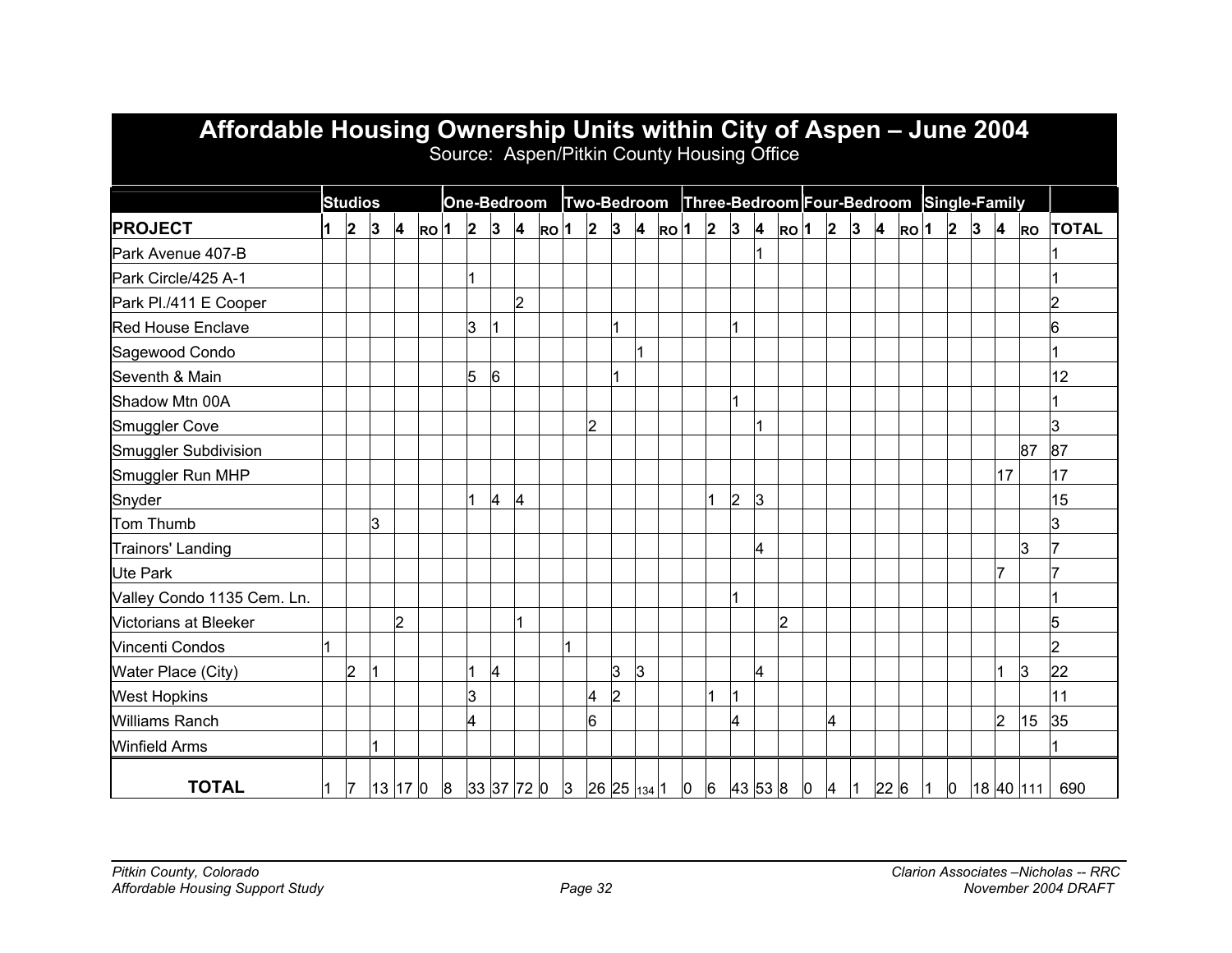| Affordable Housing Ownership Units in Pitkin County (outside City of Aspen) – |             |              |                |                         |             |                |                |                |                |                                                          |              |    |              |                  |                    |             |                |                |                |          |              |                |              |                |                             |             |             |            |    |           |              |
|-------------------------------------------------------------------------------|-------------|--------------|----------------|-------------------------|-------------|----------------|----------------|----------------|----------------|----------------------------------------------------------|--------------|----|--------------|------------------|--------------------|-------------|----------------|----------------|----------------|----------|--------------|----------------|--------------|----------------|-----------------------------|-------------|-------------|------------|----|-----------|--------------|
|                                                                               |             |              |                |                         |             |                |                |                |                |                                                          |              |    |              | <b>June 2004</b> |                    |             |                |                |                |          |              |                |              |                |                             |             |             |            |    |           |              |
|                                                                               |             |              |                |                         |             |                |                |                |                | Source: Aspen/Pitkin County Housing Office               |              |    |              |                  |                    |             |                |                |                |          |              |                |              |                |                             |             |             |            |    |           |              |
|                                                                               |             |              | <b>Studios</b> |                         |             |                |                |                |                | One-Bedroom   Two-Bedroom   Three-Bedroom   Four-Bedroom |              |    |              |                  |                    |             |                |                |                |          |              |                |              |                |                             |             |             | <b>SFH</b> |    |           |              |
| <b>PROJECT</b>                                                                | 1           | $\mathbf{2}$ | 3 <sup>1</sup> | $\overline{\mathbf{4}}$ | <b>RO</b>   | 1 <sup>1</sup> | $\overline{2}$ |                |                | $3   4   \text{RO}$                                      | $1 \mid$     | 2  | $\mathbf{3}$ |                  | $4$ Ro $1$   2   3 |             |                |                |                | $ 4 $ RO | $\mathbf{1}$ | $\overline{2}$ | $\mathbf{3}$ |                | $4 \vert \text{RO} \vert 1$ |             |             | $2 \mid 3$ |    | 4 RO      | <b>TOTAL</b> |
| <b>AABC Rowhouse</b>                                                          |             |              |                |                         |             |                |                |                |                |                                                          |              |    |              |                  |                    |             |                |                |                | 12       |              |                |              |                |                             |             |             |            |    |           | 12           |
| AABC, 415D Bldg G                                                             |             |              |                |                         |             |                |                |                |                |                                                          | $\mathbf{1}$ |    |              |                  |                    |             |                |                |                |          |              |                |              |                |                             |             |             |            |    |           |              |
| AABC, 413A                                                                    |             |              |                |                         |             |                |                |                |                |                                                          |              |    | 1            |                  |                    |             |                |                |                |          |              |                |              |                |                             |             |             |            |    |           | 1            |
| Aspen Village                                                                 |             |              |                |                         |             |                |                |                |                |                                                          |              |    |              |                  |                    |             |                |                |                |          |              |                |              |                |                             |             |             |            |    | 150       | 150          |
| Castle Crk Ranch                                                              |             |              |                |                         |             |                |                |                |                |                                                          |              |    |              |                  |                    |             |                |                |                |          |              |                |              |                |                             |             |             |            | 4  |           | 4            |
| East Owl Creek                                                                |             |              |                |                         |             |                |                |                |                |                                                          |              |    |              |                  |                    |             |                |                |                |          |              |                |              |                |                             |             |             |            | 4  |           | 4            |
| Fairway III                                                                   |             |              |                |                         |             |                |                |                |                |                                                          |              |    |              | 12               |                    |             |                |                | 18             |          |              |                |              |                |                             |             |             |            |    |           | 30           |
| <b>Highland Villas</b>                                                        |             |              |                |                         |             |                |                |                |                |                                                          |              |    |              | 16               |                    |             |                |                |                |          |              |                |              |                |                             |             |             |            |    |           | 16           |
| Lazy Glen                                                                     |             |              |                |                         |             |                |                |                |                |                                                          |              |    |              |                  |                    |             |                |                |                |          |              |                |              |                |                             |             |             |            |    | 100       | 100          |
| North <sub>40</sub>                                                           |             |              |                |                         |             |                |                |                |                |                                                          |              |    |              |                  |                    |             |                |                |                | 13       |              |                |              |                |                             |             |             |            |    | 59        | 72           |
| Oh-Be-Joyful                                                                  |             |              |                |                         |             |                |                |                |                |                                                          |              |    |              |                  |                    |             |                |                |                |          |              |                |              |                |                             |             |             | 5          |    |           | 5            |
| Pitkin Iron                                                                   |             |              |                |                         |             |                | 1              | 1              |                |                                                          |              |    | $\mathbf{1}$ | 5                |                    |             |                | $\overline{2}$ | $\overline{2}$ |          |              |                | 1            | $\overline{2}$ |                             |             |             |            |    |           | 15           |
| Pitkin Park PI./AABC                                                          |             |              |                |                         |             |                |                |                |                |                                                          | 4            |    | 1            |                  |                    |             |                |                |                |          |              |                |              |                |                             |             |             |            |    |           | 5            |
| Sopris Creek Cabins                                                           | 1           |              |                |                         |             |                |                | $\overline{2}$ |                |                                                          |              |    | 3            |                  |                    |             |                |                |                |          |              |                |              |                |                             |             |             |            |    |           | 6            |
| Twin Ridge                                                                    |             |              |                |                         |             |                |                |                | $\overline{2}$ |                                                          |              |    |              | 4                |                    |             |                |                | 6              |          |              |                |              |                |                             |             |             |            | 13 |           | 25           |
| Two Moon                                                                      |             |              |                |                         |             |                |                |                |                |                                                          |              |    |              |                  |                    |             |                |                |                |          |              |                |              |                |                             |             |             |            |    |           | 1            |
| <b>Williams Woods</b>                                                         |             |              |                |                         |             |                | $\overline{2}$ |                |                |                                                          |              | 12 |              |                  |                    |             | $\overline{4}$ |                |                |          |              |                |              |                |                             |             |             |            |    |           | 18           |
| W/J Ranch *                                                                   |             |              |                |                         |             |                |                |                |                |                                                          |              |    |              | 27               |                    |             |                |                |                | 14       |              |                |              |                |                             |             |             |            |    | 3         | 44           |
| <b>Woody Creek MHP</b>                                                        |             |              |                |                         |             |                |                |                |                |                                                          |              |    |              |                  |                    |             |                |                |                |          |              |                |              |                |                             |             |             | 54         |    |           | 54           |
| <b>TOTAL OWNERSHIP</b>                                                        | $\mathbf 1$ | 0            | $\mathbf 0$    | $\mathbf 0$             | $\mathbf 0$ | $\mathbf 0$    | $\mathbf{3}$   | 3 <sup>1</sup> | $2^{\circ}$    | $\overline{0}$                                           |              |    |              | 5 12 6 64        | $\mathbf 0$        | $\mathbf 0$ | $\overline{4}$ |                |                | 2 26 39  | $\mathbf 0$  | $\mathbf 0$    | $\mathbf{1}$ | $\overline{2}$ | $\mathbf 0$                 | $\mathbf 0$ | $\mathbf 0$ |            |    | 59 22 312 | 563          |

# **Affordable Housing Ownership Units in Pitkin County (outside City of Aspen) –**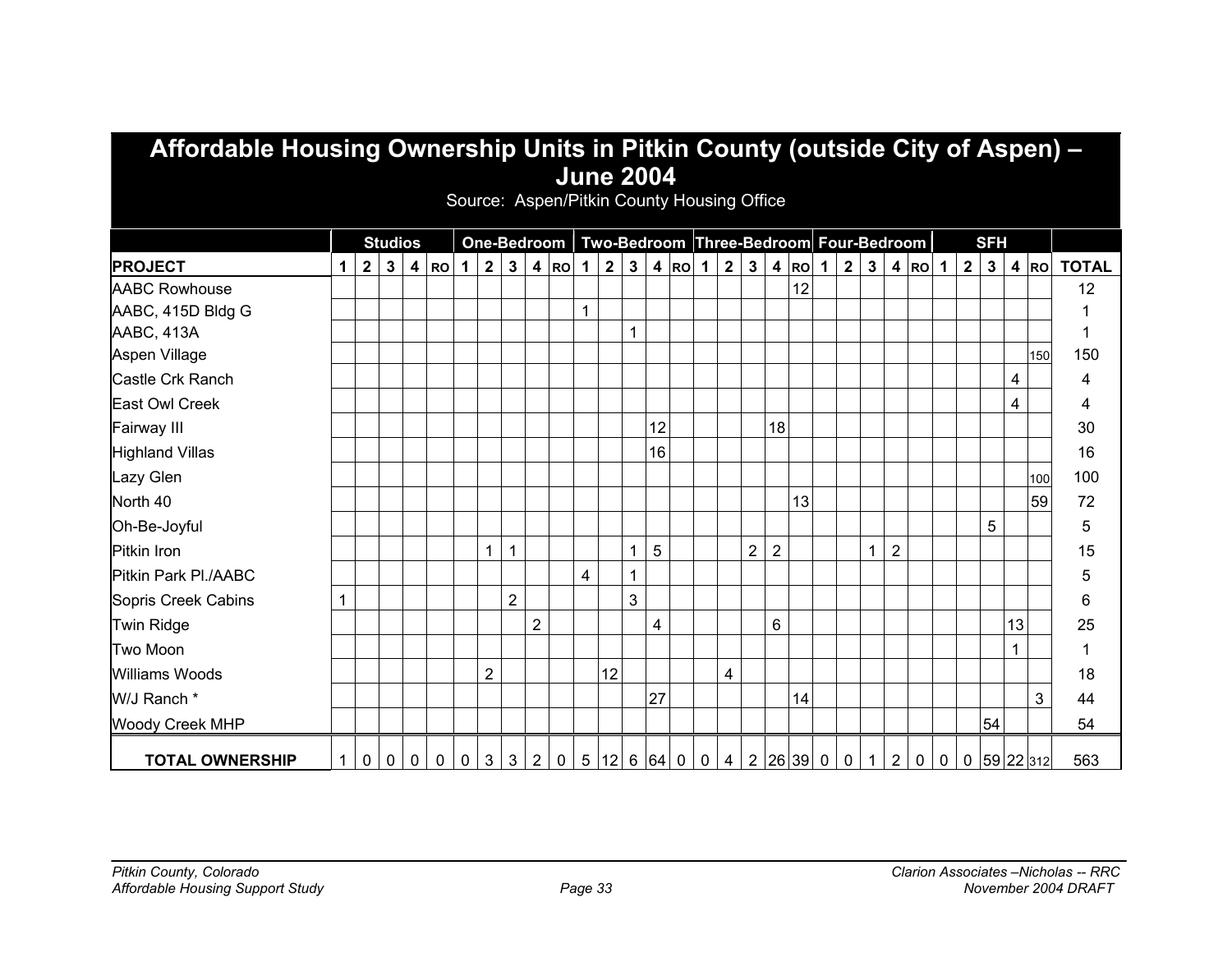| Affordable Housing Rental Units within City of Aspen - June 2004 |                                  |                |            | Source: Aspen/Pitkin County Housing Office |      |                                   |                              |    |                      |                |
|------------------------------------------------------------------|----------------------------------|----------------|------------|--------------------------------------------|------|-----------------------------------|------------------------------|----|----------------------|----------------|
| <b>PROJECT</b>                                                   | Year<br><b>Complete Category</b> |                | <b>STU</b> | One-                                       | Two- | Three-<br>Bedroom Bedroom Bedroom | Four-<br><b>Bedroom DORM</b> |    | <b>Not</b><br>sorted | <b>TOTAL</b>   |
| 715 Cemetery Lane (school)                                       |                                  |                |            |                                            |      |                                   |                              |    |                      |                |
| 985 Maroon Creek (City)                                          |                                  |                |            |                                            |      |                                   |                              |    |                      |                |
| Alpina Haus                                                      | 1990                             | <b>RO</b>      |            |                                            |      |                                   |                              | 44 |                      | 44             |
| <b>Anderson Parcel</b>                                           |                                  |                |            |                                            |      |                                   |                              |    |                      |                |
| Aspen Country Inn                                                | 1999                             | $\overline{2}$ | 4          | 33                                         | 3    |                                   |                              |    |                      | 40             |
| Aspen Highlands Village                                          | 2001                             |                |            |                                            |      |                                   |                              | 38 |                      | 38             |
| Aspen Highlands Village                                          | 2001                             | 3              |            | $\overline{2}$                             | 4    |                                   |                              |    |                      | 8              |
| Beaumont (Hospital)                                              | 2000                             | ?              |            | 34                                         |      |                                   |                              |    |                      | 35             |
| Bell Mountain                                                    |                                  |                |            |                                            |      |                                   |                              |    | 5                    | 5              |
| Castle Ridge                                                     | 1981                             | 3              | 24         | 9                                          | 40   |                                   |                              |    |                      | 80             |
| Cemetery Lane (City)                                             |                                  |                |            |                                            |      |                                   |                              |    | 2                    | 2              |
| Centennial                                                       | 1979                             | 3              | 39         | 50                                         | 45   | 14                                |                              |    |                      | 148            |
| Copper Horse                                                     | 1990                             | <b>RO</b>      |            |                                            |      |                                   |                              | 13 |                      | 13             |
| Cortina                                                          | 7                                |                | 16         |                                            |      |                                   |                              |    |                      | 16             |
| <b>Holiday House</b>                                             |                                  |                |            |                                            |      |                                   |                              |    | 35                   | 35             |
| Hunter Longhouse                                                 | 1979                             | 3              |            | 14                                         | 19   |                                   |                              |    |                      | 33             |
| llsis                                                            |                                  | 3              |            |                                            |      | 2                                 |                              |    |                      | $\overline{2}$ |
| <b>MAA Seasonal</b>                                              | 2001                             | 3              |            |                                            | 100  |                                   |                              |    |                      | 101            |
| Marolt                                                           | 1990                             | 3, RO          |            |                                            |      | 4                                 |                              | 96 |                      | 100            |
| Marolt House (City)                                              |                                  |                |            |                                            |      |                                   |                              |    |                      |                |
| Maroon Creek Club                                                |                                  |                |            |                                            |      |                                   |                              |    | 42                   | 42             |
| Mill Street Condos (Draco)                                       | 2001                             | 3              |            | 4                                          | 3    |                                   |                              |    |                      |                |
| <b>Mountain Oaks</b>                                             | 1989                             | Hospital       | 8          | 6                                          |      |                                   |                              |    |                      | 21             |
| Puppy Smith (City)                                               |                                  |                |            |                                            |      |                                   |                              |    |                      |                |
| <b>Puppy Smith Apartments</b>                                    |                                  |                |            |                                            |      |                                   |                              |    | 18                   | 18             |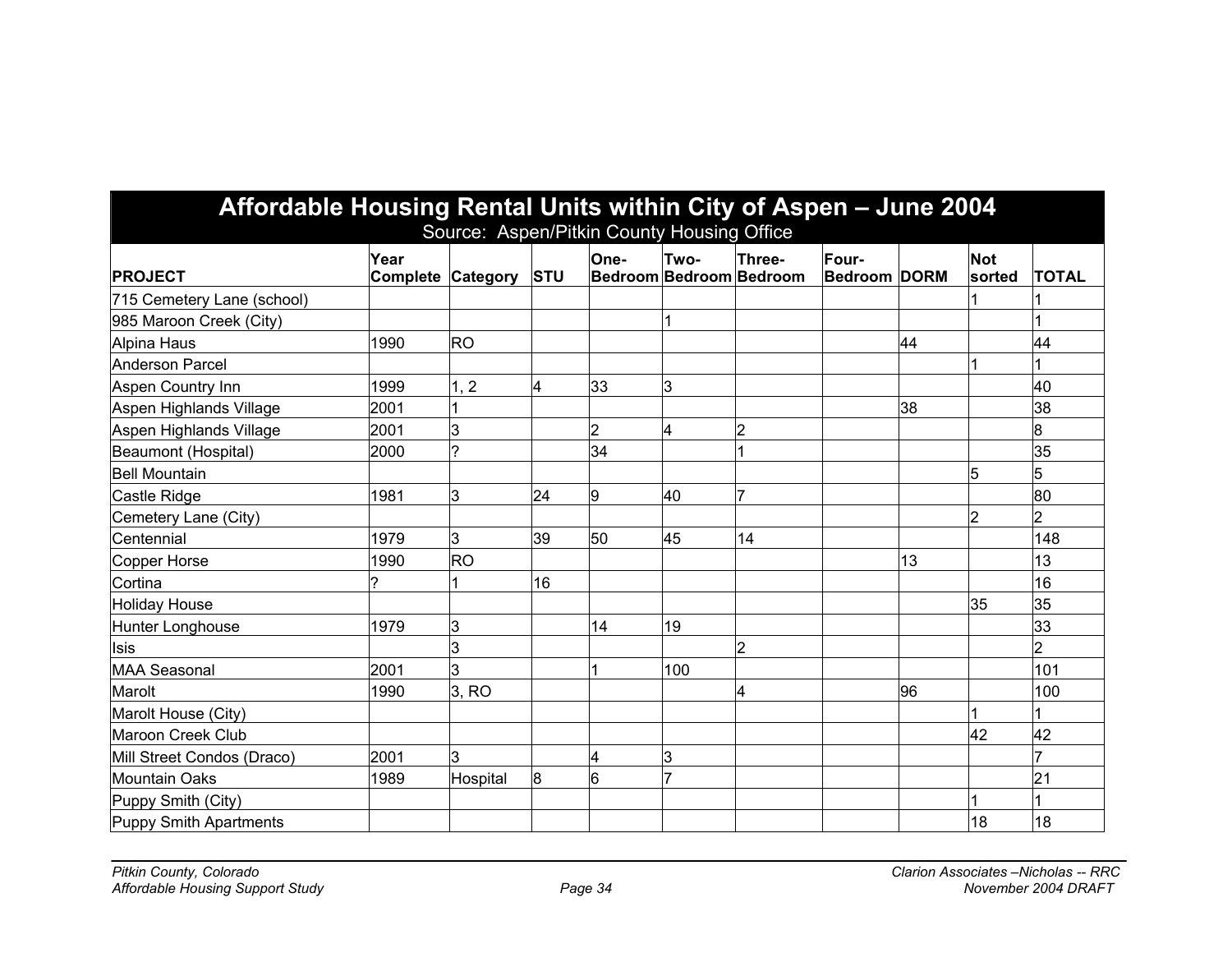| Affordable Housing Rental Units within City of Aspen - June 2004 |                         |          |             | Source: Aspen/Pitkin County Housing Office |      |                                   |                                     |     |                      |              |
|------------------------------------------------------------------|-------------------------|----------|-------------|--------------------------------------------|------|-----------------------------------|-------------------------------------|-----|----------------------|--------------|
| <b>PROJECT</b>                                                   | Year<br><b>Complete</b> | Category | <b>ISTU</b> | <b>One-</b>                                | Two- | Three-<br>Bedroom Bedroom Bedroom | <b>Four-</b><br><b>Bedroom DORM</b> |     | <b>Not</b><br>sorted | <b>TOTAL</b> |
| <b>River Glen</b>                                                |                         |          |             |                                            |      |                                   |                                     |     | 12                   | 12           |
| <b>River Park</b>                                                |                         |          |             |                                            |      |                                   |                                     |     |                      |              |
| Smuggler Mtn. Apartments                                         | 1990                    |          |             |                                            |      |                                   |                                     |     |                      |              |
| <b>Truscott Place</b>                                            | 2002                    | 2,3,RO   | 69          | 20                                         | 19   |                                   |                                     |     |                      | 108          |
| <b>Truscott Place LLLP</b>                                       | 2002                    | 2,3      | 22          | 26                                         | 39   |                                   |                                     |     |                      | 87           |
| Ullr Commons                                                     | 2000                    | 3, 4     |             | b                                          |      |                                   |                                     | 10  |                      | 26           |
| Ute City Place (St. Regis)                                       | 1994                    | 2, 3     | 6           | 12                                         |      |                                   |                                     |     |                      | 22           |
| Water Place (City)                                               |                         |          |             |                                            |      |                                   |                                     |     |                      | 5            |
| West Ranch (School Dist)                                         |                         | 4        |             |                                            |      |                                   | 10                                  |     |                      | 15           |
| <b>TOTAL RENTAL IN CITY</b>                                      |                         |          | 197         | 218                                        | 295  | 30                                | 10                                  | 201 | 131                  | 1082         |

| Affordable Housing Rental Units in Pitkin County (outside City of Aspen) - |                                                                                                                                                                                                          |   |   | <b>June 2004</b><br>Source: Aspen/Pitkin County Housing Office |   |  |  |  |    |    |  |  |  |  |  |
|----------------------------------------------------------------------------|----------------------------------------------------------------------------------------------------------------------------------------------------------------------------------------------------------|---|---|----------------------------------------------------------------|---|--|--|--|----|----|--|--|--|--|--|
| <b>PROJECT</b>                                                             | <b>Not</b><br>Year<br><b>Three-</b><br><b>IFour-</b><br><b>One-</b><br>Two-<br><b>Bedroom Bedroom Bedroom Bedroom</b><br><b>TOTAL</b><br><b>Category</b> STU<br><b>Complete</b><br><b>DORM</b><br>sorted |   |   |                                                                |   |  |  |  |    |    |  |  |  |  |  |
| <b>AABC Apartments</b>                                                     | 1970's                                                                                                                                                                                                   |   |   |                                                                |   |  |  |  |    | 6  |  |  |  |  |  |
| <b>Animal Shelter</b>                                                      |                                                                                                                                                                                                          |   |   |                                                                |   |  |  |  |    |    |  |  |  |  |  |
| Heatherbed                                                                 |                                                                                                                                                                                                          | ົ |   |                                                                |   |  |  |  |    | 0  |  |  |  |  |  |
| West Ranch (school)                                                        |                                                                                                                                                                                                          |   |   |                                                                |   |  |  |  | 10 | 10 |  |  |  |  |  |
| <b>TOTAL RENTAL IN COUNTY</b>                                              |                                                                                                                                                                                                          |   | 0 |                                                                | 6 |  |  |  | 11 | 17 |  |  |  |  |  |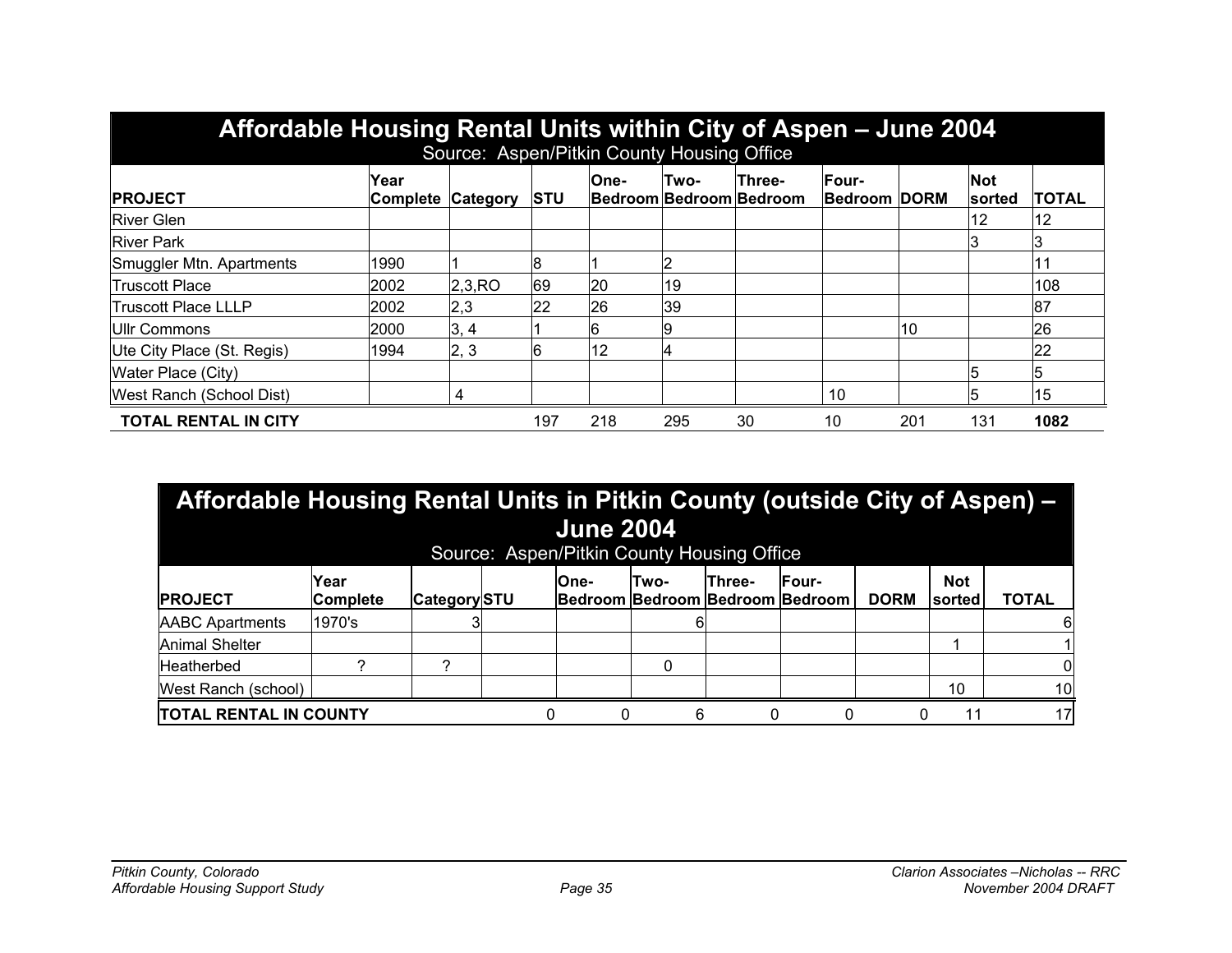| <b>Affordable Housing Progress Towards 2000 AACP</b>                      |                  |                       |                |                |                 |                        |
|---------------------------------------------------------------------------|------------------|-----------------------|----------------|----------------|-----------------|------------------------|
| Goal                                                                      | <b>June 2004</b> |                       |                |                |                 |                        |
| All projects recognized in 2000 AACP and considered since 2.2000 adoption |                  |                       |                |                |                 |                        |
| (Includes Public, Private, and Mitigation<br>units.)                      |                  |                       |                |                |                 |                        |
| Source: City of Aspen Community Development Department                    |                  |                       |                |                |                 |                        |
|                                                                           |                  |                       |                |                | <b>Potentia</b> |                        |
|                                                                           |                  |                       |                |                | <b>I</b> Units  |                        |
|                                                                           | Status @         | <b>Current</b>        | <b>Built</b>   | <b>Planne</b>  | (low            | <b>Potential Units</b> |
| <b>Site</b>                                                               | 2.2000           | <b>Status</b>         | <b>Units</b>   | d Units        | est.)           | (high est.)            |
| Aspen Country Inn                                                         | Occupied         | Occupied              | 40             |                |                 |                        |
| Snyder                                                                    | Occupied         | Occupied              | 15             |                |                 |                        |
| <b>MAA Seasonal</b>                                                       | Under Const.     | Occupied              | 101            |                |                 |                        |
| Moore PUD AH                                                              | Under Const.     | Occupied              | 31             |                |                 |                        |
| <b>Highlands AH</b>                                                       | Under Const.     | Occupied              | 122            |                |                 |                        |
| North Forty                                                               | Under Const.     | Occupied              | 72             |                |                 |                        |
| 7th and Main                                                              | Under Const.     | Occupied              | 12             |                |                 |                        |
| <b>Truscott Expansion</b>                                                 | Concept App.     | Occupied              | 99             |                |                 |                        |
| DRACO Inc.                                                                | Pre-Plan         | Occupied              | $\overline{7}$ |                |                 |                        |
| <b>Ullr Commons</b>                                                       | Planning         | Occupied              | 26             |                |                 |                        |
| Christiana                                                                | N/A              | Under Const.          |                | $\overline{2}$ |                 |                        |
| Christmas Inn                                                             | N/A              | Under Const.          |                | $\overline{2}$ |                 |                        |
| Mountain Chalet                                                           | N/A              | Under Const.          | $\overline{2}$ |                |                 |                        |
| AMPUD Lot 3                                                               | N/A              | Under Const.          |                | 4              |                 |                        |
| AMPUD Lot 5                                                               | N/A              | Under Const.          |                | 9              |                 |                        |
| Aspen Alps                                                                | N/A              | Under Const.          | $\overline{2}$ |                |                 |                        |
| Bavarian                                                                  | Pre-Plan         | Under Const.          | 19             |                |                 |                        |
| Murphy SCI (1)                                                            | N/A              | Approved              |                | 3              |                 |                        |
| Innsbruck LP                                                              | N/A              | Approved              |                | 1              |                 |                        |
| <b>Hotel Aspen</b>                                                        | N/A              | Approved              |                | 2              |                 |                        |
| Boomerang                                                                 | N/A              | Approved              |                | $\overline{2}$ |                 |                        |
| Stillwater                                                                | Pre-Plan         | Approved, on-<br>hold |                | 17             |                 |                        |
| Obermeyer                                                                 | N/A              | Approved              |                | 21             |                 |                        |
| <b>Burlingame Parcel</b><br>D                                             | Pre-Plan         | Plan                  |                | 39             |                 |                        |
| <b>Burlingame Village</b>                                                 | Pre-Plan         | Plan                  |                |                | 225             | 330                    |
| <b>Truscott Phase III</b>                                                 | Pre-Plan         | Pre-Plan              |                |                | 20              | 40                     |
| 7th & Hallam<br>(USFS)                                                    | Pre-Plan         | Discontinued          |                |                | $\pmb{0}$       | 0                      |
| Aspen Mass (2)                                                            | Pre-Plan         | Discontinued          |                |                | $\mathbf 0$     | 0                      |
| 7th & Hopkins<br>private                                                  | Pre-Plan         | Discontinued          |                |                | $\pmb{0}$       | 0                      |
| Moore Property (3)                                                        | N/A              | N/A                   |                |                | $\pmb{0}$       | 30                     |